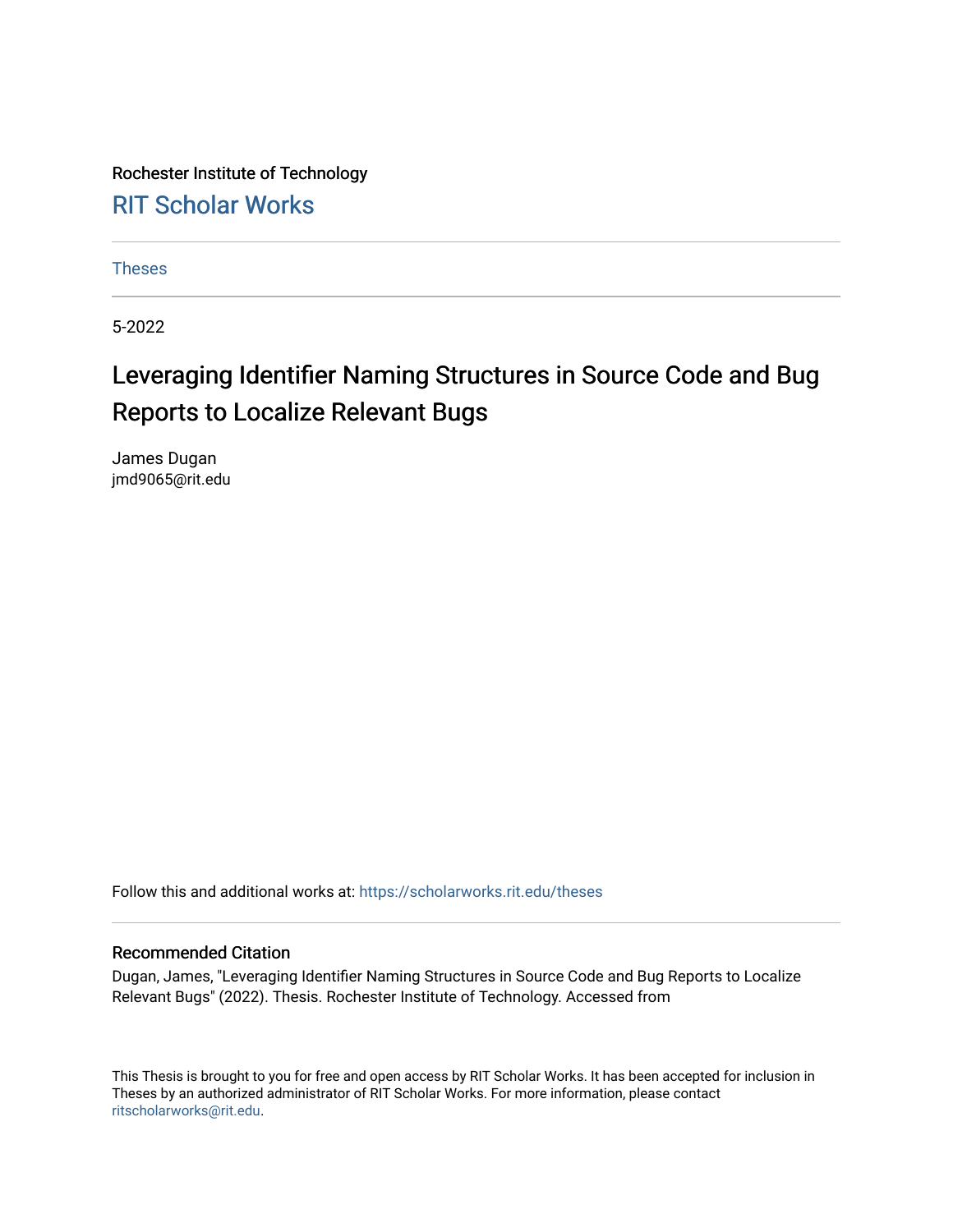### Leveraging Identifier Naming Structures in Source Code and Bug Reports to Localize Relevant Bugs

by

#### James Dugan

A thesis submitted to the B. Thomas Golisano College of Computing and Information Sciences Department of Software Engineering in partial fulfillment of the requirements for the Master of Science in Software Engineering Degree at the Rochester Institute of Technology

> Approval Commitee: Dr. Christian D. Newman Dr. Mohamed Wiem Mkaouer Dr. J Scott Hawker

> > May 2022

#### Abstract

When bugs are found in source code, bug reports are created which contain relevant information for developers to locate and fix the bug. In large source code repositories, it can be difficult and time consuming for developers to manually analyze bug reports to locate a bug. The discovery of patterns between bug reports and source files has led to the creation of automated tools using various techniques. Automated bug localization techniques can reduce the amount of manual effort required by developers by ranking the most probable location of the bug using textual information from bug reports and source code. Although these approaches offer some assistance, the lexical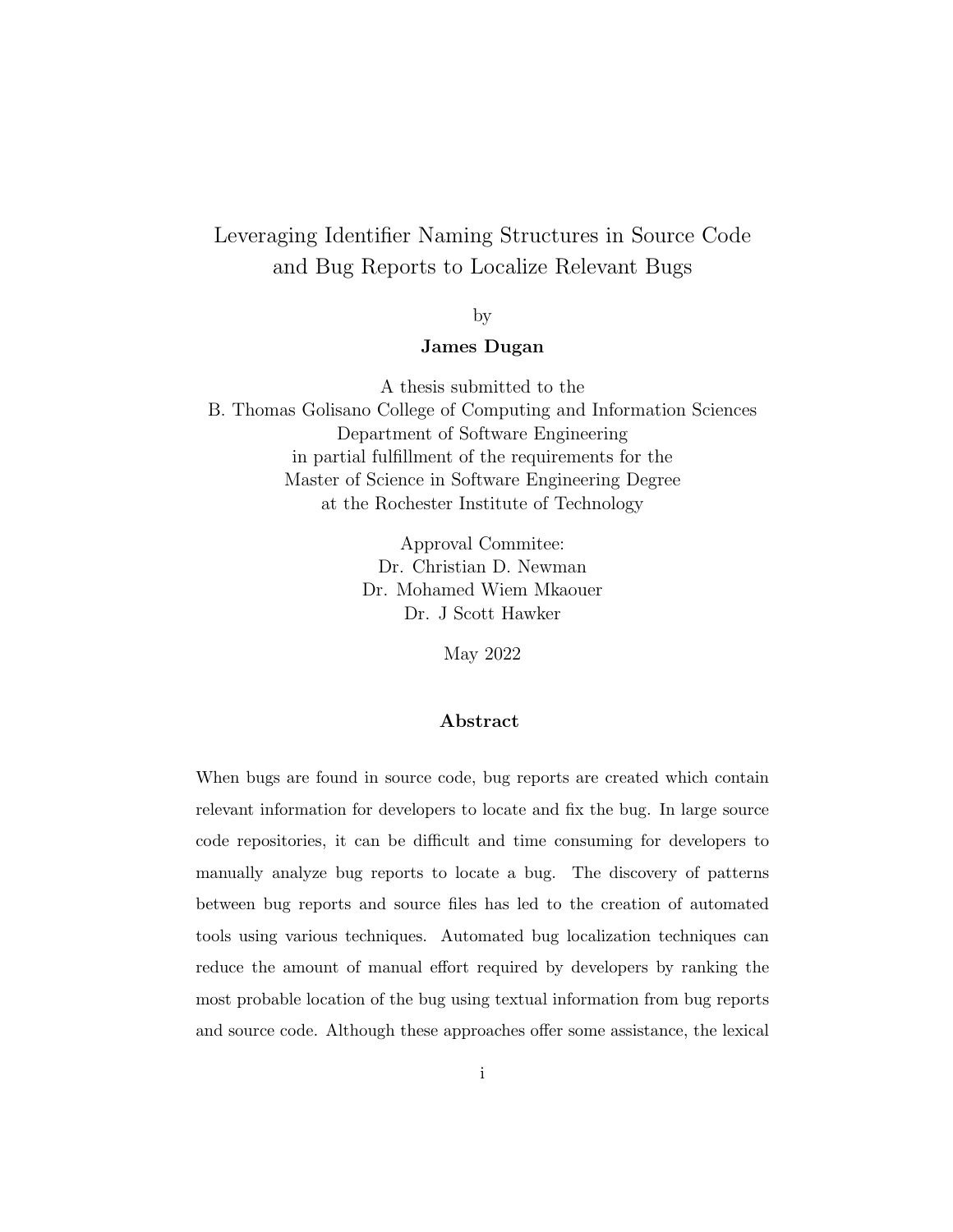mismatch between the bug reports and the source code makes it difficult to accurately locate the buggy source code file(s) using Information Retrieval (IR) techniques.

Our research proposes a technique that takes advantage of the lexical and structural patterns observed in source code identifier names to help offset the mismatch between bug reports and their related source code files. Our observations reveal that there are lexical and structural identifier naming trends for different identifier types in the source code. Using two open-source projects, and collecting frequencies for observed identifier patterns across the project, we applied the observed frequencies to matched word occurrences in bug reports across our evaluation data set to modify the significance of that word. Based on observations discovered in our empirical analysis of open source repositories  $E$ lasticSearch<sup>1</sup> and RxJava<sup>2</sup>, we developed a method to modify the significance of a word by altering the weight of the matched word represented in the Term Frequency - Inverse Document Frequency (TF-IDF) vectorization of that particular bug report. The idea behind this approach is that if we come across a word perceived to be significant based on our observed identifier pattern frequency data, we can apply a weight to that word in the bug report vectorization to increase the cosine similarity score between the bug report and source file vectors.

This work expands and improves upon previous work by Gharibi et al. [1], who propose a multicomponent approach that uses token matching, stack trace, semantic similarity, and a revised vector space model (rVSM). Specifically, our approach modifies the rVSM component, and our work is evaluated

<sup>1</sup>https://github.com/elastic/elasticsearch

<sup>2</sup>https://github.com/ReactiveX/RxJava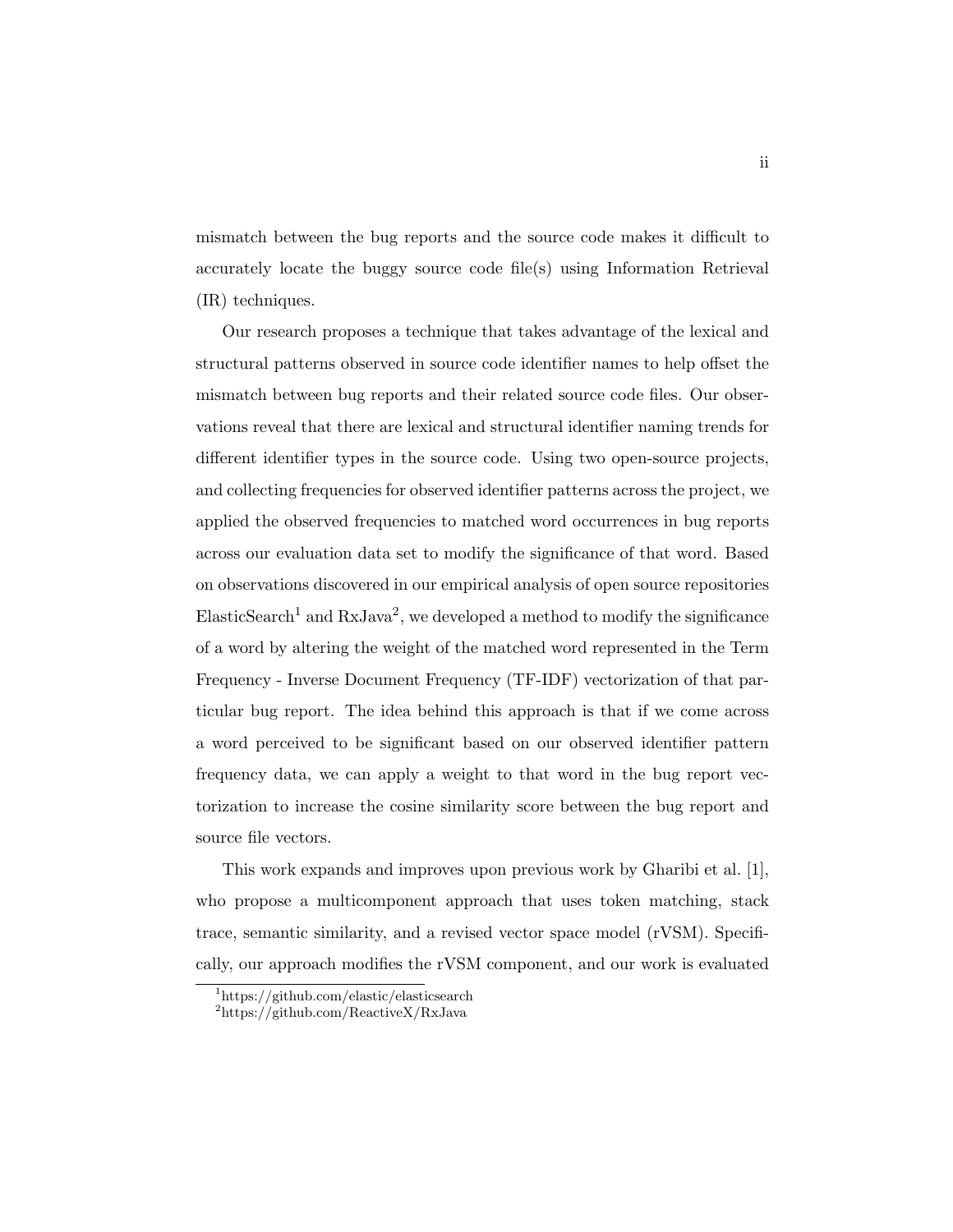on the same three open-source software projects: Aspect  $J^3$ , SWT<sup>4</sup>, and ZXing<sup>5</sup> . The results of our approach are comparable to the results of Gharibi et al., and we achieve an improvement in some cases. It was observed that our work outperforms many existing bug localization approaches. Top@N, Mean Reciprocal Rank (MRR), and Mean Average Precision (MAP) are metrics used to evaluate and rank our work against other approaches, revealing some improvement in bug localization across three open-source projects.

<sup>3</sup>https://github.com/eclipse/org.aspectj

<sup>4</sup>https://git.eclipse.org/c/platform/eclipse.platform.swt.git/

<sup>5</sup>https://github.com/zxing/zxing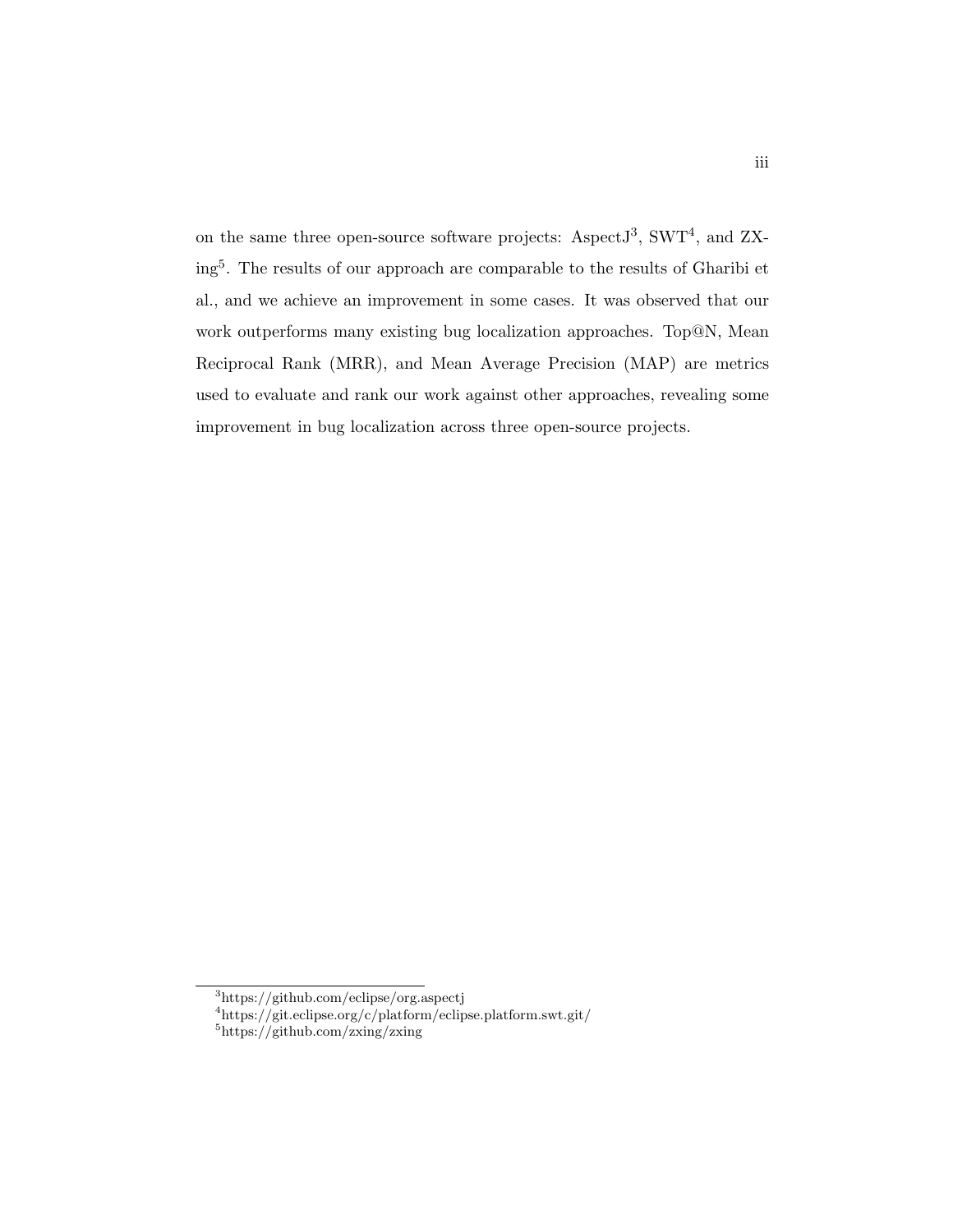This thesis is dedicated to my family, friends, and Claire for always supporting and being there for me every day.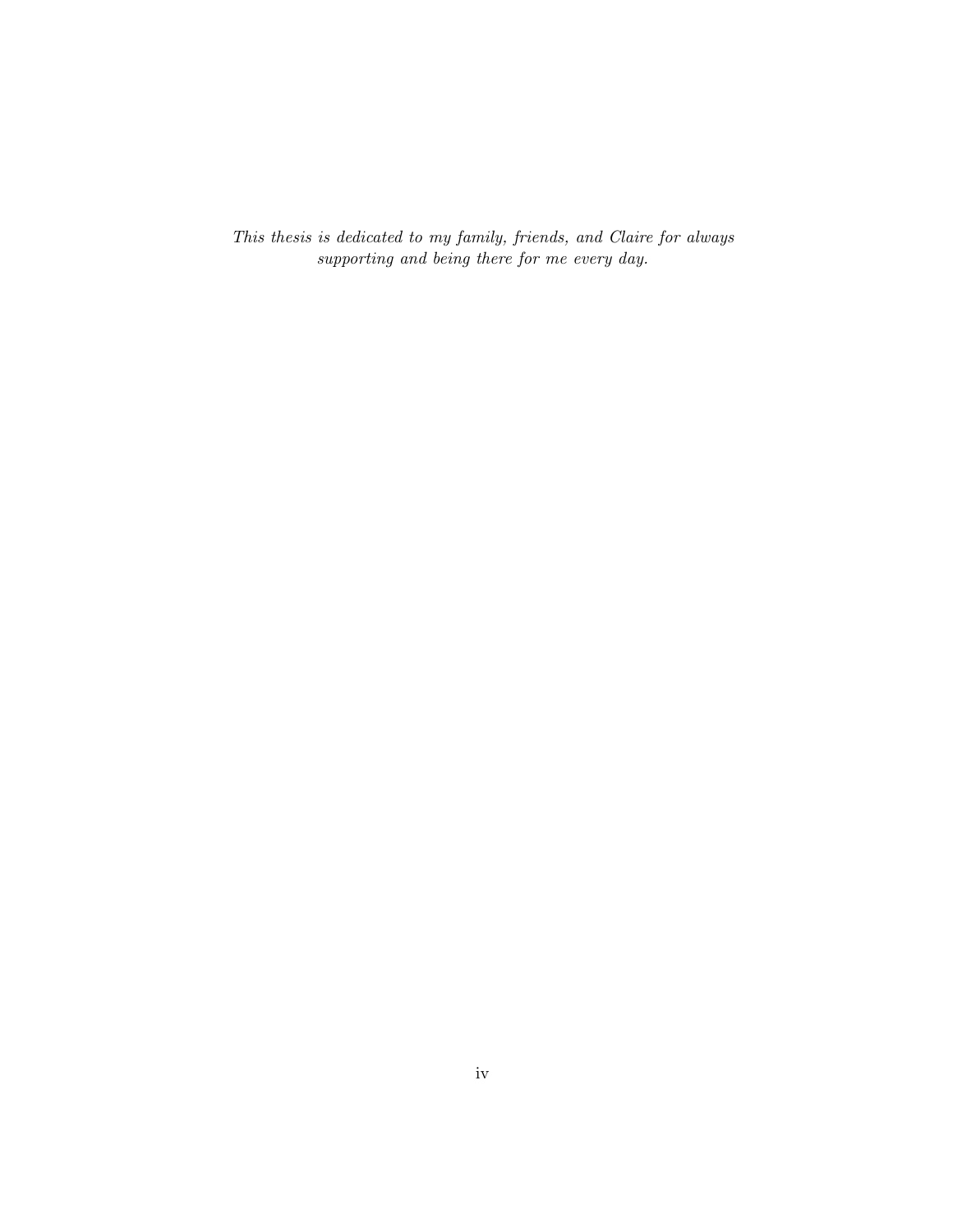#### Acknowledgments

I would like to thank my advisor, Dr. Christian Newman, for his expertise, flexibility, and guidance throughout this research. He has been such a valuable source of information and assistance and it has been a pleasure to work with him. Dr. Newman also motivated me to explore identifier naming patterns in source code. I would also like to thank Dr. Mohamed Wiem Mkaouer for everything I learned in his class and inspiring me to follow through with research in bug localization. Thank you to all the professors who have shared their wisdom with me over the years.

Thank you to my family and friends for encouraging me throughout this work and being a continuous source of love and support.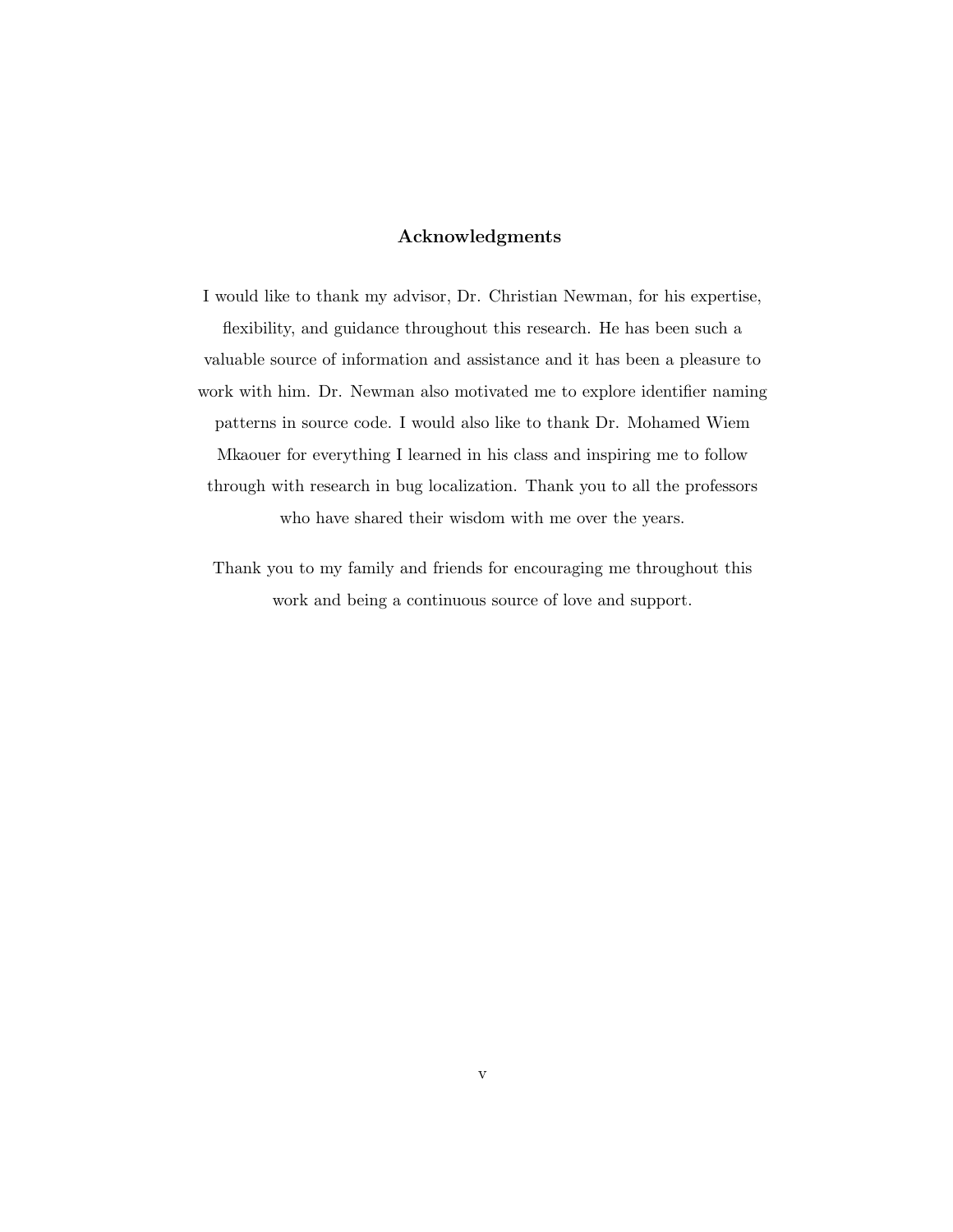## **Contents**

| $\mathbf{1}$ |                   | Introduction                                                                                                                                                                                                                                                                                                | 1                                          |
|--------------|-------------------|-------------------------------------------------------------------------------------------------------------------------------------------------------------------------------------------------------------------------------------------------------------------------------------------------------------|--------------------------------------------|
| $\bf{2}$     | 2.1<br>2.2<br>2.3 | Research Objective                                                                                                                                                                                                                                                                                          | 5<br>$\overline{5}$<br>6<br>$\overline{7}$ |
| 3            |                   | <b>Related Work</b>                                                                                                                                                                                                                                                                                         | 8                                          |
| 4            |                   | Methodology                                                                                                                                                                                                                                                                                                 | 13                                         |
| 5            | 5.1<br>5.2        | Analysis Discussion<br>RQ1: What identifier naming trends are consistent across mul-<br>5.1.1<br>Consistent Naming Pattern Observations<br>5.1.2<br>RQ2: Does identifier naming structure have an influence on bug<br>$localization? \ldots \ldots \ldots \ldots \ldots \ldots \ldots \ldots \ldots \ldots$ | 23<br>23<br>23<br>29<br>29                 |
|              |                   | Overview of Baseline Approach<br>5.2.1<br>Our Modified Approach<br>5.2.2<br>Evaluation and Comparison To Existing Approaches<br>5.2.3                                                                                                                                                                       | 29<br>31<br>35                             |
| 6            |                   | Threats to Validity                                                                                                                                                                                                                                                                                         | 40                                         |
|              | 6.1               |                                                                                                                                                                                                                                                                                                             | 40                                         |
|              | 6.2               |                                                                                                                                                                                                                                                                                                             | 41                                         |
|              | 6.3               |                                                                                                                                                                                                                                                                                                             | 42                                         |
| 7            |                   | <b>Conclusion &amp; Future Work</b>                                                                                                                                                                                                                                                                         | 43                                         |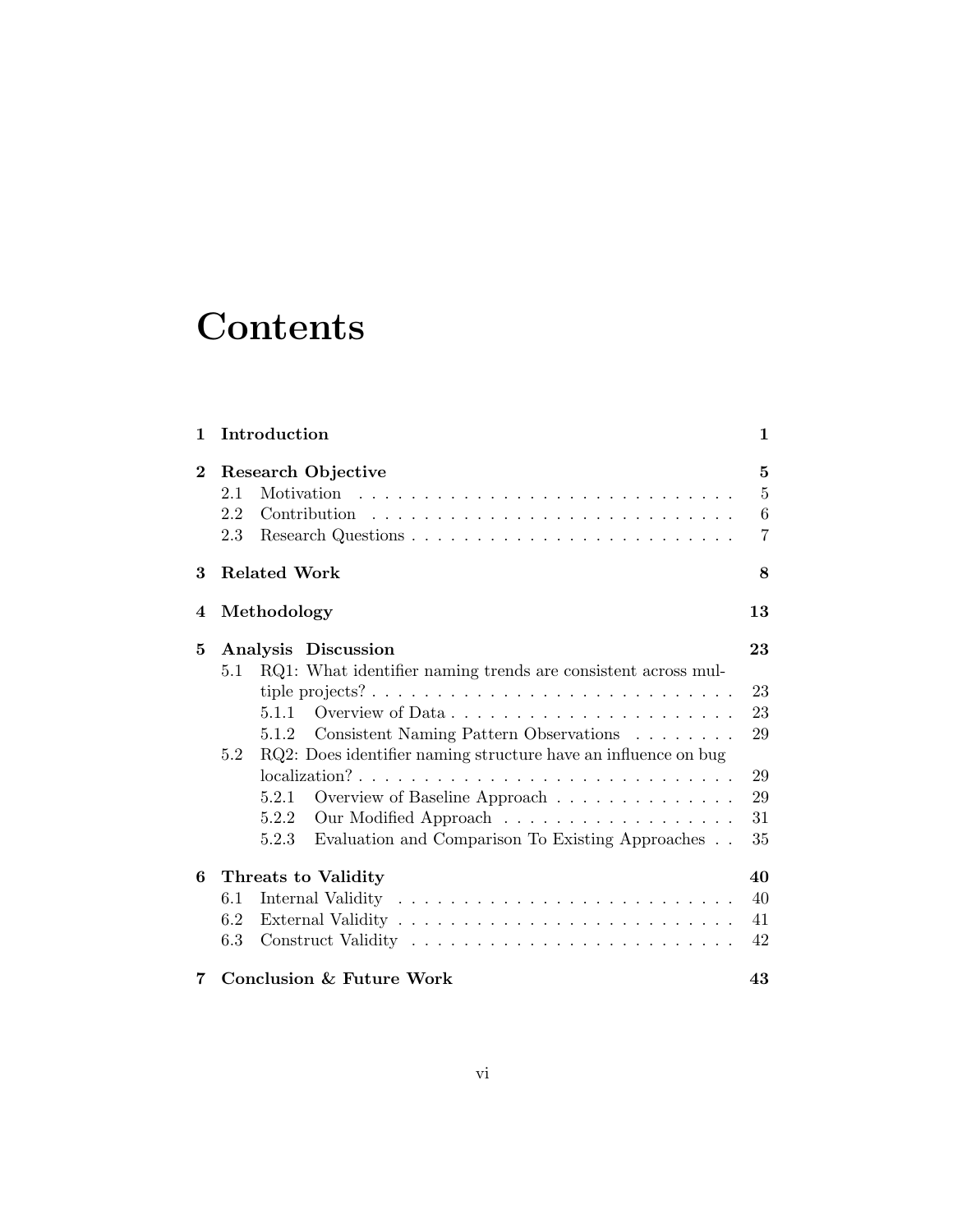# List of Figures

| ElasticSearch Bug Report Example 16                          |                                                                                                                     |
|--------------------------------------------------------------|---------------------------------------------------------------------------------------------------------------------|
|                                                              |                                                                                                                     |
|                                                              |                                                                                                                     |
| TransportDeleteEnrichPolicyActionTests.java Removed Lines of |                                                                                                                     |
|                                                              |                                                                                                                     |
|                                                              |                                                                                                                     |
| RxJava and ElasticSearch Declaration Frequency Plot          | -26                                                                                                                 |
| RxJava and ElasticSearch Class Frequency Plot                | 26                                                                                                                  |
| RxJava and ElasticSearch Attribute Frequency Plot            | 27                                                                                                                  |
| RxJava and ElasticSearch Function Parameter Frequency Plot   | 27                                                                                                                  |
| RxJava and ElasticSearch Function Name Frequency Plot        | 28                                                                                                                  |
| 5.6 RxJava and ElasticSearch Parameter Frequency Plot        | 28                                                                                                                  |
|                                                              | EnrichPolicyRunner.java Removed Lines of Code 16<br>TransportDeleteEnrichPolicyAction.java Removed Lines of Code 17 |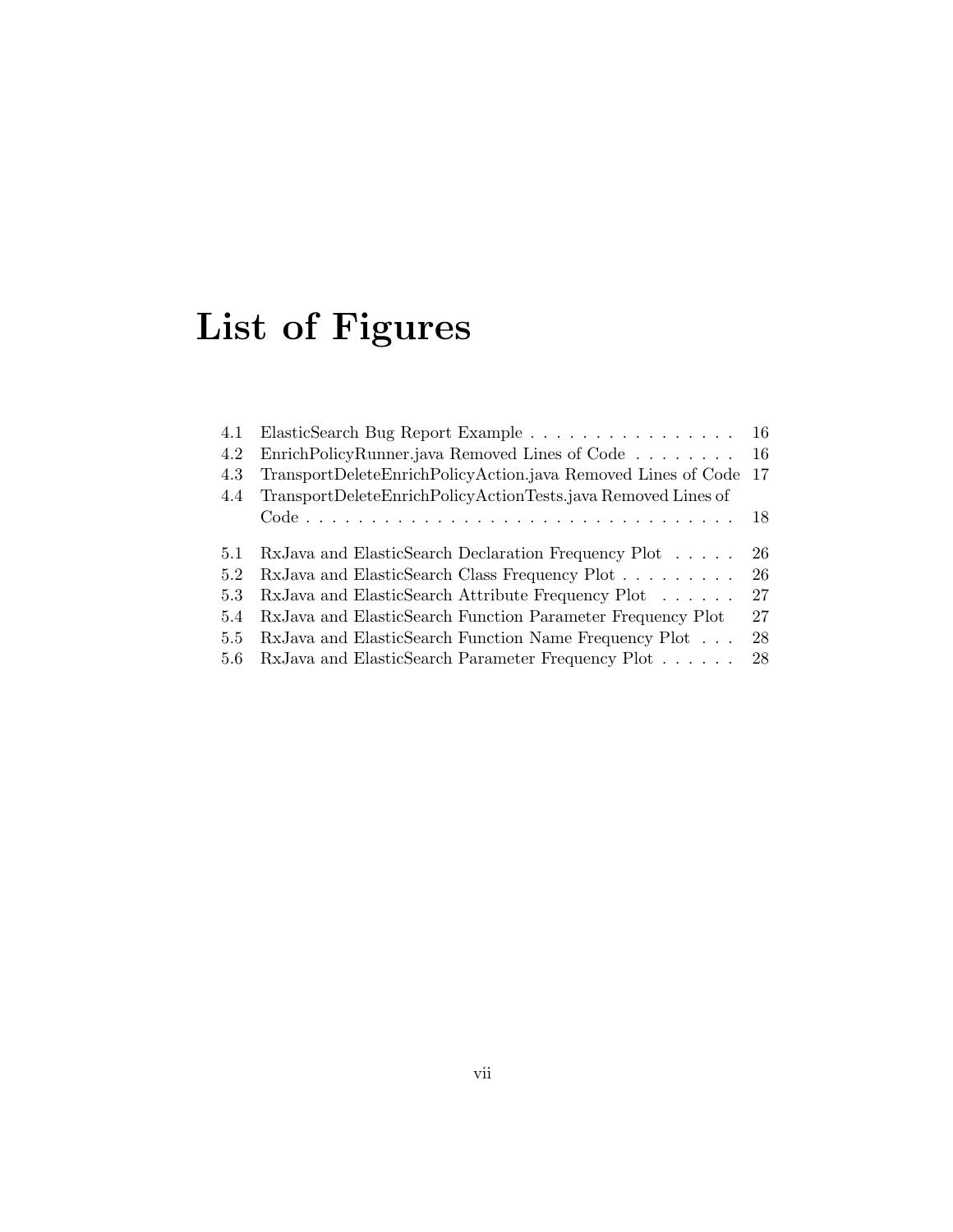## List of Tables

| 4.1 |                                                               | 14 |
|-----|---------------------------------------------------------------|----|
| 4.2 | Report and Source Code Matched Word Count                     | 19 |
| 4.3 | Matched Word Counts in Relevant Source Files                  | 19 |
| 4.4 | Identifier Type Counts in Relevant Source Files               | 20 |
| 4.5 | Position Breakdown for Matched Identifiers                    | 21 |
| 4.6 | Part of Speech and Position Breakdown for Matched Identifiers | 22 |
|     |                                                               |    |
| 5.1 | RxJava Word Position and POS Frequencies                      | 24 |
| 5.2 | ElasticSearch Word Position and POS Frequencies               | 24 |
| 5.3 | Word Position Frequency Difference                            | 24 |
| 5.4 | Part of Speech Frequency Difference                           | 25 |
| 5.5 |                                                               | 35 |
| 5.6 | Comparison of the Modified and Baseline rVSM Component        | 36 |
| 5.7 | Comparison of Overall Performance                             | 38 |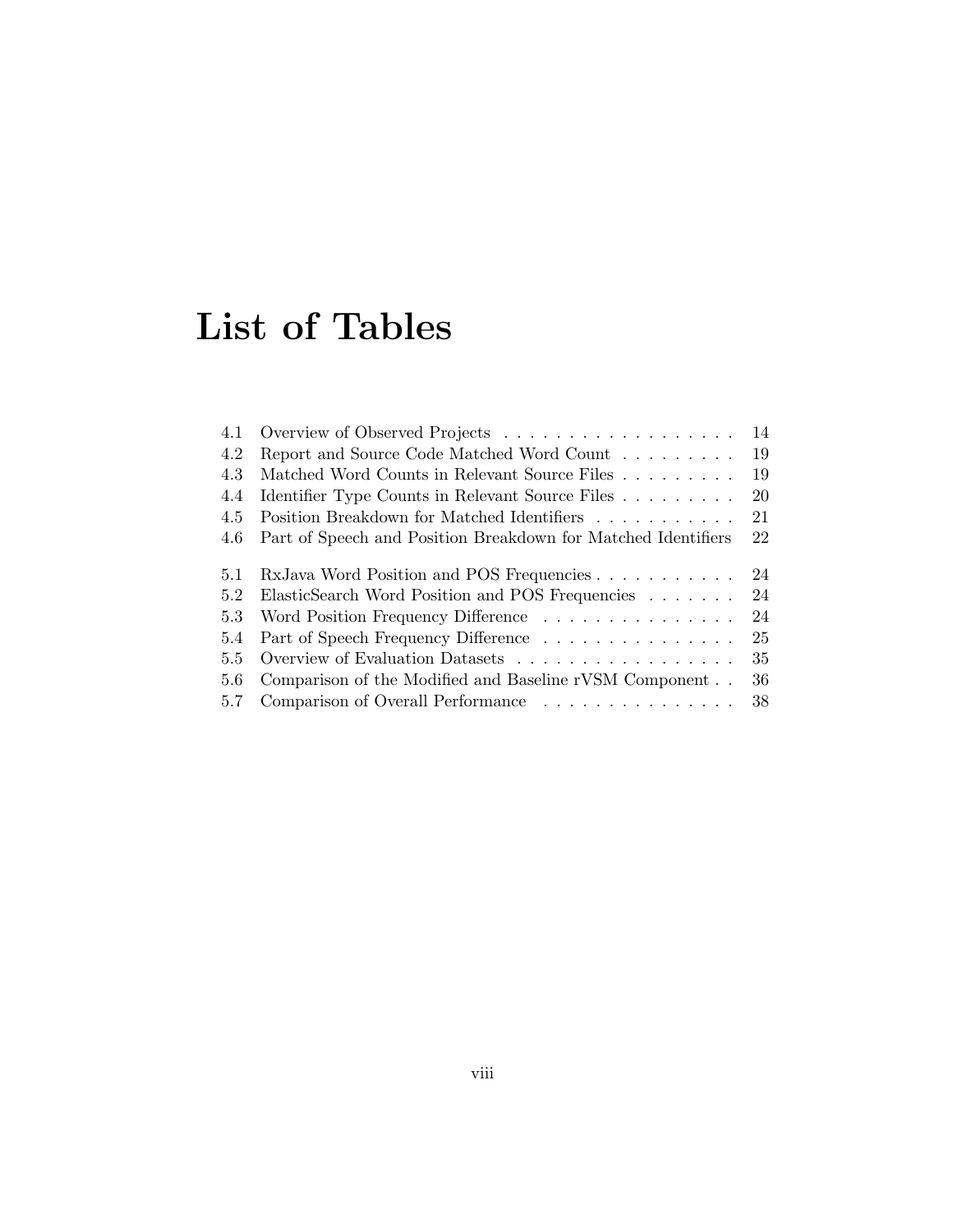# Chapter 1 Introduction

A software bug is a defect, error, or fault that produces incorrect or unpredictable results [2]. Software bugs are an inevitable byproduct while developing software and can be difficult for developers to resolve in a timely manner in large repositories. Fixing these bugs is one of the most essential activities in software development and maintenance [3]. As repositories evolve and the size of the system increases, the number of bugs in the source code is expected to increase. When bugs are found, developers create bug reports that contain detailed information describing the bug. Developers must then manually sort through the bug reports and numerous files in the source code repository to find the bug's location, wasting crucial time for development. This takes even more time for inexperienced developers, as Zou et al. observed a strong correlation between developer bug reporting behavior and experience and bug fixing rate [3]. The textual information contained in bug reports and source code files can be leveraged by automated techniques to help locate the relevant files that may contain the bug. A significant motivation behind the research and development of automated bug location techniques results from the observation that the cost of fixing a particular bug increases the longer that bug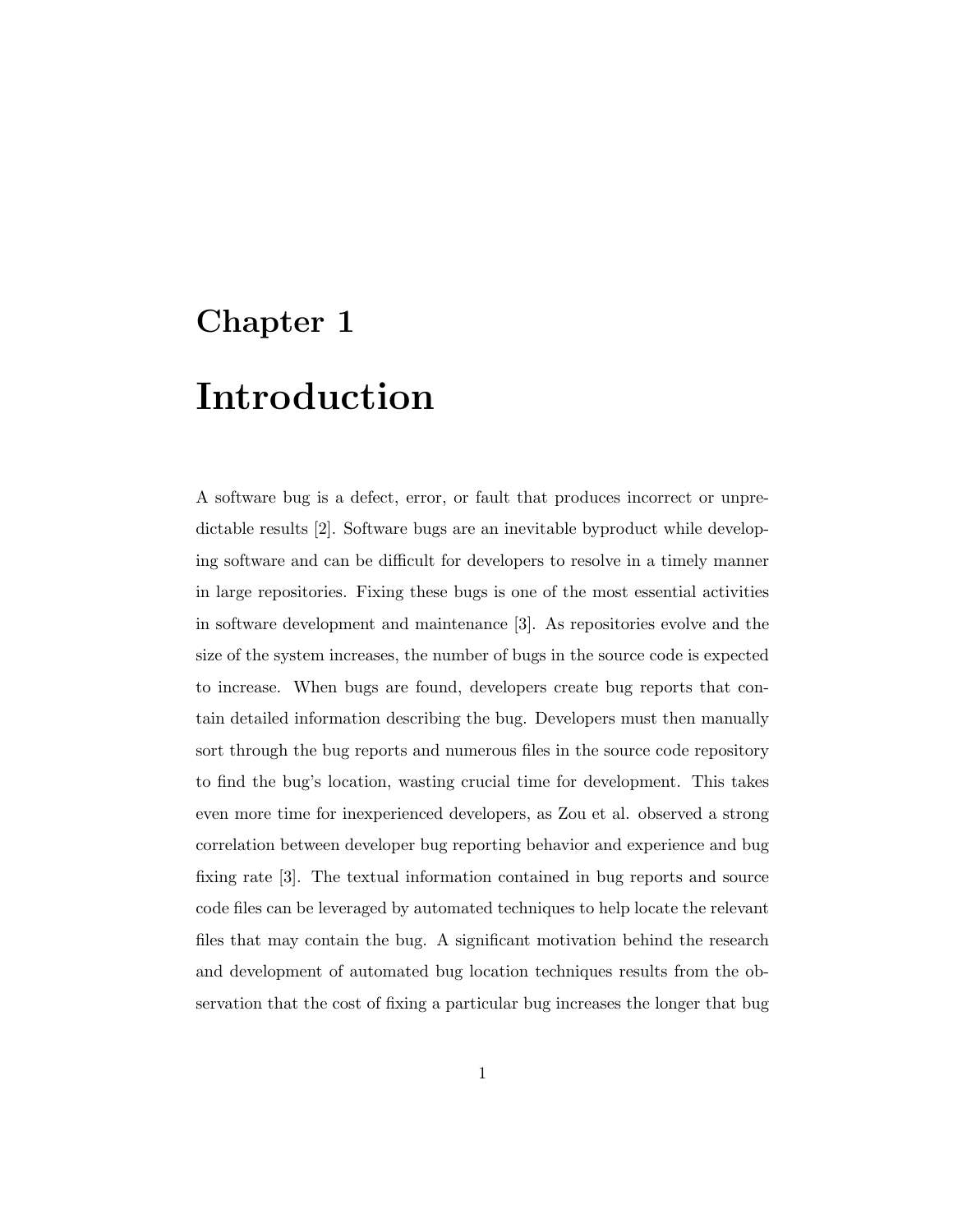#### CHAPTER 1. INTRODUCTION 2

exists in a software system [4]. Furthermore, many current automated bug localization approaches continue to rank buggy files low in the list of relevant files, which may cause developers to distrust bug localization tools [5].

Many approaches use Information Retrieval (IR) techniques to rank relevant source code files. In these approaches, each bug report acts as a query and the source code files are ranked by their similarity to each report. Developers can then analyze these ranked results to significantly reduce the amount of resources spent on manual bug localization. The effectiveness of these IR approaches is limited by the lexical and structural mismatch between the natural language in the bug reports and the programming language in the source code.

The research that follows in this paper aims to offset the language mismatch and improve bug localization by increasing the significance of matched words (between the source code identifiers and bug reports) using the naming structure frequencies of a given identifier pattern occurrence in a file. This research leverages and improves on previous work by Gharibi et al. [1], who propose a multicomponent approach that uses token matching, stack trace, semantic similarity, and a revised vector space model (rVSM). The motivation behind this work was to determine the relevance of the placement of a word in an identifier and if that placement reveals additional information that can be leveraged to help improve bug localization. Our approach modifies the weight of a word in a Term Frequency Inverse Document Frequency (TF-IDF) vectorization of a bug report by leveraging the frequencies of the observed placement and part of speech tag of the matched word in each identifier type (function name, declaration, class, parameter, function parameter, and attribute).

An initial empirical study is performed to manually observe identifier nam-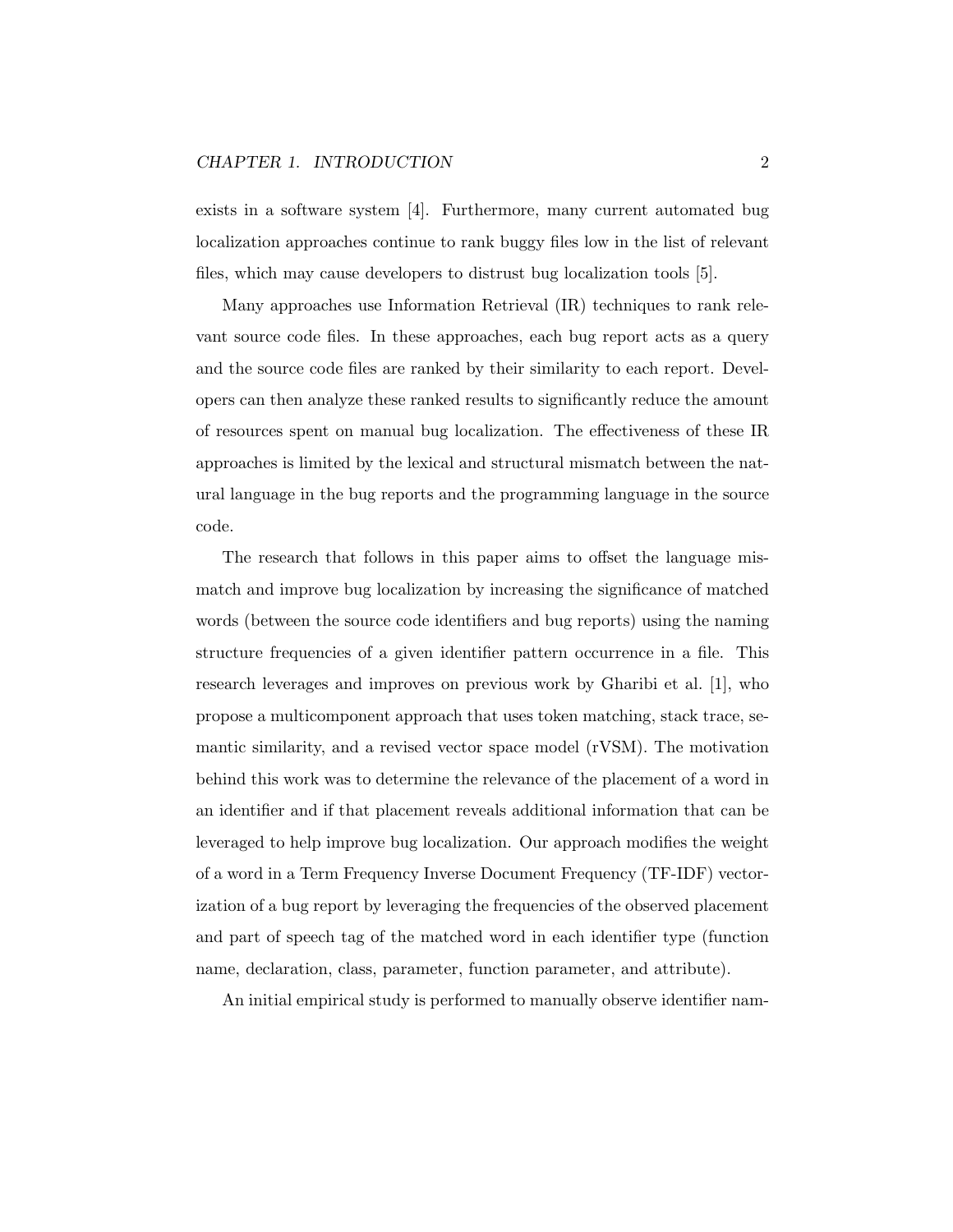ing patterns found between bug reports and their relevant source code files following a grounded theory methodology. Two open-source projects were used for this study: RxJava and ElasticSearch. To gather concrete data to apply to our modified weighing approach, these projects were used to calculate the frequency of matched words appearing in a particular identifier position and part of speech tag for each identifier type. These calculations were collected across both projects and are used to calculate the final weight to apply to a word. For each bug report, based on the frequency values gathered from our matched identifier observation data, we add weight to the matched word in the report if the identifier pattern is frequent. The weight of the word is determined by the type of identifier, the frequency at a particular index, and the frequency of the part of speech tag.

Our approach is evaluated on three open-source software projects: AspectJ, SWT, and ZXing. Top@N, Mean Reciprocal Rank (MRR), and Mean Average Precision (MAP) are metrics used to evaluate our work revealing some improvement across multiple projects and consistent identifier patterns that can be leveraged. When comparing our approach with the rVSM component from Gharibi et al., improvements were observed for ZXing with a Top@1 of 9 (45.0%) over the previous 7 (35.0%). Additionally, for ZXing, we observed improvements of 0.51 over 0.49, and 0.44 over 0.42 for MRR and MAP, respectively. Compared to SWT, our approach achieved a Top@5 of 80 (81.6%) over the previous 79 (80.6%) and consistent results for Top@10. Comparing our approach with AspectJ, we only observed consistent MAP values and no improvements. Combining our approach and the other components proposed by Gharibi et al., we were able to observe an improvement in ZXing with a Top@1 of 13  $(65\%)$  over the previous 12  $(60\%)$  and an MRR of 0.68 over the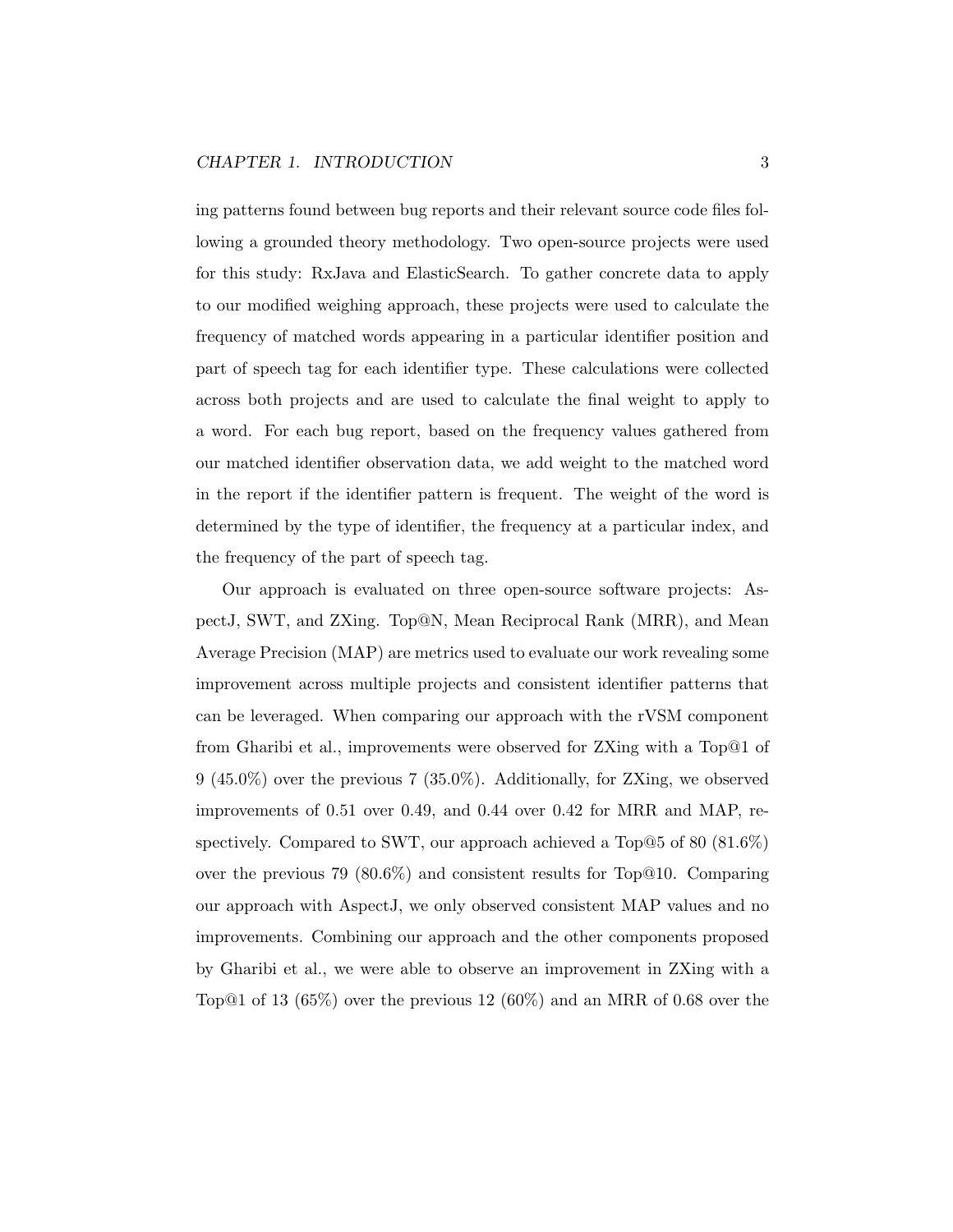previous 0.67. Consistent results were observed between our approach and the results from Gharibi et al. for SWT and AspectJ using the combined components.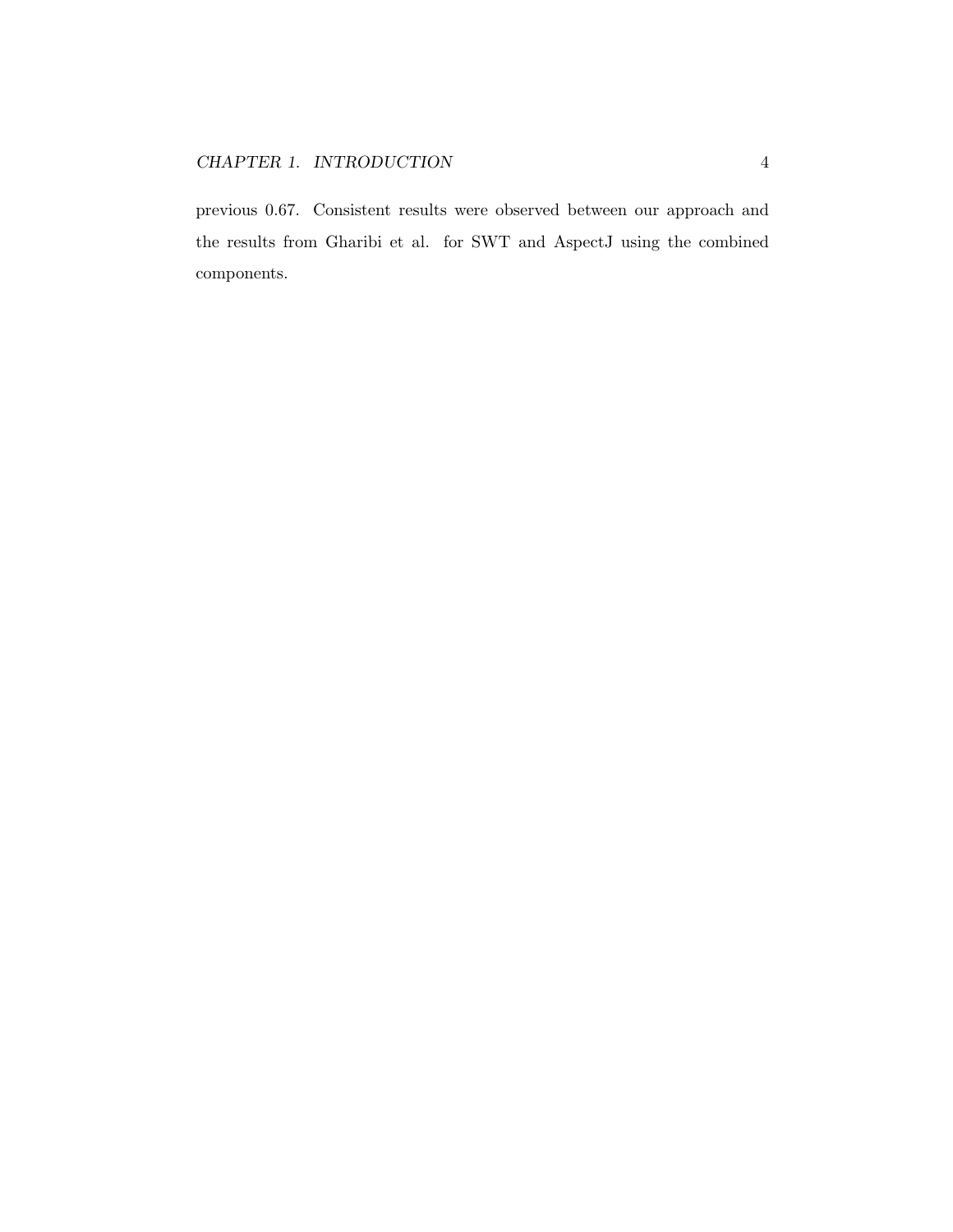### Chapter 2

## Research Objective

#### 2.1 Motivation

In software development, on average, as the size of the source code increases, the chance that bugs are introduced into the source code also increases. These bugs become more time consuming and costly to fix the longer the bugs remain in the repository. Therefore, improving automated approaches to rank relevant files is critical to save development time and cost. Developers use identifier names to represent the knowledge recorded in the source code [6]. This enables the ability to observe the consistency of concepts expressed in source code [7] [8]. This consistency in identifier naming can be leveraged to find patterns between bug reports and their corresponding fixed files.

Our approach modifies the significance of a matched word in a bug report based on our identifier naming structure observations and data. Altering the occurrence of a word in a report alters the TF-IDF vector representation of the bug report to bring that bug report and source file closer together in vector space. These vectors are used in a Vector Space Model, specifically a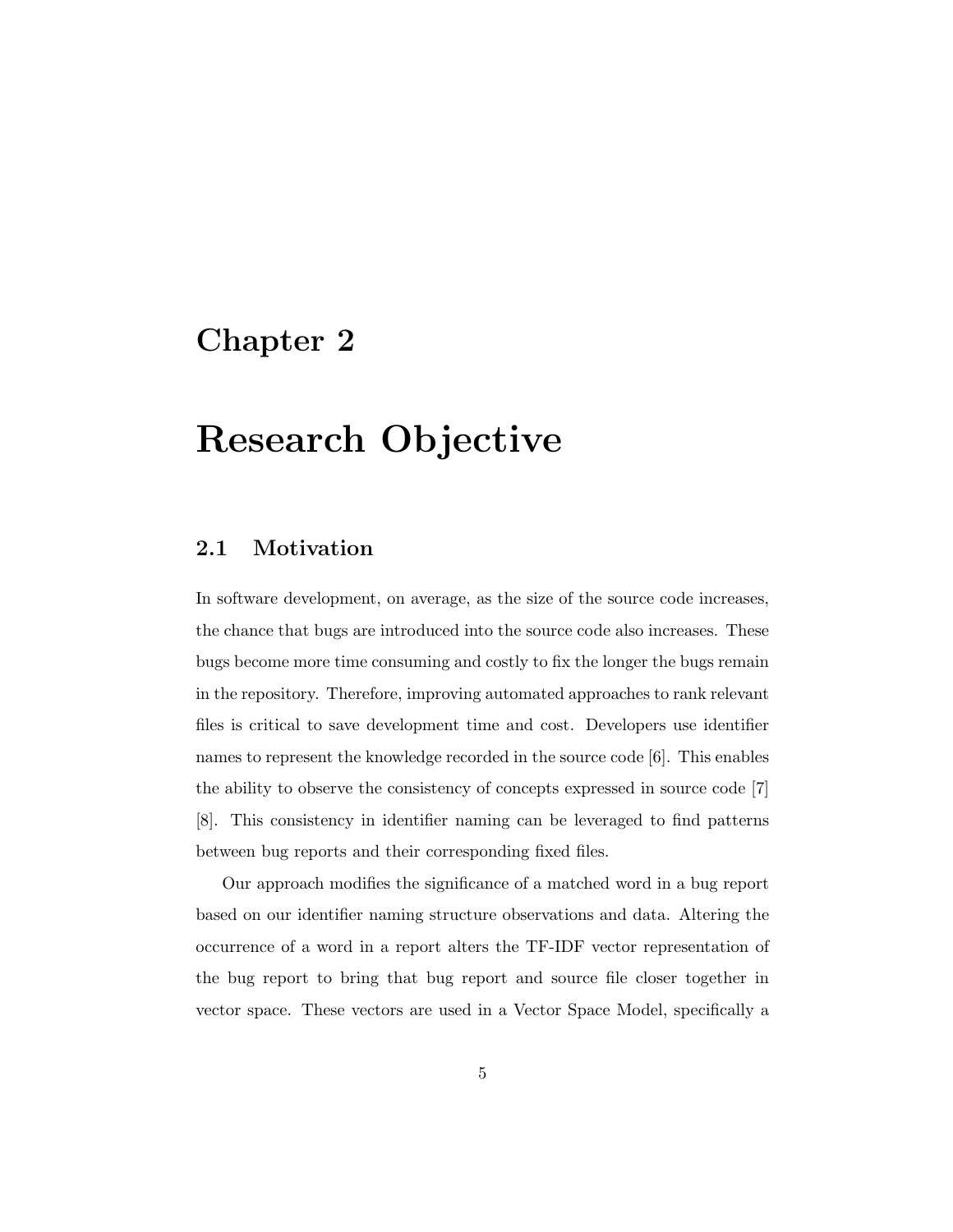Revised Vector Space Model (rVSM) originally proposed by Zhou et al. [9] to give larger files additional weight, by increasing the term frequency values, since larger files have been observed to have a higher chance of containing the relevant bug. Although rVSM modifies the vector weight at the file level, we have not found existing work that directly modifies the vector representation of the bug report based on identifier naming structure pattern frequencies at the word level. We aim to answer whether the placement and past of speech of a particular word and the type of the identifier can be used to determine and modify the significance of that word and improve ranking results.

#### 2.2 Contribution

Our primary contribution through this research is to improve bug localization using the observed structural and lexical identifier frequencies. We achieve this by:

- 1. Empirically and quantitatively identifying source code identifier naming structure patterns for each identifier type across multiple open source projects
- 2. Building a tool to modify the weight of a term shared between a bug report and source code file based on our observations
- 3. Improved method of automated bug localization using source code identifier naming structure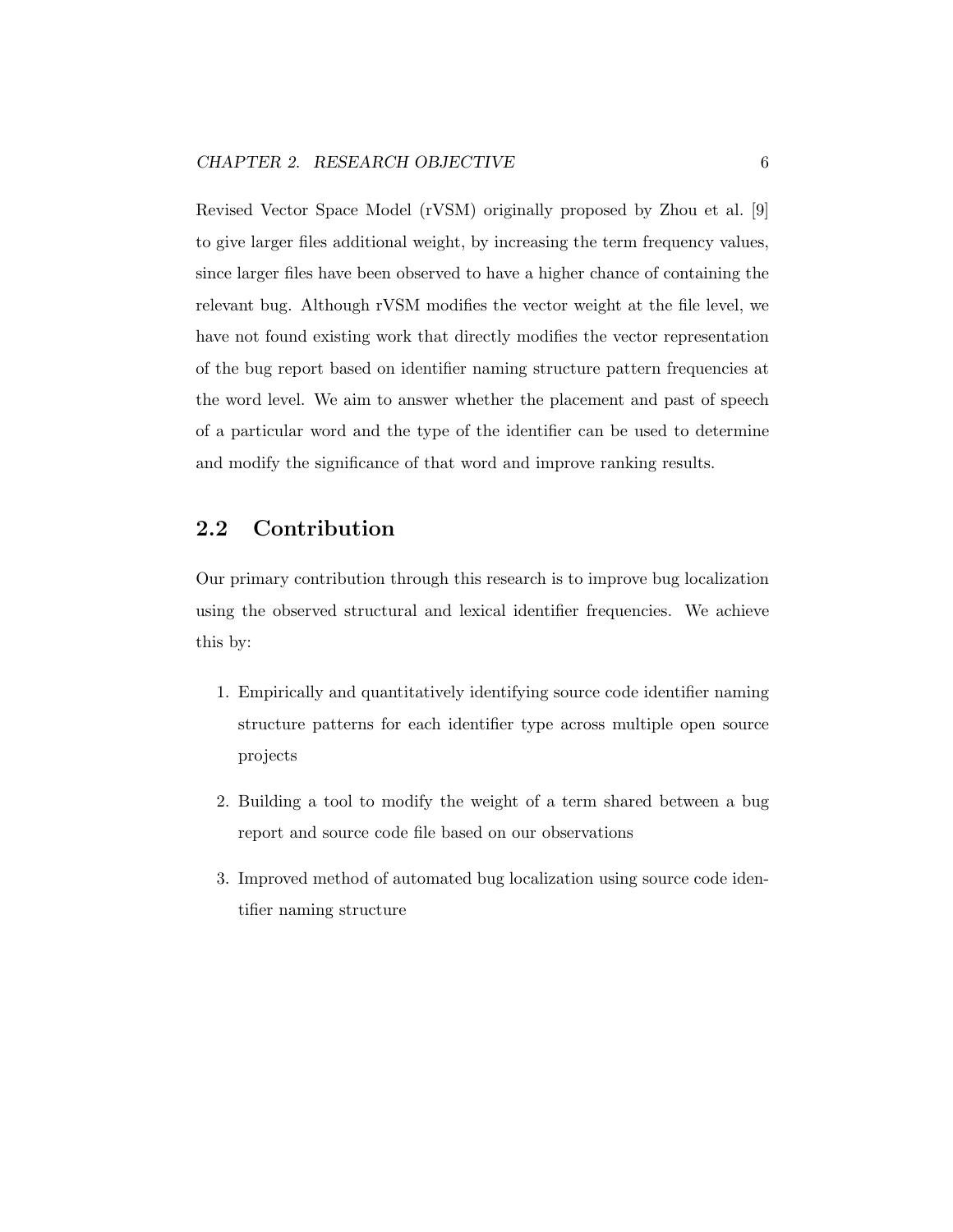#### 2.3 Research Questions

We investigate the naming structure of the source code by performing empirical and quantitative experiments to help answer the following research questions:

- RQ1: What identifier naming trends are consistent across multiple projects? Through our experiments, this question investigates whether there are consistent naming patterns across multiple open-source projects with words shared between bug reports and source code identifiers.
- RQ2: Does identifier naming structure have an influence on bug localization? This question investigates how using the naming patterns of the source code identifiers improves or worsens the ranking results of relevant buggy files.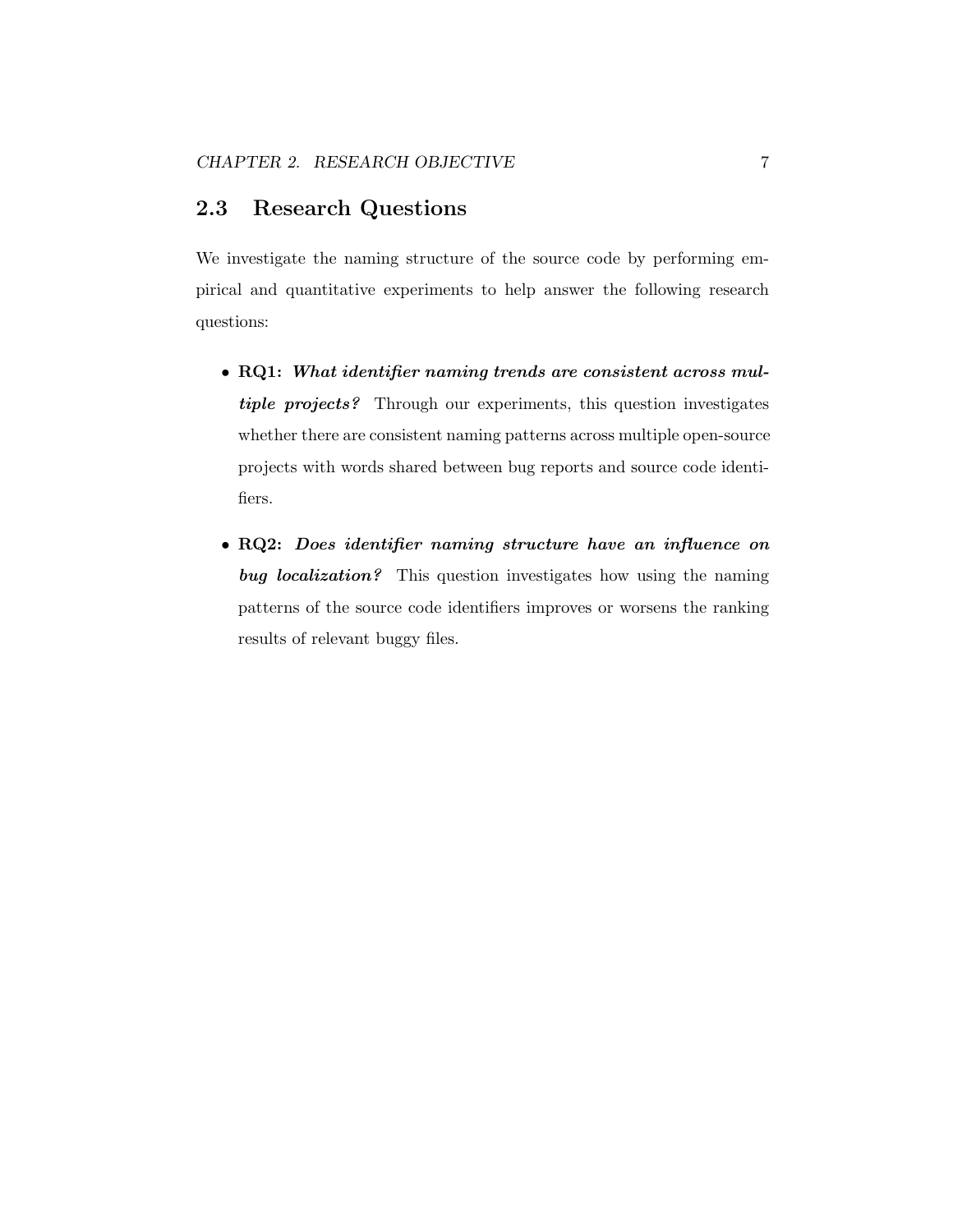### Chapter 3

## Related Work

Several studies have looked at how to improve software maintenance in general [10–89]. Among them, other automated approaches exist to attempt to find a bug's location in software repositories. In this chapter, we present an overview of various bug localization techniques.

Chen et al. [90] developed a method using NLP and a social network model. Since a bug report can be associated with other bug reports through associations with a similar bug, this relationship is added to the network. When an additional bug report is added and found to be related to another report, this relationship generates additional knowledge about the particular bug. The PageRank algorithm is then applied to the network of extracted words to rank the fault-prone locations of the software. Although this model was able to generate some insight into where the bug may exist, since this method is only based on PageRank to construct the relationships between bug reports, the software sections that have not previously been associated with a bug report are not taken into account in the model.

Lukins et al. [91] developed an LDA-based approach to analyze both the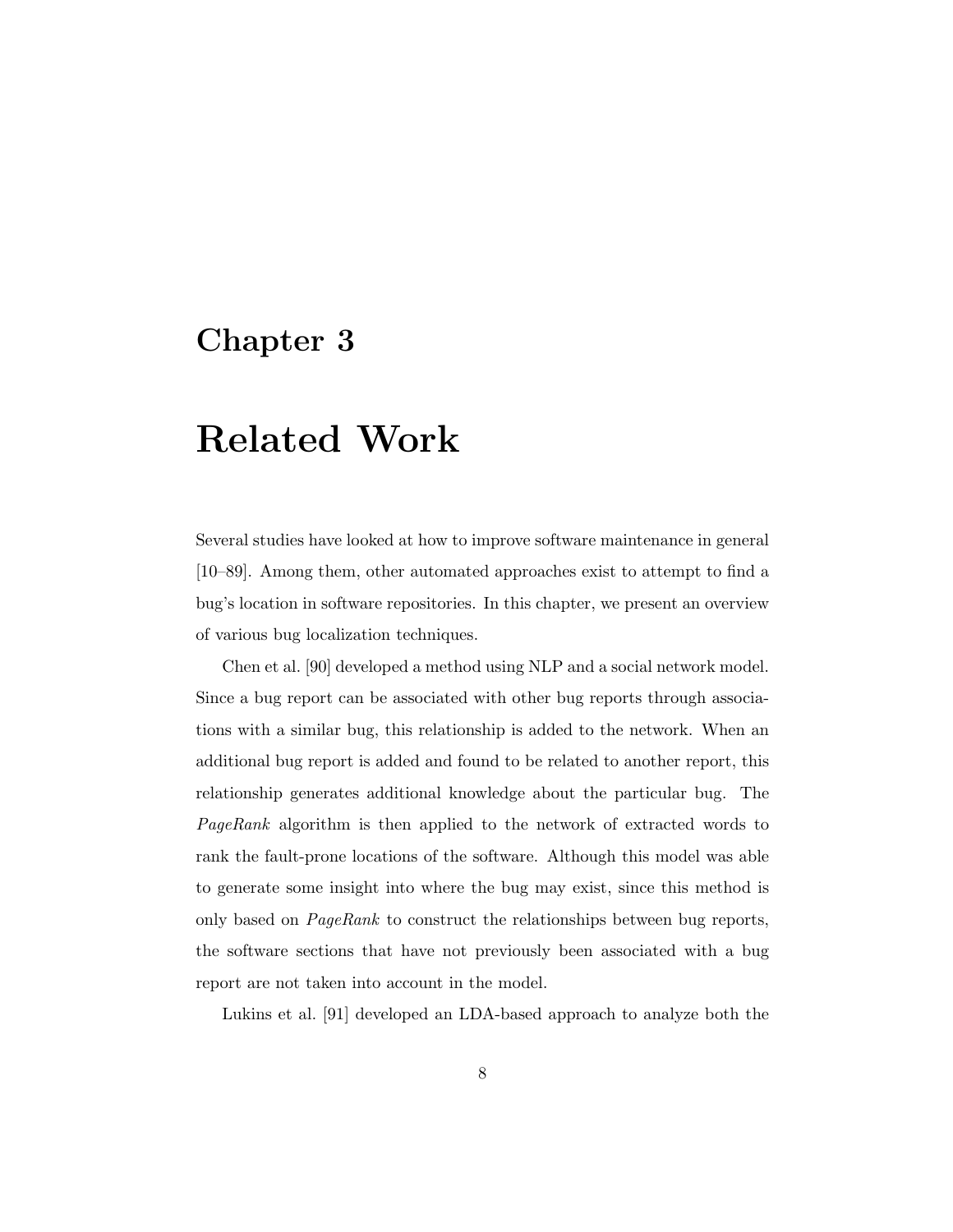source code and the bug report. Based on the desired level of granularity (file, class, or method level), each element in the code is preprocessed and stored in a single file used for the LDA model. The source code files are then indexed with the LDA-detected topics. A text query is formed for new bug reports and is searched via a Vector Space Model (VSM). The results using this approach were compared to an approach based on latent semantic indexing (LSI), revealing the LDA technique is at least as accurate as the LSI approach.

In another approach, once a bug report is received, the relevant files associated with the bug can be revealed to the user with *BugLocater*, a bug localization approach developed by Zhou et al. [92]. With BugLocater, the software files are ranked based on the textual similarity between the bug report and the source code using a Revised Vector Space Model (rVSM) which considers information about similar bugs that have been previously fixed.

Wang et al. [93] proposed a supervised topic modeling method (STMLocator) to detect relevant source code files given a bug report. This model takes advantage of previous fixes for bugs associated with a bug report. Both the textual and semantic similarities between bug reports and source code files are evaluated. This approach also accounts for bug reports that contain stack traces. This approach achieved a 23.6% improvement for bug localization and 76.2% improvement for bug localization with bug reports containing stack-traces.

Moreno et al. [94] proposed an approach called Lobster (LOcating Bugs using Stack Traces and tExt Retrieval) that combines Text Retrieval (TR) models with static and dynamic analysis. The similarity between the stack traces submitted in the bug reports and their code elements is computed and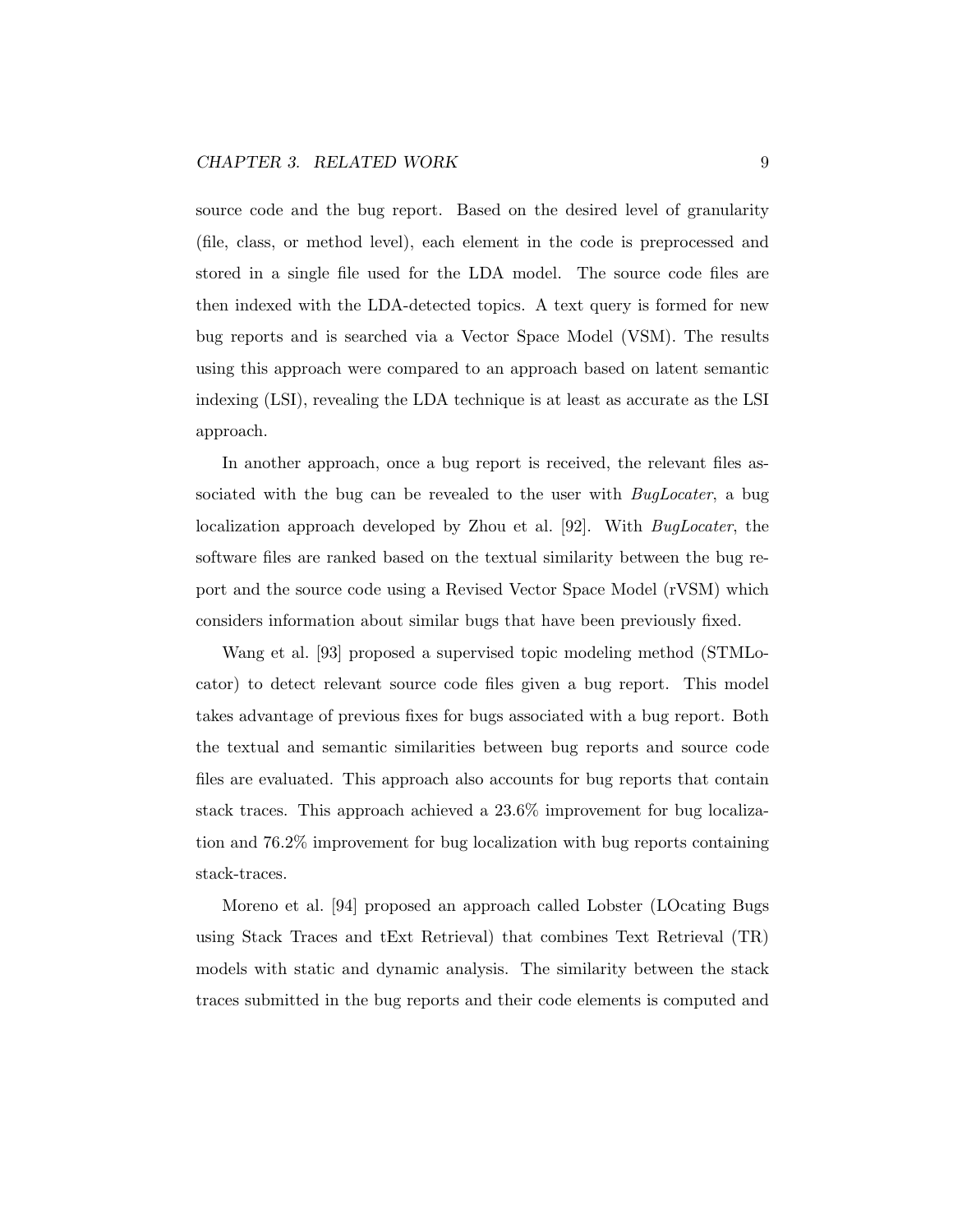combined with the textual similarity. The approach was compared to Lucene, a revised version of VSM, and the results revealed that this approach is at least as effective as Lucene-based localization.

Ye et al. [95] proposed a skip-gram approach to measure the similarities between bug reports and related source code files. This approach connects natural language extracted from bug reports and code snippets as meaning vectors in a shared representation space. To achieve this, word embeddings are trained on API documents, tutorials, and reference documents and then analyzed to evaluate similarities between documents. Word embeddings were found to improve the performance of a simple VSM by connecting natural language and source code.

Swe et al. [95] developed an approach in which class names, functions, and files are processed separately and useful information is extracted from each element. The approach then uses three scores to rank relevant files: stack trace similarity score, bug report similarity score, and class, method, and variable similarity scores.

Sangle et al. [96] propose DRAST, a deep learning and Abstract Syntax Tree (AST) approach that takes into account the syntactic structure of the code. The source code is represented by vectors and combines the use of IR with ML techniques using rVSM and DNNs techniques, respectively.

Zhang et al. [97] proposed an approach that combined code knowledge graph embeddings and a bidirectional attention mechanism. This approach aims to represent the relationships found in the source code and extract the interaction information between bug reports and the source code.

Saha et al. [98] proposed Bug Localization Using Information Retrieval (BLUiR) which breaks a source file into various elements to overcome signif-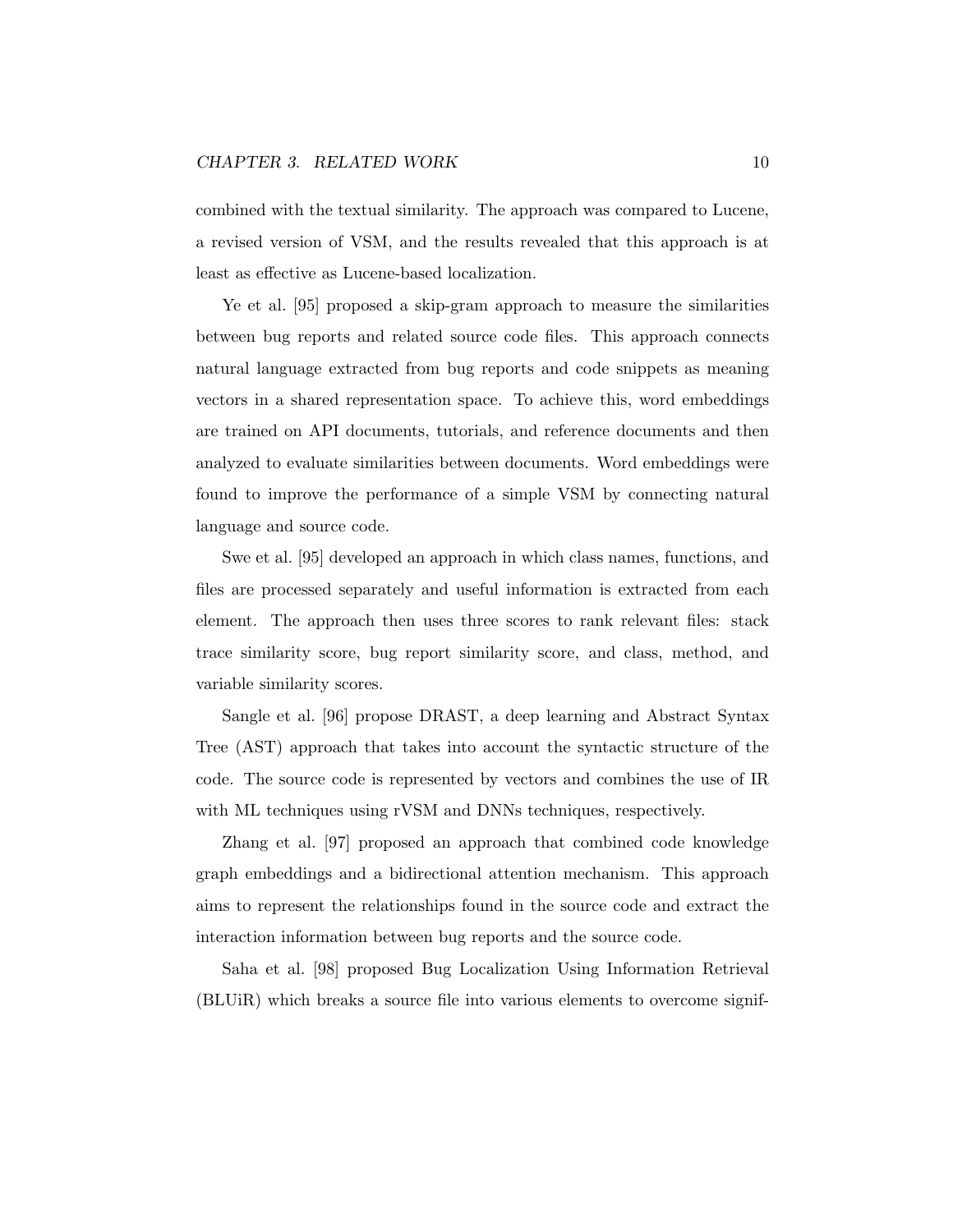icant identifiers being lost in the mix of a large number of identifiers. This approach also considers bug similarity if that data is available for a particular bug. Structured IR with Okapi BM25 scoring is used to compute a final score between the eight different source file elements and those scores are used to rank to source files. It was revealed the results from BLUiR improved upon existing approaches.

Nguyen et al. [99] propose BugScout, an approach that assumes that the textual content of the bug report and the source code share some technical aspects of the system. To represent this relationship, this approach uses a modified LDA topic model to generate topics which are then mapped to the corresponding source code files.

Wong et al. [100] discussed a stack-trace and segmentation analysis technique to achieve better bug location results. Their tool is called BRTracer which is built on top of BugLocator and improves upon BugLocator's results. In this approach, a file a divided into multiple segments with a varying level of granularity. The segment that achieves the highest similarity is then used and the rest of the segments representing the file are ignored. In addition, they proposed a method to identify and give additional weight to files explicitly mentioned in the bug report.

Sisman et al. [101] proposed an approach that incorporates the version history of software files with traditional IR techniques. Specifically, the approach uses information regarding the frequency with which a file is associated with bugs and modification information to determine estimates of the probability that the file contains the source of the bug. It was found by incorporating prior modification history information and a time decay factor in an IR based approach, there was a significant improvement in performance for bug local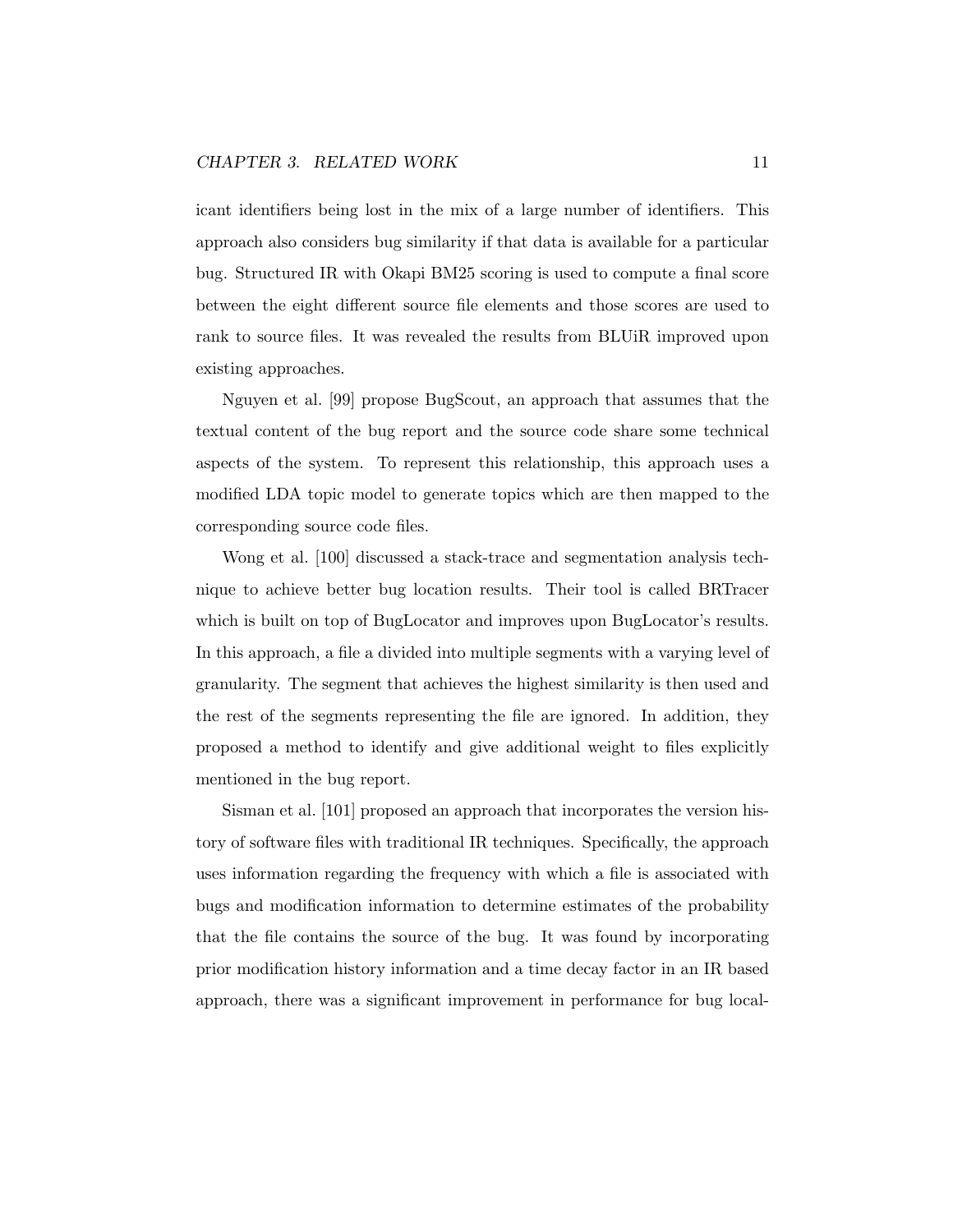ization.

Rahman et al. [102] propose an approach that extends BugLocator with a Modified Revised Vector Space Model (MrVSM) derived from similar bug reports and source code structure and uses historical data to give certain source code files more weight. It was found that the MrVSM improved upon BugLocator and was able to find a greater number of relevant source code files.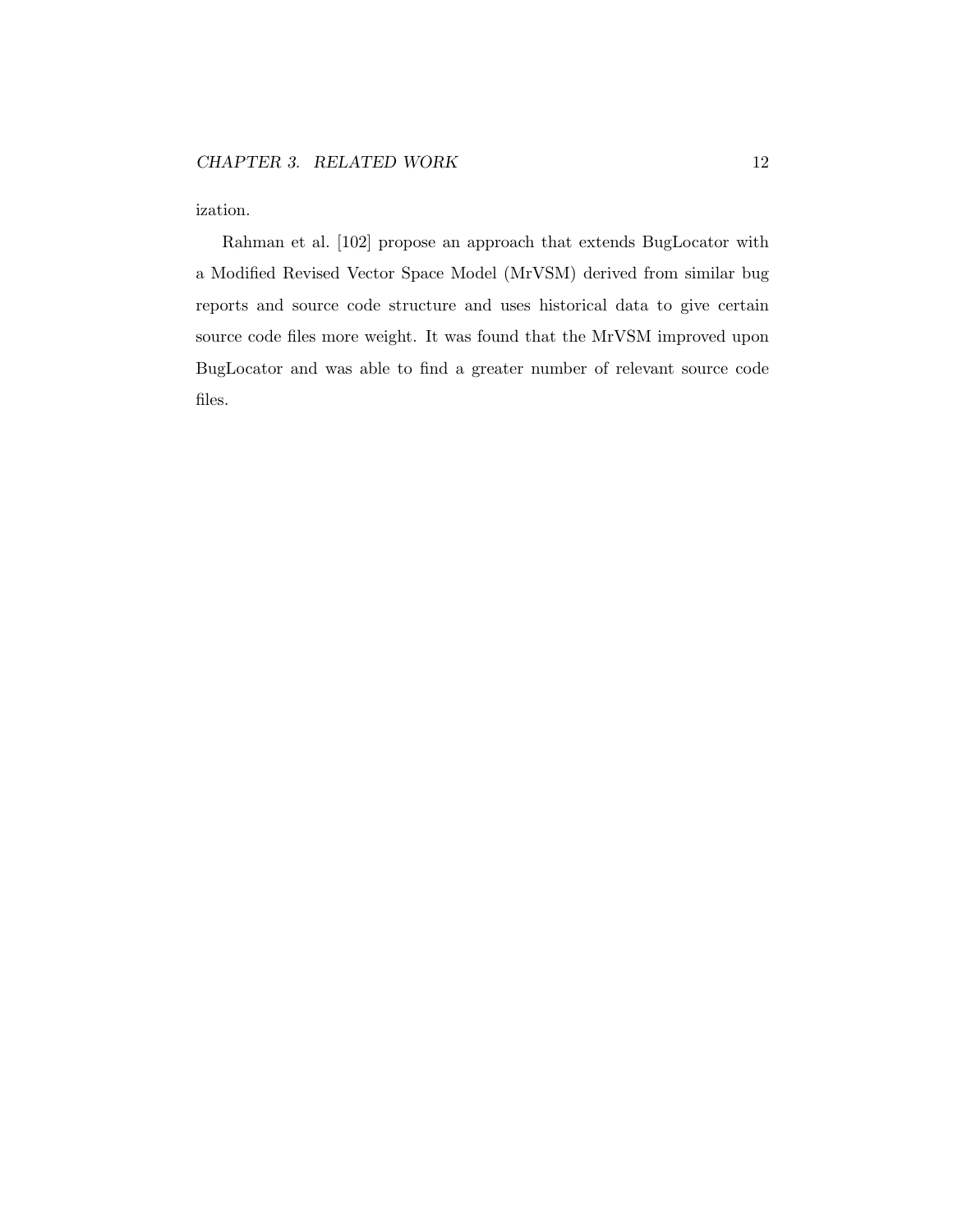### Chapter 4

## Methodology

To answer our research questions, we began by making observations following a grounded theory methodology. A grounded theory methodology includes rigorous qualitative data analysis procedures such as open coding, constant comparison, and systematic theory development [103]. Open coding involves collecting potentially useful information without making assumptions about the data to be collected. Constant comparison involves iteratively looking at the collected data and determining whether categories can be formed. Iterative building and refinement of these categories eventually leads to the development of our theory or significant observations. Following this methodology and using the observed data, we discovered patterns and developed a theory on the relevance of identifier naming patterns in bug localization. To develop these observations, we used data from two open-source software projects: RxJava and ElasticSearch. These two projects were used only to build our set of observations and frequency weights and were not used for the evaluation or testing of the approach to eliminate bias and to demonstrate the generalizability of the observations to other existing open-source software projects.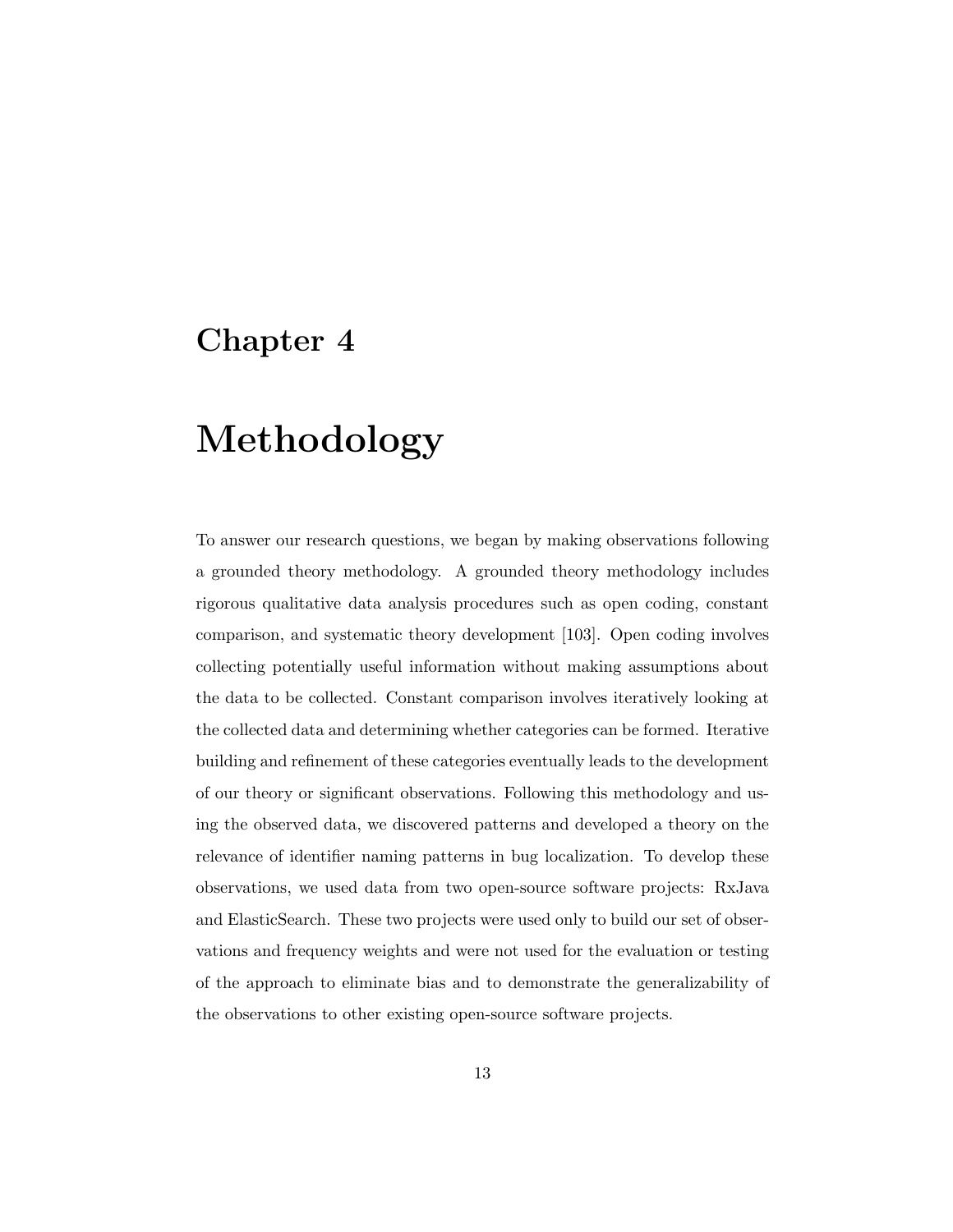To help gather relevant information to observe, a tool was built to extract previously fixed bug report information. Specifically, the tool extracted the summary and description text from each bug report and the modified lines of code for each modified file associated with that bug report. This tool helped speed up the process of manually observing patterns by gathering all of the information in a single file. Additionally, the output of this tool served as the input data set for the bug localization tool mentioned in the next chapter.

By gathering only the removed lines of code, we can ensure that the observations made are directly related to the bug in the file. In addition, we can ensure that the remaining file changes do not influence our observations since these changes cannot be guaranteed to be related to the particular bug. It should be noted that some bug reports in the repository may have been excluded from our population, since our tool only pulled closed bug reports labeled with a Bug tag. Table 4.1 provides a brief overview of the number of closed bug reports in RxJava and ElasticSearch.

Table 4.1: Overview of Observed Projects

| Project       | Closed Bug Reports Number of Files |      |  |
|---------------|------------------------------------|------|--|
| RxJava        | 264                                | 1977 |  |
| ElasticSearch | 5863                               | 1624 |  |

From the 6127 combined bug reports, we used a 95% confidence level and a confidence interval of 10 to determine our total sample size. A confidence level of 10 was selected due to the significant amount of manual effort required in the empirical study. The observation sample size for each project was determined using the following equation: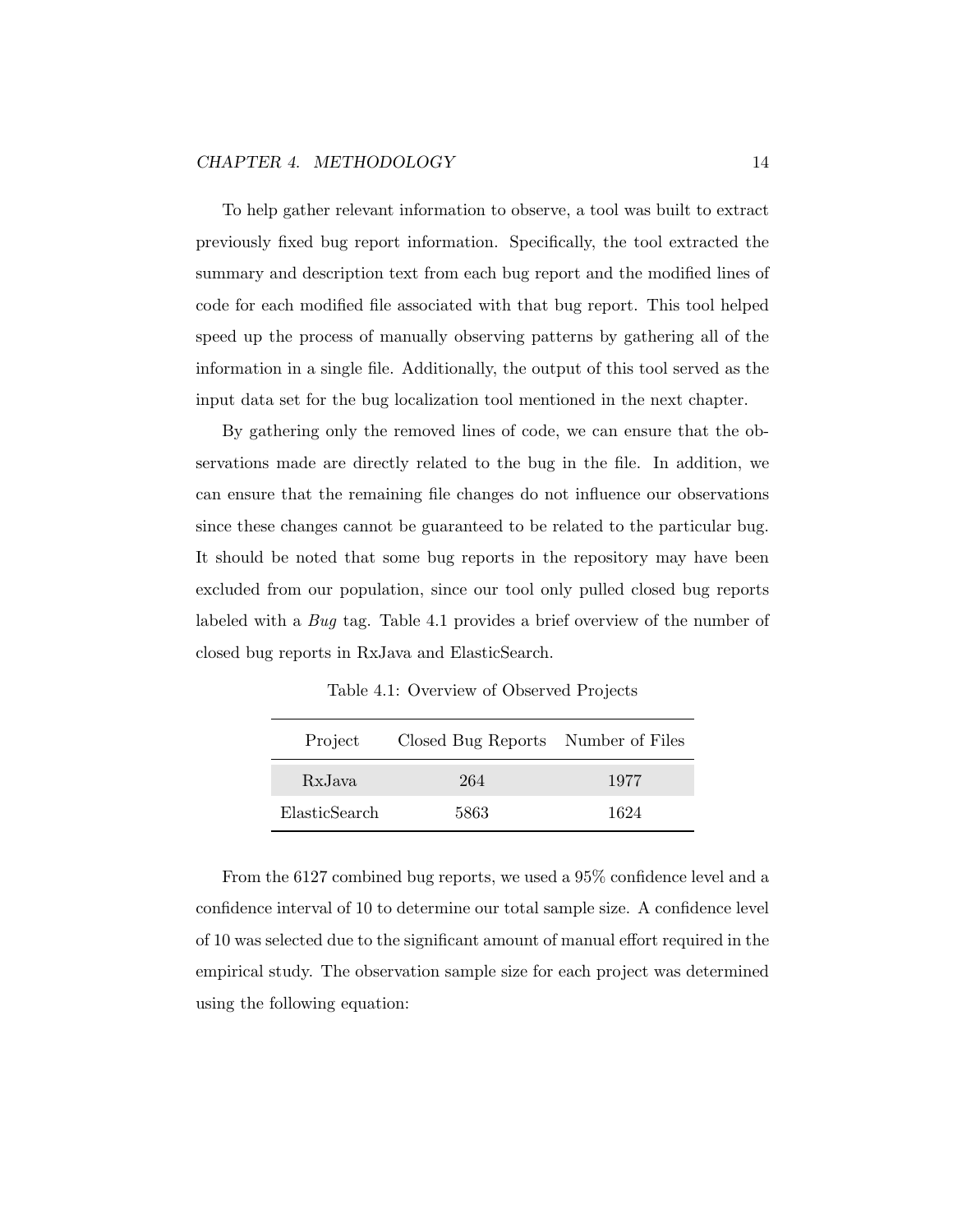$$
n = \frac{z^2 \cdot p \cdot \frac{1-p}{e^2}}{1 + (z^2 \cdot p \cdot \frac{1-p}{e^2 \cdot N})}
$$
(4.1)

where:

- $z = 1.96$  (z-value for a 95% confidence level)
- $p = 0.50$  (population proportion)
- $N = 6127$  (population size)
- $e = 0.10$  (confidence level or margin of error)
- $n =$  total sample size to observe across RxJava and ElasticSearch

Using Equation 4.1, we determine that a sample size of 95 bug reports will be observed across both projects or 48 bug reports for each individual project. If a confidence level of 5 were used in our sample size calculation, our sample size would increase to 368, which would have significantly limited time allocated to the completion and evaluation of our approach. Observations were made for each bug report while following the iterative process of our methodology. These observations include the number of word occurrences in the report, the number of occurrences in the source file identifiers, the positioning of the word in the identifier, the type of identifier, and the part of speech tag of the matched word in the identifier. An example of a bug report and the observed data is revealed in the following figures. Each word shared between the bug report and the corresponding fixed files is highlighted with a distinct color. These figures are included to show the various placements of matched words in identifiers.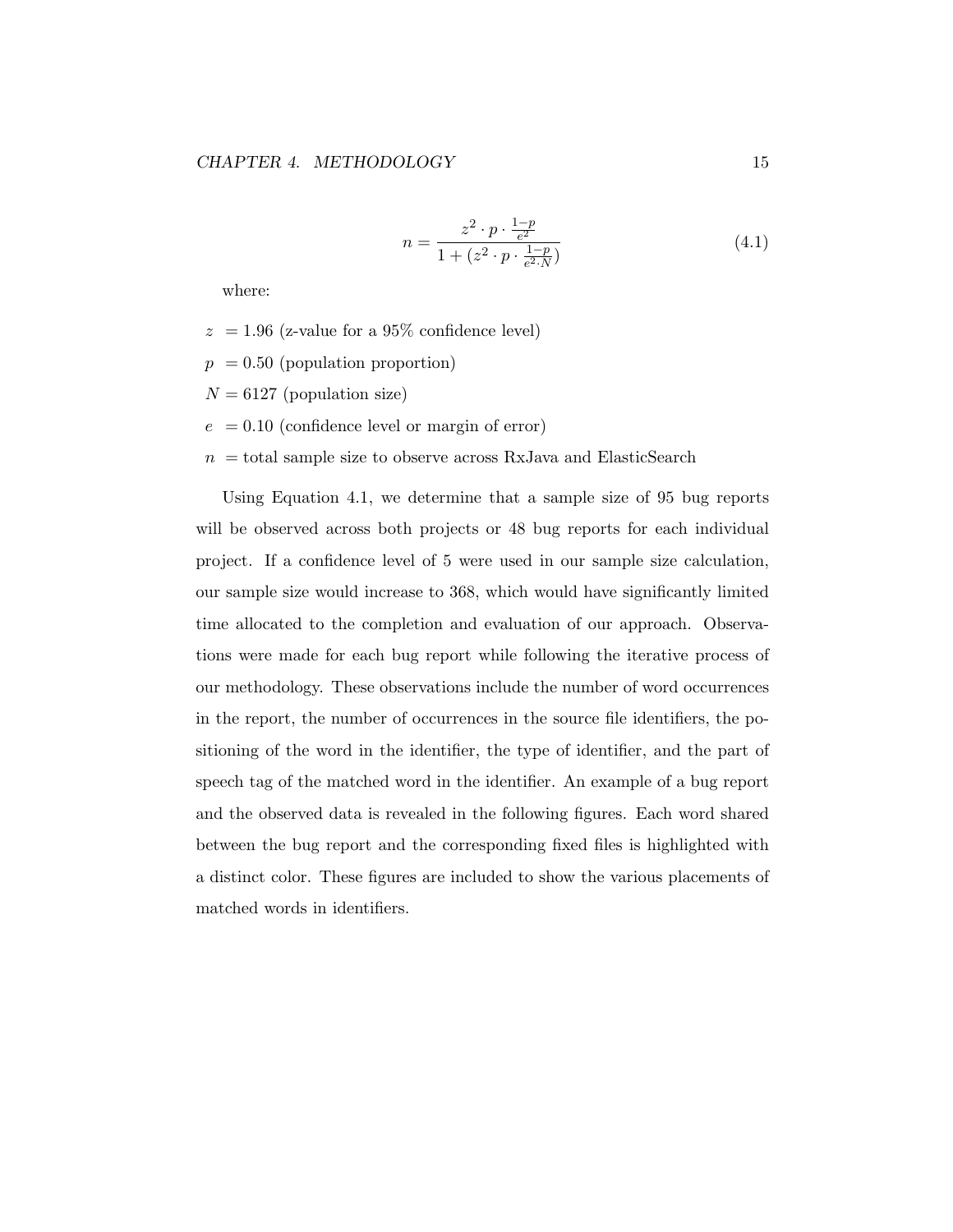CHAPTER 4. METHODOLOGY 16

```
Bug Report: 1102122385
Title: Filter enrich policy index deletes to just the policy's
   associated indices.
Summary: If you have two enrich policies, and the name of the
   one plus a dash is a prefix for the name of the other (e.g.
   "policy-test" and "policy-test-more"), then if you delete
   the prefix policy the indices associated with the other
   policy will get deleted, too.
```
Figure 4.1: ElasticSearch Bug Report Example

Each changed file associated with the bug report in Figure 4.1 and the corresponding removed lines of code are represented in Figures 4.2, 4.3 and 4.4.

```
367: String enrichIndexName = EnrichPolicy.getBaseName(
   ,→ policyName) + "-" + nowTimestamp;
```
Figure 4.2: EnrichPolicyRunner.java Removed Lines of Code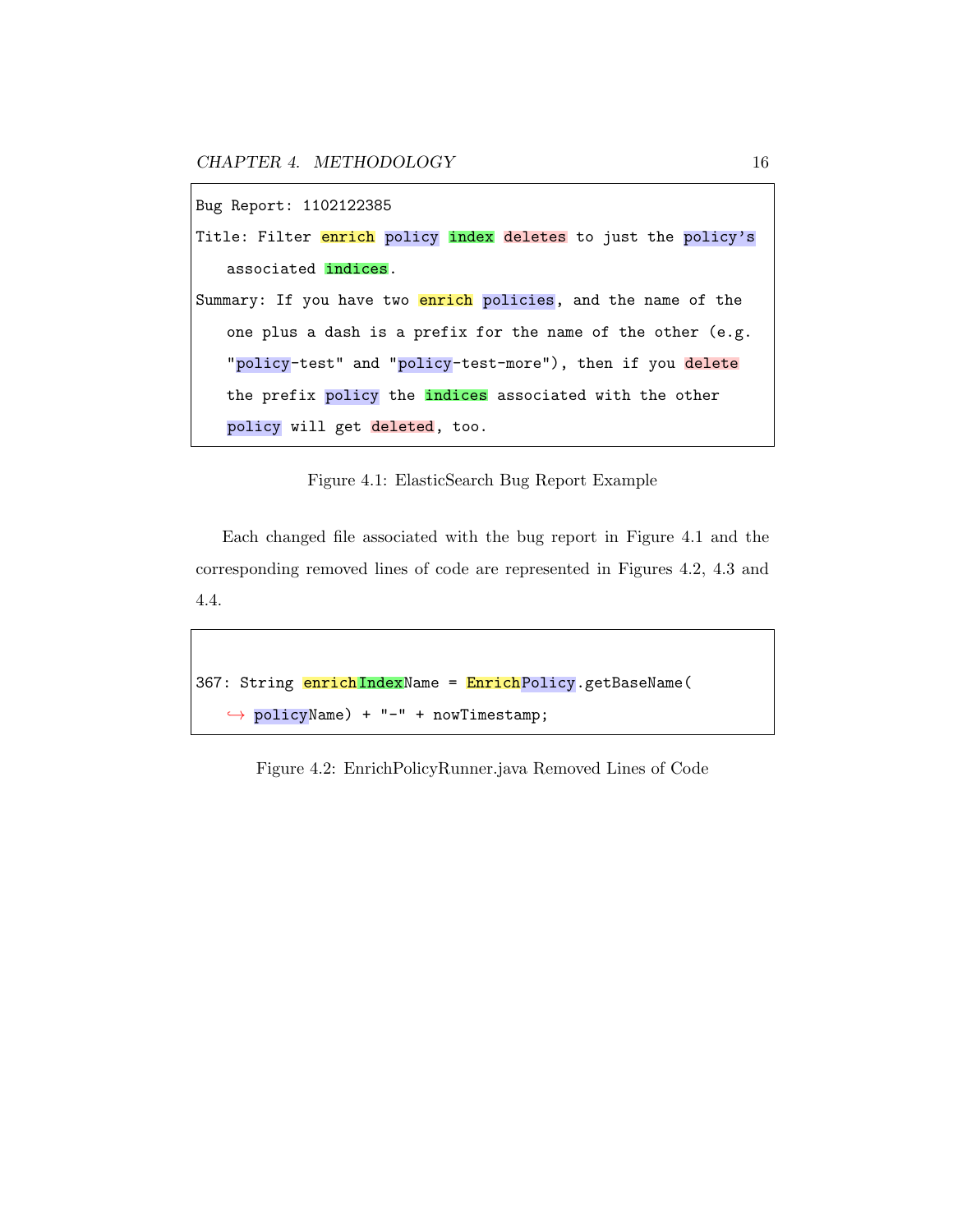```
86: EnrichPolicy policy = EnrichStore.getPolicy(request.getName
   \rightarrow () state); // ensure the policy exists first
90: throw new ResourceNotFoundException("policy␣[{}]␣not␣found",
   \leftrightarrow request.getName());
94: enrichPolicyLocks.lockPolicy(request.getName());
97: List<PipelineConfiguration> pipelines = IngestService.
   \leftrightarrow getPipelines(state);
98: List<String> pipelinesWithProcessors = new ArrayList<>();
103: if (processor.getPolicyName().equals(request.getName())) {
113: request.getName()
119: enrichPolicyLocks.releasePolicy(request.getName());
125: GetIndexRequest indices = new GetIndexRequest().indices(
   \leftrightarrow EnrichPolicy.getBaseName(request.getName()) + -*)
131: deleteIndicesAndPolicy(concreteIndices, request.getName()
   ,→ ActionListener.wrap((response) -> {
132: enrichPolicyLocks.releasePolicy(request.getName());
141: enrichPolicyLocks.releasePolicy(request.getName());
```
Figure 4.3: TransportDeleteEnrichPolicyAction.java Removed Lines of Code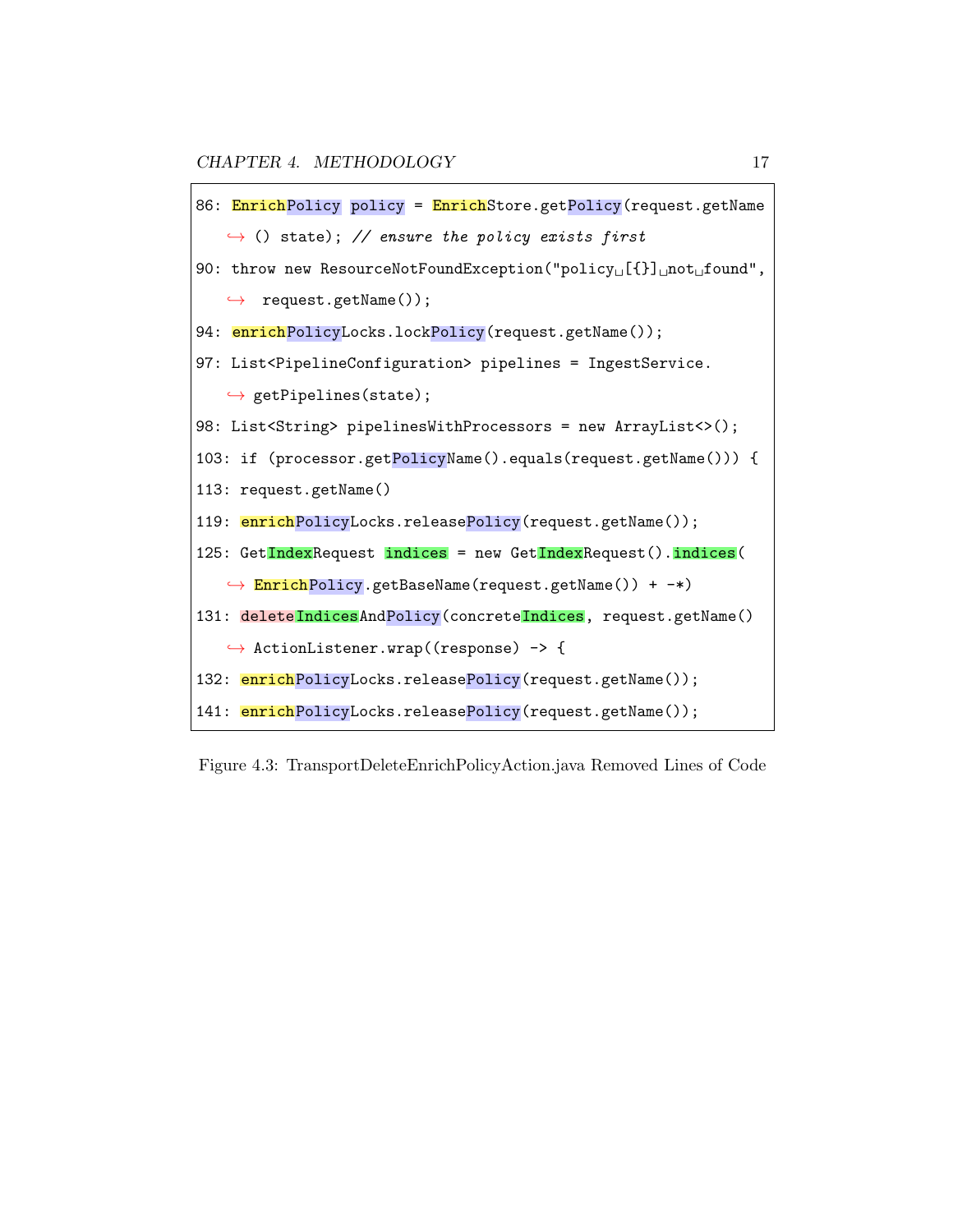CHAPTER 4. METHODOLOGY 18

131: createIndex(EnrichPolicy.getBaseName(name) + "-foo1"); 132: createIndex(EnrichPolicy.getBaseName(name) + "-foo2"); 139: .setindices(EnrichPolicy.getBaseName(name) + "-foo1" ,→ EnrichPolicy.getBaseName(name) + "-foo2"), 163: .setindices(EnrichPolicy.getBaseName(name) + "-foo1" ,→ EnrichPolicy.getBaseName(name) + "-foo2"), 186: createIndex(EnrichPolicy.getBaseName(name) + "-foo1"); 187: createIndex(EnrichPolicy.getBaseName(name) + "-foo2"); 56: createIndex(EnrichPolicy.getBaseName(fakeId) + "-foo1"); 57: createIndex(EnrichPolicy.getBaseName(fakeId) + "-foo2");

Figure 4.4: TransportDeleteEnrichPolicyActionTests.java Removed Lines of Code

The figures above reveal a bug report and the various placements in which a matched word may appear in an identifier. After detecting all the occurrences of the matched words, we collected additional numerical data to obtain a better understanding of the importance in the placement of matched words in source code identifiers.

The total count of each word shared between the bug report and the source code files is represented in Table 4.2.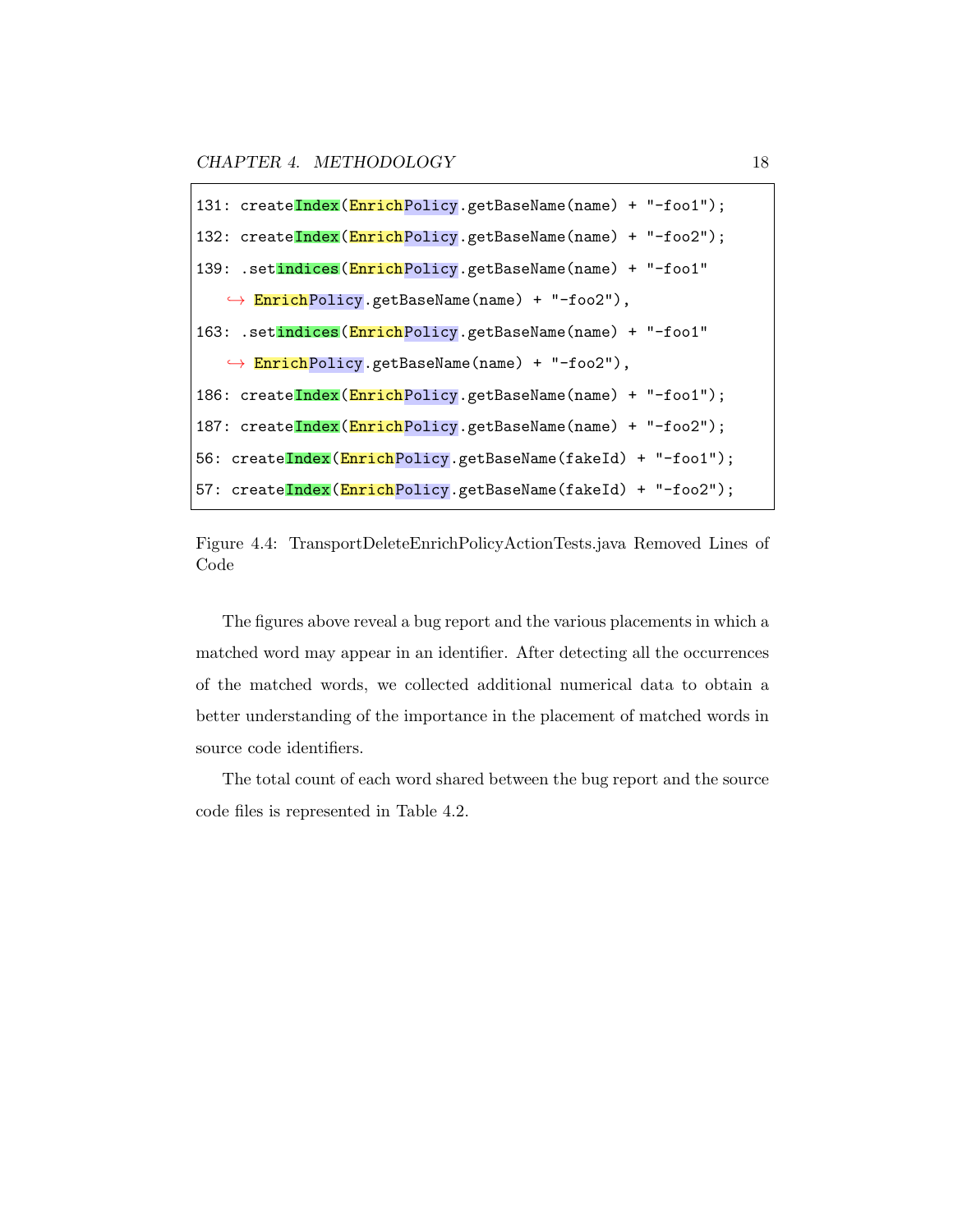|        | Matched Word Bug Report Count Source Count |    |
|--------|--------------------------------------------|----|
| Enrich | $\ddot{ }$                                 | 17 |
| Policy |                                            | 21 |
| Index  | $\cdot$                                    | 15 |
| Delete | З                                          |    |

Table 4.2: Report and Source Code Matched Word Count

Table 4.3 represents each identifier that contained a word mentioned in the bug report. For each matched identifier, the type of identifier and the number of occurrences are recorded.

| Matched Identifiers    | Identifier Type           | Enrich Count   |                | Policy Count Index Count | Delete Count   |
|------------------------|---------------------------|----------------|----------------|--------------------------|----------------|
| enrichIndexName        | Declaration               | $\mathbf{1}$   | $\overline{0}$ | $\mathbf{1}$             | $\theta$       |
| EnrichPolicy           | Class                     | 11             | 11             | $\Omega$                 | $\Omega$       |
| enrichPolicyLocks      | Attribute                 | $\overline{4}$ | $\overline{4}$ | $\theta$                 | $\theta$       |
| EnrichStore            | Class                     | 1              | $\theta$       | $\Omega$                 | $\Omega$       |
| policyName             | <b>Function Parameter</b> | $\theta$       | $\mathbf{1}$   | $\overline{0}$           | $\overline{0}$ |
| getPolicyName          | Function Name             | $\overline{0}$ | $\mathbf{1}$   | $\Omega$                 | $\Omega$       |
| releasePolicy          | <b>Function Name</b>      | $\theta$       | 3              | $\overline{0}$           | $\overline{0}$ |
| deleteIndicesAndPolicy | Function Name             | $\overline{0}$ | 1              | $\mathbf{1}$             | 1              |
| getPolicy              | Function Name             | $\theta$       | $\mathbf{1}$   | $\overline{0}$           | $\overline{0}$ |
| lockPolicy             | Function Name             | $\overline{0}$ | 1              | $\Omega$                 | $\Omega$       |
| policy                 | Declaration               | $\theta$       | $\mathbf{1}$   | $\Omega$                 | $\overline{0}$ |
| getIndexRequest        | Function Name             | $\Omega$       | $\Omega$       | $\overline{2}$           | $\Omega$       |
| indices                | <b>Function Name</b>      | $\overline{0}$ | $\overline{0}$ | $\mathbf{1}$             | $\overline{0}$ |
| indices                | Declaration               | $\overline{0}$ | $\Omega$       | 1                        | $\Omega$       |
| createIndex            | <b>Function Name</b>      | $\theta$       | $\Omega$       | 6                        | $\Omega$       |
| concreteIndices        | Function Parameter        | $\overline{0}$ | $\Omega$       | 1                        | $\Omega$       |
| setIndices             | <b>Function Name</b>      | $\theta$       | $\Omega$       | $\overline{2}$           | $\overline{0}$ |

Table 4.3: Matched Word Counts in Relevant Source Files

We then refined the data in Table 4.3 to obtain the counts for each type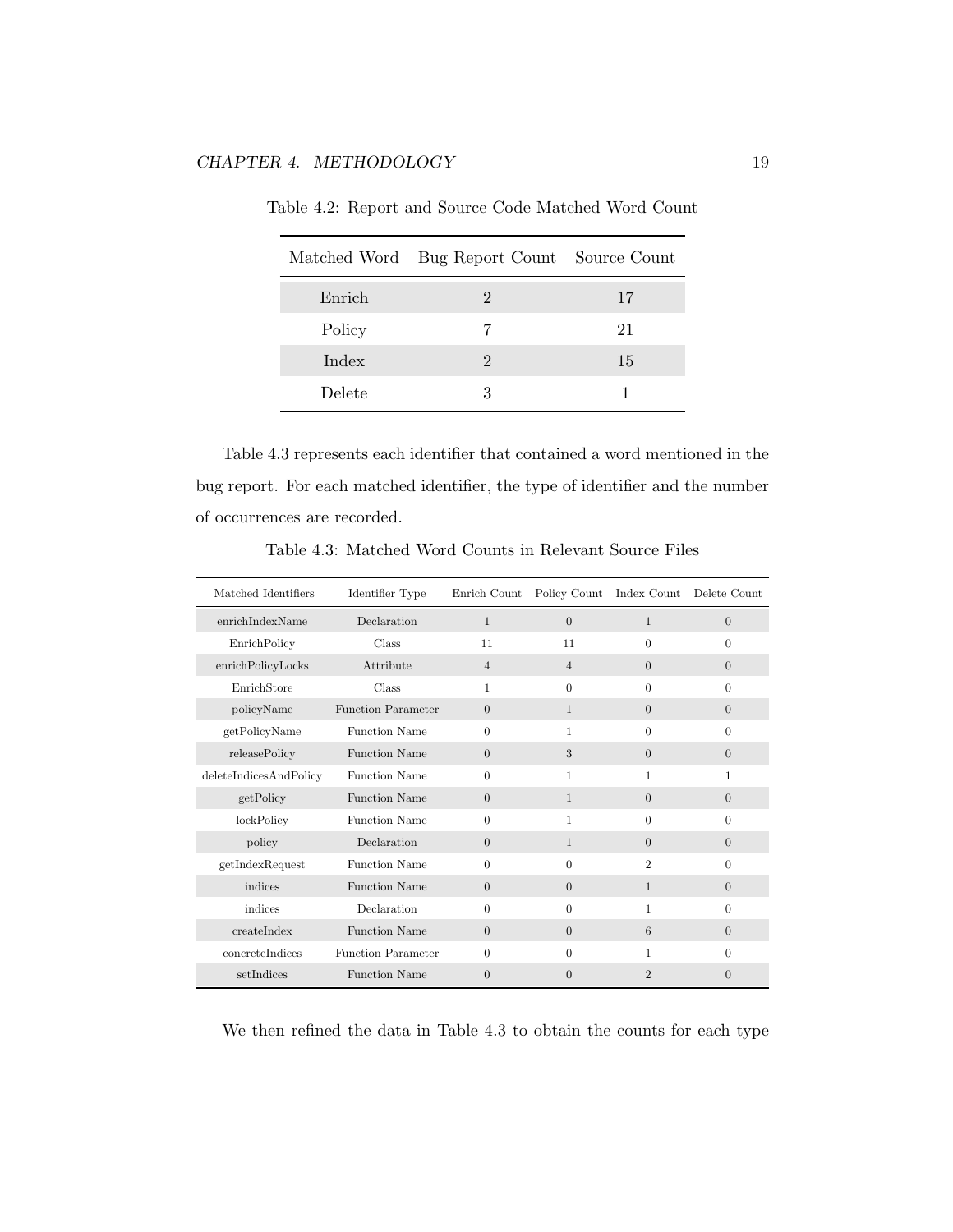of identifier. Table 4.4 provides an overview of the counts of each type of identifier for each matched word.

| Identifier Type Counts     |                  | Enrich Policy Index Delete |                  |  |
|----------------------------|------------------|----------------------------|------------------|--|
| Declaration Count.         | 1                | $\mathbf{1}$               | 2                |  |
| Class Count                | 12               | 11                         | $\left( \right)$ |  |
| Attribute Count            | 4                | $\overline{4}$             | $\left( \right)$ |  |
| Function Parameter Count   | $\theta$         | 1                          | 1                |  |
| <b>Function Name Count</b> | $\left( \right)$ | 7                          | 12               |  |
| Parameter                  |                  |                            |                  |  |

Table 4.4: Identifier Type Counts in Relevant Source Files

green!20

Table 4.5 contains the matched word position data for each identifier type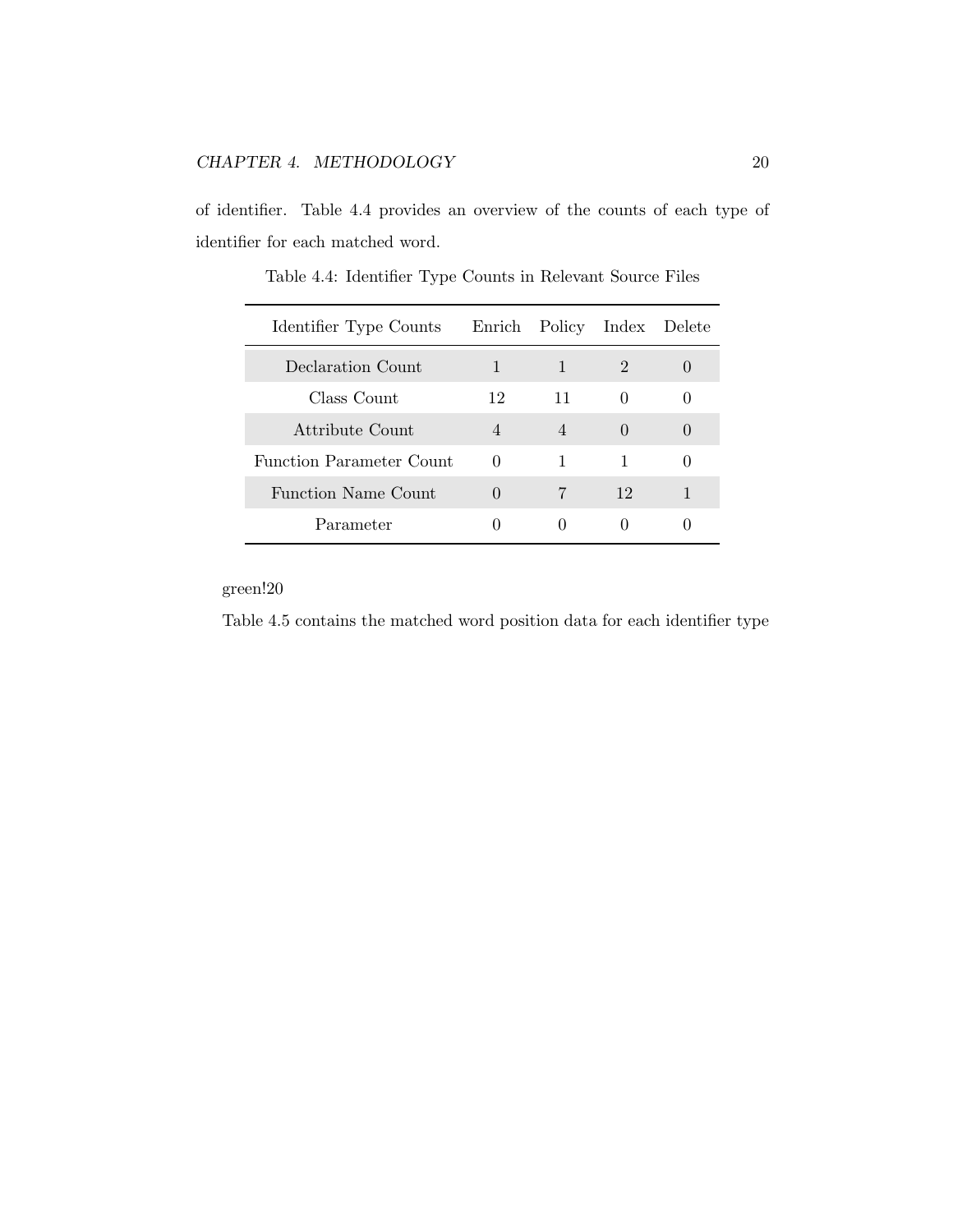|                           | Identifier Type Matched Word Position in Identifier Occurrence Count |                |
|---------------------------|----------------------------------------------------------------------|----------------|
|                           | 1 of 1                                                               | $\mathbf{1}$   |
| Declaration               | 1 of 3                                                               | 2              |
|                           | $2\,$ of $3\,$                                                       | 3              |
|                           | 1 of 2                                                               | 12             |
| Class                     | $2\,$ of $2\,$                                                       | 11             |
|                           | $1$ of $3$                                                           | $\overline{4}$ |
| Attribute                 | $2\,$ of $3\,$                                                       | $\overline{4}$ |
|                           | 1 of 2                                                               | 1              |
| <b>Function Parameter</b> | $2\,$ of $2\,$                                                       | $\mathbf{1}$   |
|                           | $1$ of $1$                                                           | $\mathbf{1}$   |
|                           | $1$ of $4$                                                           | $\mathbf{1}$   |
| <b>Function Name</b>      | $2\,$ of $2\,$                                                       | 13             |
|                           | $2$ of $3\,$                                                         | 3              |
|                           | 3 of 4                                                               | $\mathbf{1}$   |
|                           | 4 of 4                                                               | $\mathbf{1}$   |

Table 4.5: Position Breakdown for Matched Identifiers

Part of speech information is also collected for each identifier type with the associated position of the matched word. Including the part of speech tag of the word enables us to have a better idea of where a given word in the bug report is more likely to appear in the identifier name and it serves as another feature we can leverage to determine the significance of matched identifier words. Table 4.6 contains the matched word part of speech and position data for each identifier type. The number in parentheses represents the number of times a matched word was in that particular identifier position.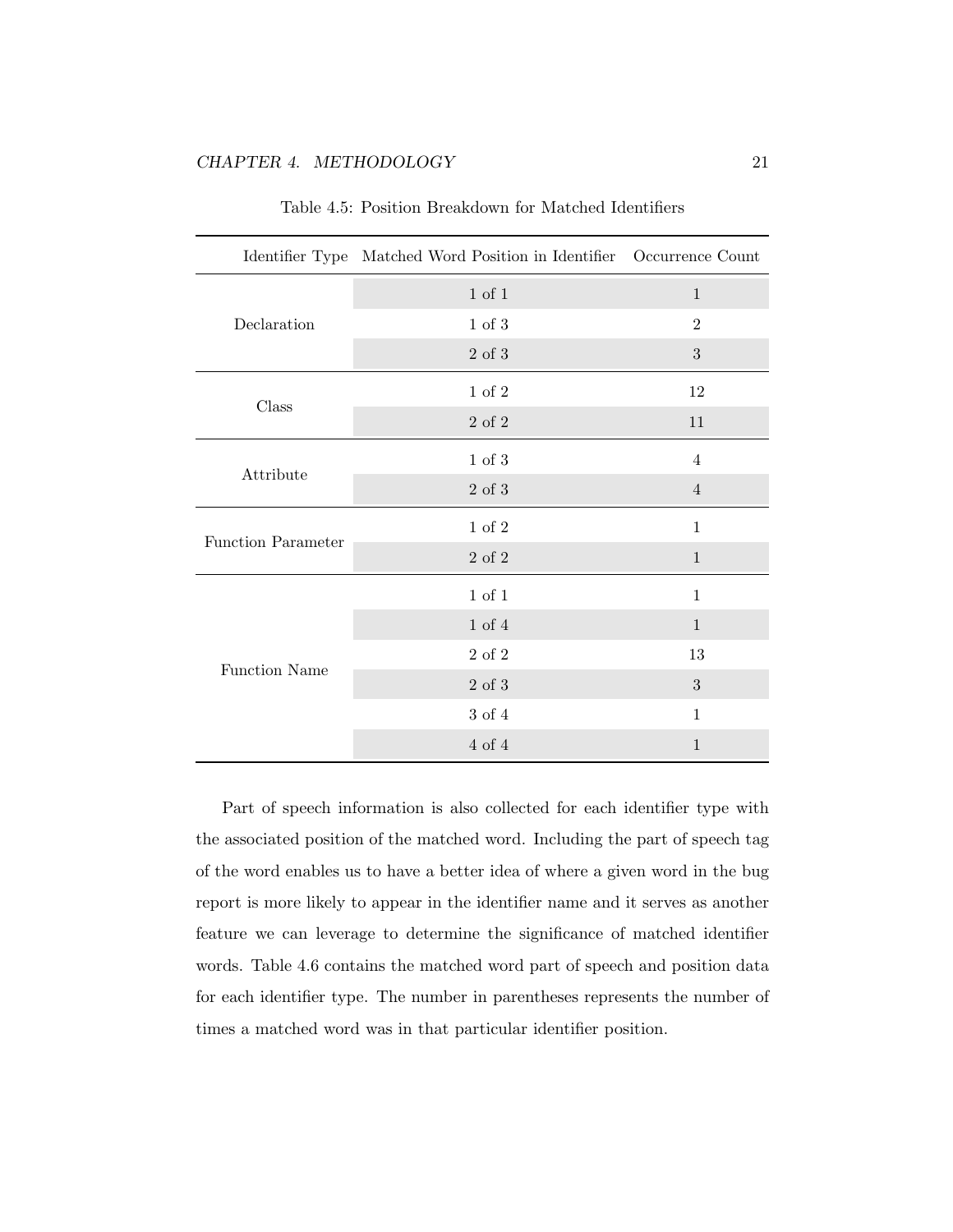| Identifier Type           | Noun Modifier                                         | Noun                                                          | Verb         | Conjunction  |
|---------------------------|-------------------------------------------------------|---------------------------------------------------------------|--------------|--------------|
| Declaration               | 1 of 3 $(1)$<br>$2 \text{ of } 3(1)$                  | 1 of 1 $(1)$                                                  |              |              |
| Class                     | 1 of $2(11)$<br>1 of $2(1)$                           | $2 \text{ of } 2(11)$                                         |              |              |
| Attribute                 | 1 of 3 $(4)$<br>$2 \text{ of } 3 \text{ (4)}$         |                                                               |              |              |
| <b>Function Parameter</b> | 1 of $2(1)$                                           | $2 \text{ of } 2(1)$                                          |              |              |
| <b>Function Name</b>      | $2 \text{ of } 3 \text{ (3)}$<br>$2 \text{ of } 4(1)$ | 1 of 1 $(1)$<br>$2 \text{ of } 2(13)$<br>$4 \text{ of } 4(1)$ | 1 of 4 $(1)$ | 3 of 4 $(1)$ |

Table 4.6: Part of Speech and Position Breakdown for Matched Identifiers

The information in this table was collected for each bug report in an iterative process as the significant features to collect became apparent. Table 4.6 contains the most useful data we can leverage to develop our approach and data collection tool.

green!20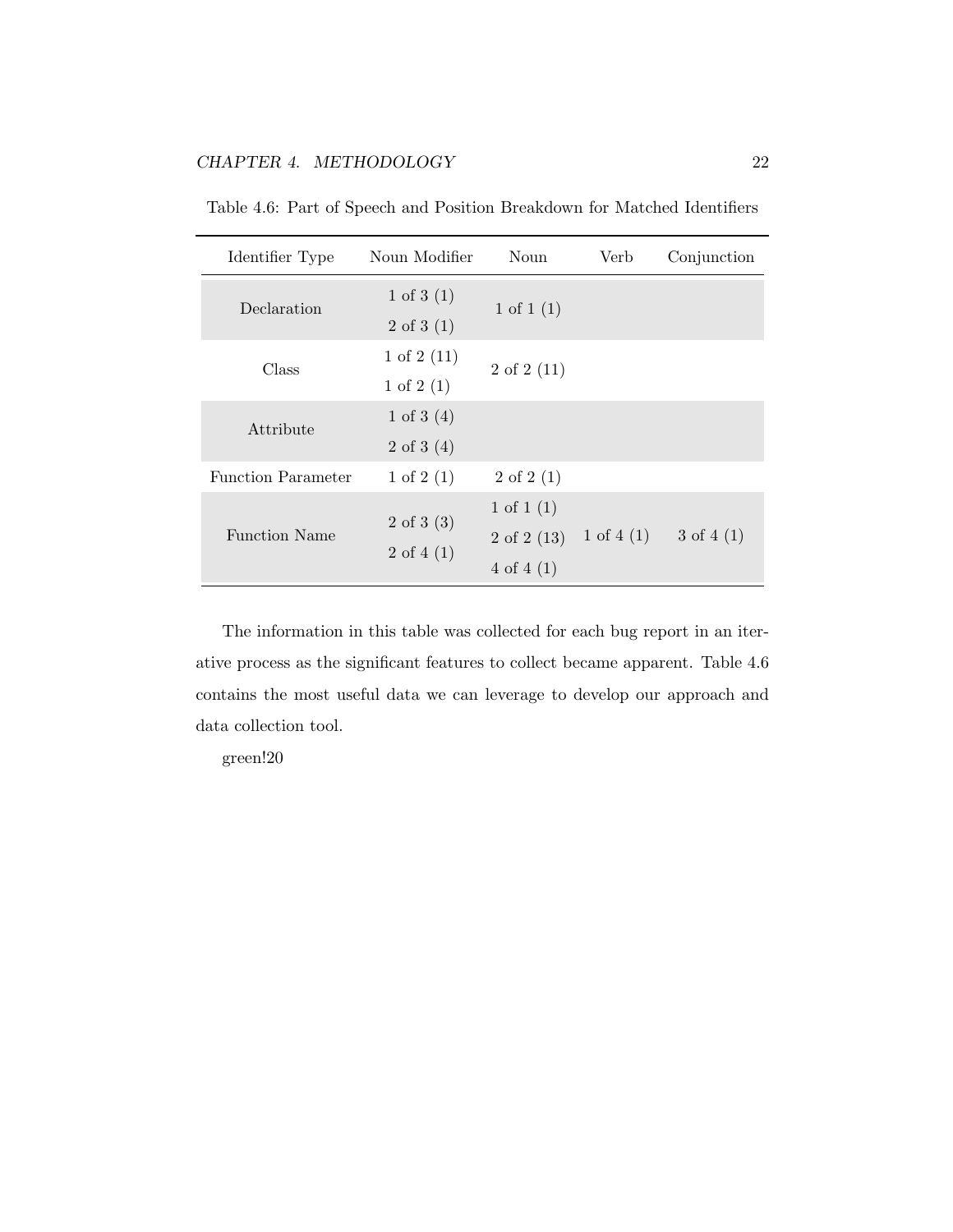### Chapter 5

## Analysis Discussion

In this chapter, the answers to our research questions are presented by discussing the observations of identifier naming patterns and the effectiveness of leveraging the identifier naming patterns in bug localization.

### 5.1 RQ1: What identifier naming trends are consistent across multiple projects?

To answer this research question, we break this section into two parts: an overview of the data generated from our tool and a discussion of our identifier naming pattern observations from the empirical study and generated data.

#### 5.1.1 Overview of Data

This section gives an overview of the identifier naming data from RxJava and ElasticSearch that is used to derive our concrete observations.

Tables 5.1 and 5.2 reveal the position, noun, and verb frequencies for each position index and identifier type in RxJava and ElasticSearch, respectively.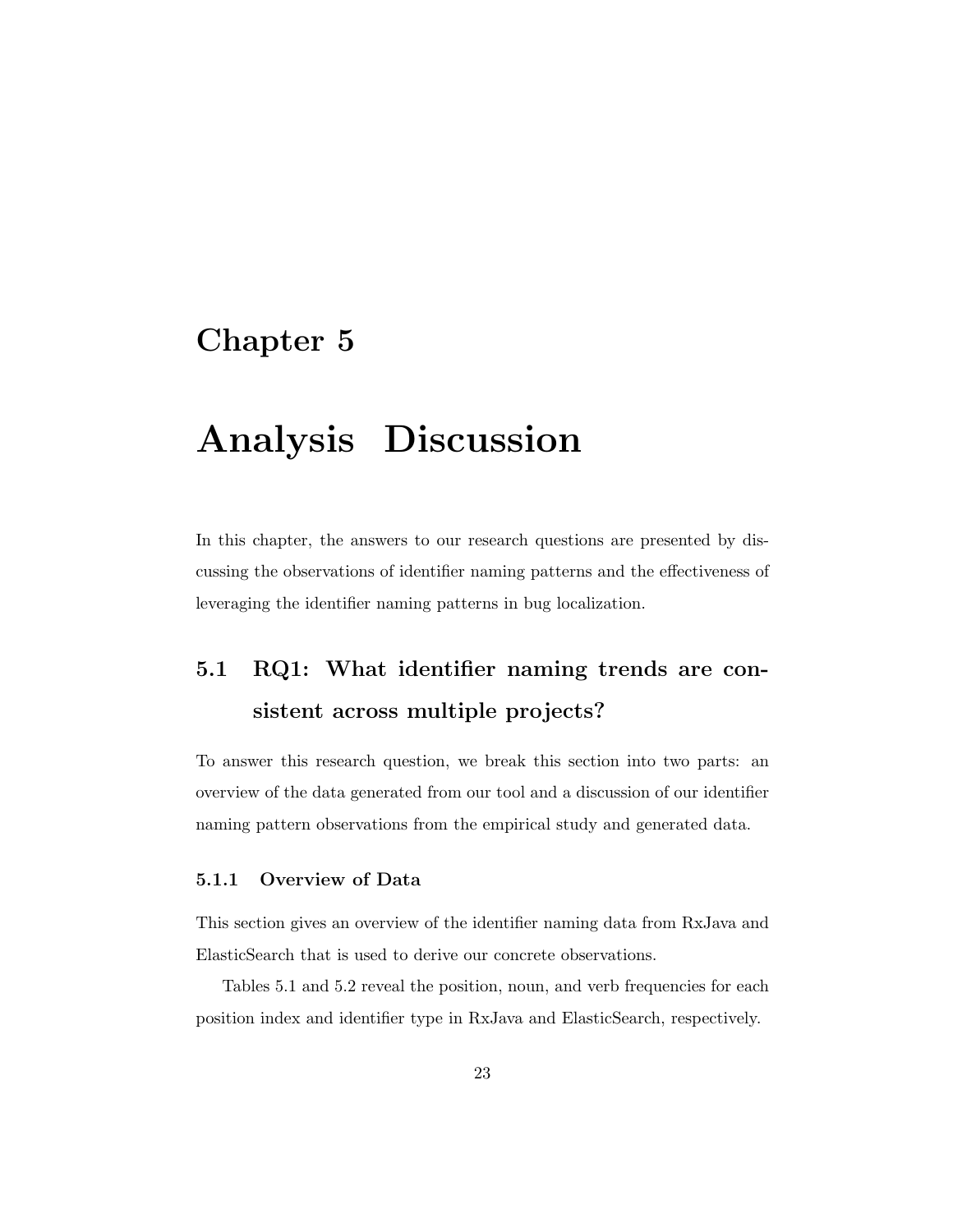| Identifier Type           | First Index<br>Frequency | Second Index<br>Frequency | Second Last Index<br>Frequency | Last Index<br>Frequency | <b>MID</b><br>Frequency | Noun<br>Frequency | Verb<br>Frequency |
|---------------------------|--------------------------|---------------------------|--------------------------------|-------------------------|-------------------------|-------------------|-------------------|
| Declaration               | .720                     | .062                      | .019                           | .198                    | 0.00                    | .856              | .103              |
| Class                     | .287                     | .344                      | .117                           | .226                    | .023                    | .707              | .056              |
| Attribute                 | .837                     | 0.00                      | 0.00                           | .162                    | 0.00                    | .864              | .135              |
| <b>Function Parameter</b> | .491                     | .062                      | .070                           | .375                    | 0.00                    | .860              | .096              |
| <b>Function Name</b>      | .359                     | .222                      | .068                           | .226                    | .122                    | .800              | .082              |
| Parameter                 | .607                     | .016                      | .009                           | .366                    | 0.00                    | .770              | .094              |

Table 5.1: RxJava Word Position and POS Frequencies

Table 5.2: ElasticSearch Word Position and POS Frequencies

| Identifier Type           | First Index<br>Frequency | Second Index<br>Frequency | Second Last Index<br>Frequency | Last Index<br>Frequency | <b>MID</b><br>Frequency | Noun<br>Frequency | Verb<br>Frequency |
|---------------------------|--------------------------|---------------------------|--------------------------------|-------------------------|-------------------------|-------------------|-------------------|
| Declaration               | .650                     | .088                      | .035                           | .224                    | 0.00                    | .804              | .059              |
| Class                     | .311                     | .196                      | .131                           | .245                    | .114                    | .918              | .065              |
| Attribute                 | .660                     | 0.00                      | 0.00                           | .301                    | 0.00                    | .867              | 0.00              |
| <b>Function Parameter</b> | .747                     | .020                      | .010                           | .222                    | 0.00                    | .797              | .010              |
| <b>Function Name</b>      | .503                     | .171                      | .036                           | .226                    | .061                    | .773              | .202              |
| Parameter                 | .789                     | .026                      | .008                           | .175                    | 0.00                    | .824              | .008              |

Table 5.3 represents the absolute difference between the position frequency values found in Table 5.1 and Table 5.2.

Table 5.3: Word Position Frequency Difference

|                      | First Index | Second Index | Second Last Index | Last Index | MID.       | Total      |
|----------------------|-------------|--------------|-------------------|------------|------------|------------|
| Identifier Type      | Frequency   | Frequency    | Frequency         | Frequency  | Frequency  | Frequency  |
|                      | Difference  | Difference   | Difference        | Difference | Difference | Difference |
| Declaration          | .070        | .026         | .016              | .026       | 0.00       | .138       |
| Class                | .024        | .148         | .014              | .019       | .091       | .296       |
| Attribute            | .177        | 0.00         | 0.00              | .139       | 0.00       | .316       |
| Function Parameter   | .256        | .042         | .060              | .153       | 0.00       | .511       |
| <b>Function Name</b> | .144        | .051         | .032              | 0.00       | .061       | .288       |
| Parameter            | .182        | .010         | .001              | .191       | 0.00       | .384       |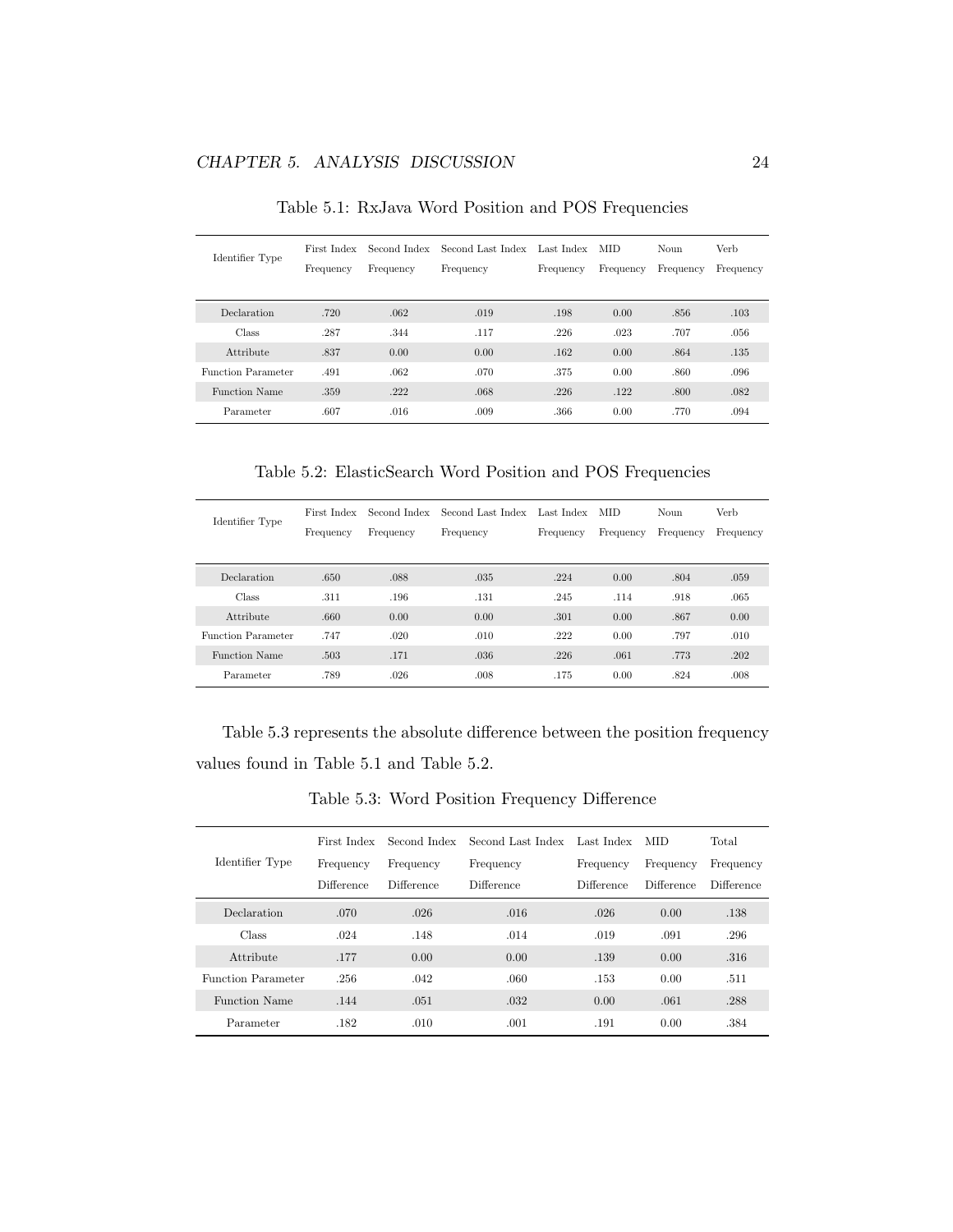Table 5.4 represents the absolute difference between the noun and verb part of speech frequencies found in Table 5.1 and Table 5.2.

| Identifier Type           | Noun<br>Frequency<br>Difference | Verb<br>Frequency<br>Difference | Frequency<br>Difference |
|---------------------------|---------------------------------|---------------------------------|-------------------------|
| Declaration               | .052                            | .044                            | .096                    |
| Class                     | .211                            | .009                            | .220                    |
| Attribute                 | .003                            | .135                            | .138                    |
| <b>Function Parameter</b> | .063                            | .086                            | .149                    |
| <b>Function Name</b>      | .027                            | .120                            | .147                    |
| Parameter                 | .054                            | .086                            | .140                    |

Table 5.4: Part of Speech Frequency Difference

The following plots represent the position data in Table  $5.1$  and Table  $5.2\,$ for each identifier type.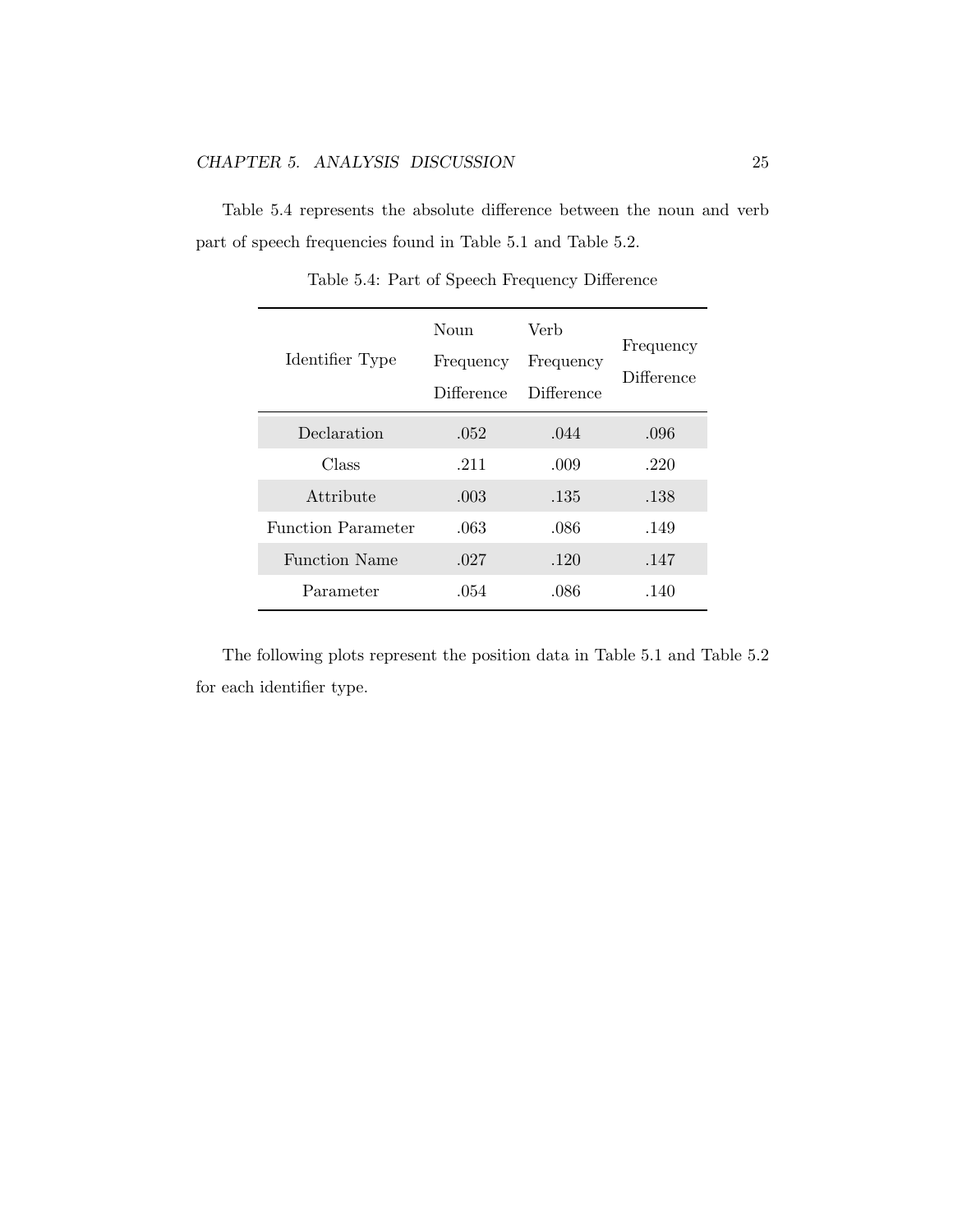

Figure 5.1: RxJava and ElasticSearch Declaration Frequency Plot



Figure 5.2: RxJava and ElasticSearch Class Frequency Plot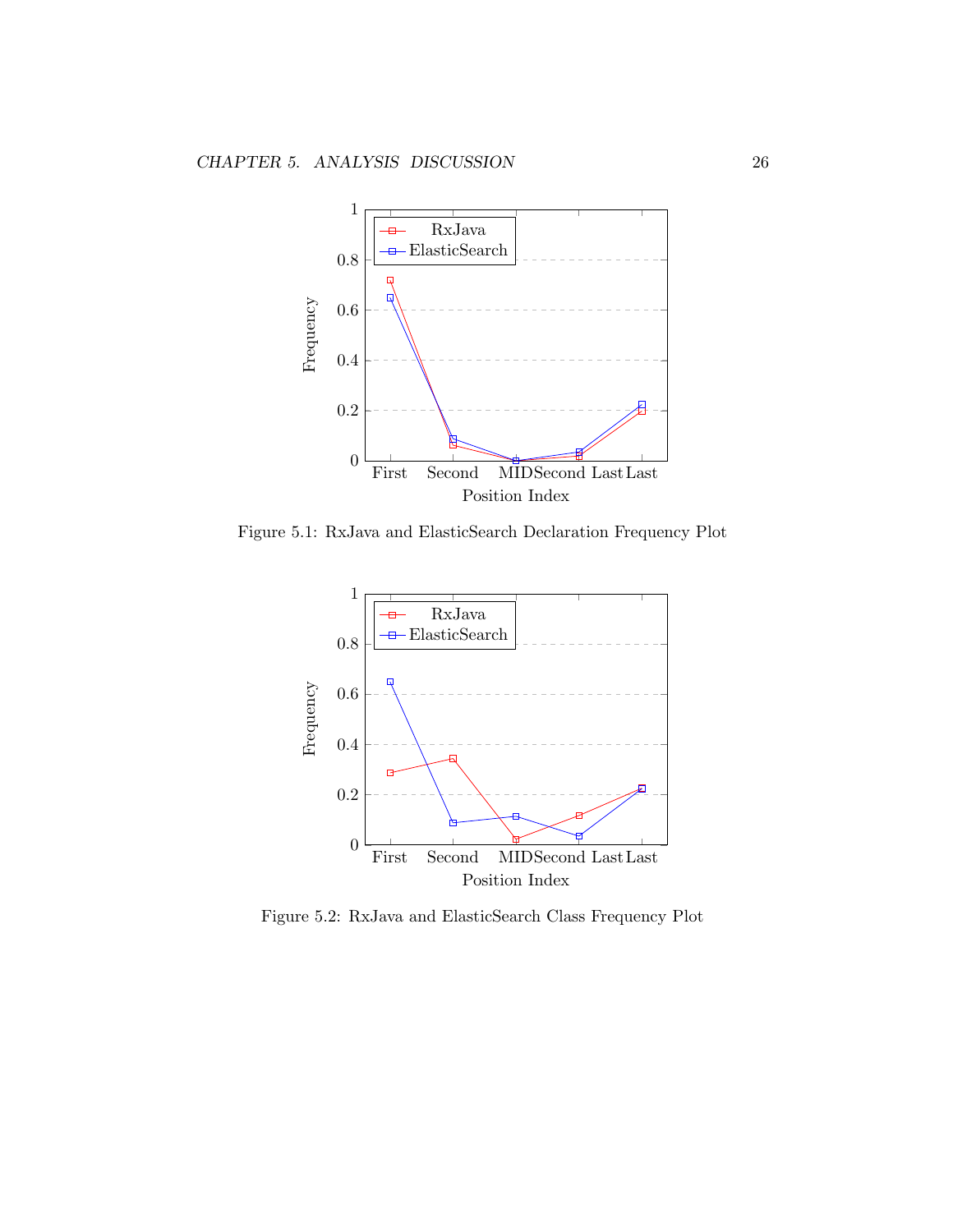

Figure 5.3: RxJava and ElasticSearch Attribute Frequency Plot



Figure 5.4: RxJava and ElasticSearch Function Parameter Frequency Plot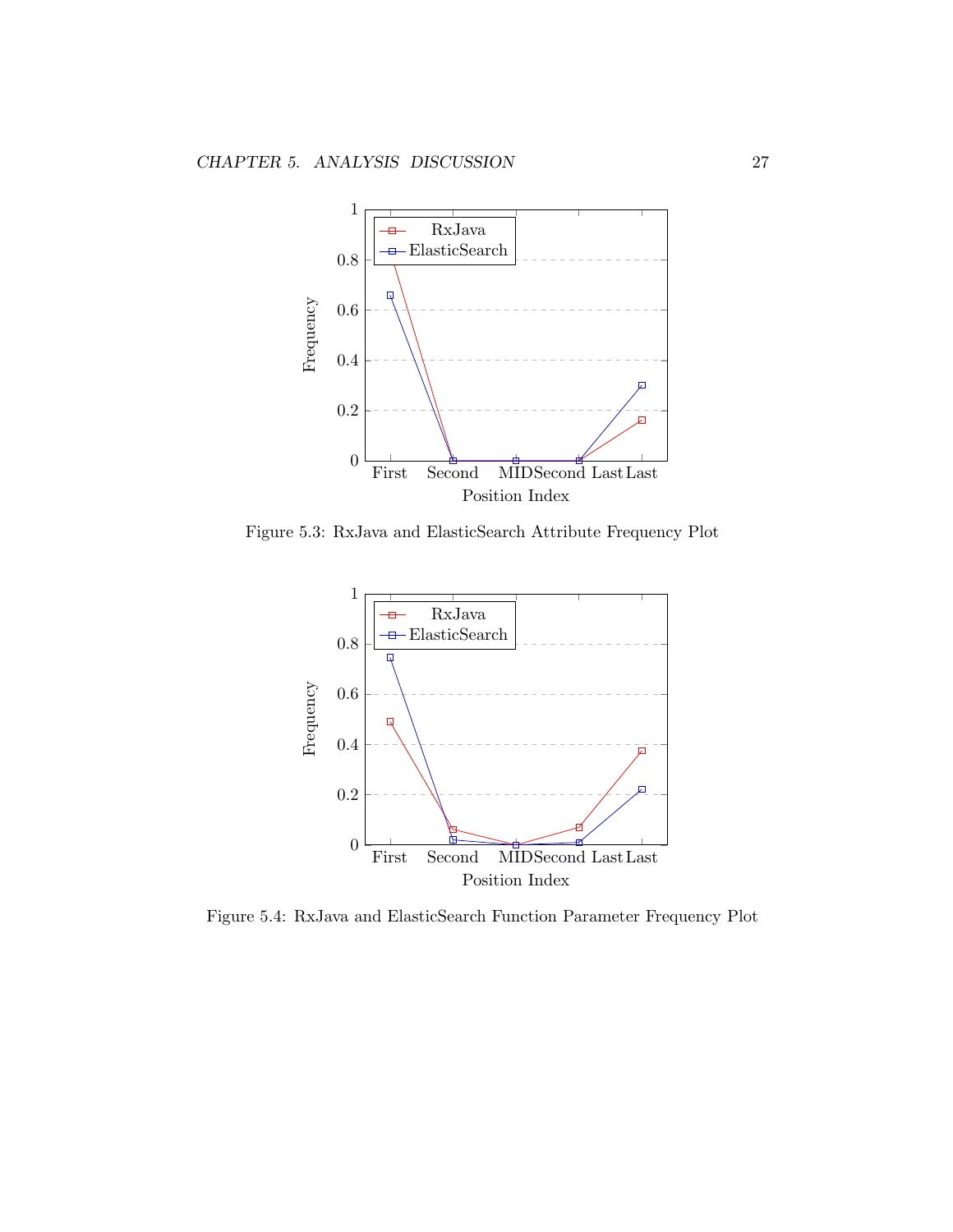

Figure 5.5: RxJava and ElasticSearch Function Name Frequency Plot



Figure 5.6: RxJava and ElasticSearch Parameter Frequency Plot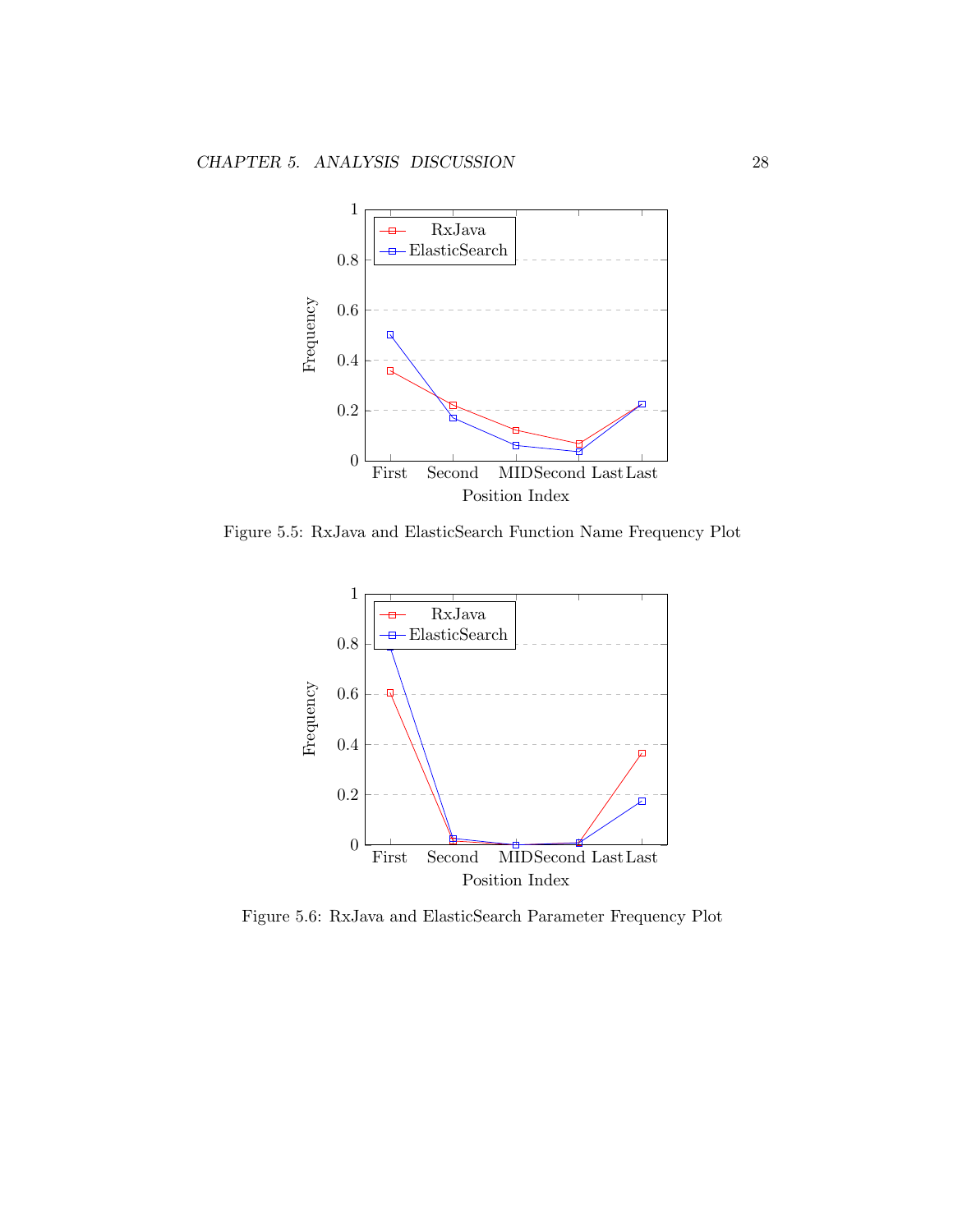#### 5.1.2 Consistent Naming Pattern Observations

Based on our empirical study and the data obtained by our selection of significant features represented in the previous section, we established the following high-level observations:

- 1. The significance of a particular word decreases as its position moves towards the middle of the identifier
- 2. Matched words found in declaration identifiers have the most consistent positioning and part of speech tag
- 3. The variance of the frequency for a particular identifier type increases as the the position of a word moves towards the ends of an identifier
- 4. The frequency of the last index position in function name identifiers is consistent

## 5.2 RQ2: Does identifier naming structure have an influence on bug localization?

To answer this research question, we will break this section into three subsections: an overview of the baseline approach proposed by Gharibi et al. [1], a discussion of our modified rVSM approach, and a comparison between our approach and other bug localization tools using the same data set.

#### 5.2.1 Overview of Baseline Approach

Our research improves a multicomponent tool that uses a combination of token matching, stack trace analysis, semantic similarity, and rVSM to calculate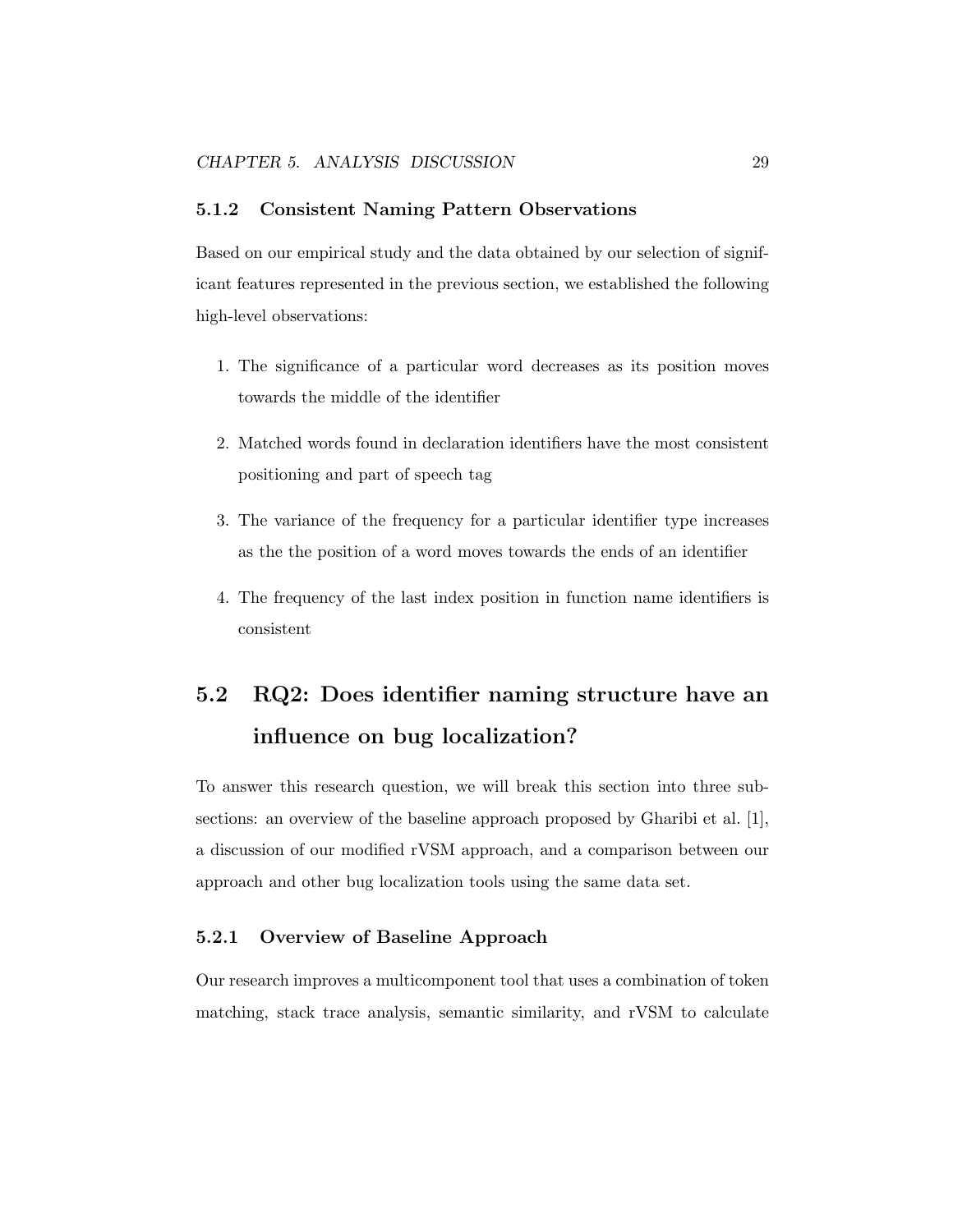#### CHAPTER 5. ANALYSIS DISCUSSION 30

similarity scores between each bug report and source code file. These scores are then combined into a single result and the weight of each individual score from each component is optimized by an objective function. Although our approach specifically modifies only the rVSM component of the baseline tool, we use the other components in the approach in our evaluation to compare our results with Gharibi et al. and other bug localization approaches.

In the baseline tool, the comments and identifier names in the source code are preprocesed by tokenizing, stemming, and removing noise in the text including stop words, spaces, Java keywords, and punctuation. In addition to the source files, the title and summary of the bug reports are parsed and preprocessed using the same preprocessing techniques used on the source files. The part of speech tag for each token in a bug report and source file identifier is also processed and included in the data. The token matching component attempts to assist bug localization by finding exact token matches between the bug report and the source code. If a full token match is not found, the component can also find partial token matches, which results in a lower score between the report and source file compared to a full match. Schroter et al. reveal that about 90% of bugs are located in the top ten stack trace frames [104]. It was also observed that most of the buggy files are explicitly mentioned in the stack trace information. These observations motivated the inclusion of a stack trace component in this the baseline approach. The stack trace component leverages bug reports that contain stack trace information and files mentioned directly in the stack trace improve results. The semantic similarity component aims to reduce the lexical mismatch between the bug reports and the relevant source code files. This component specifically uses Word2Vec [105], an algorithm that learns the meaning behind words, and GloVe [106], an al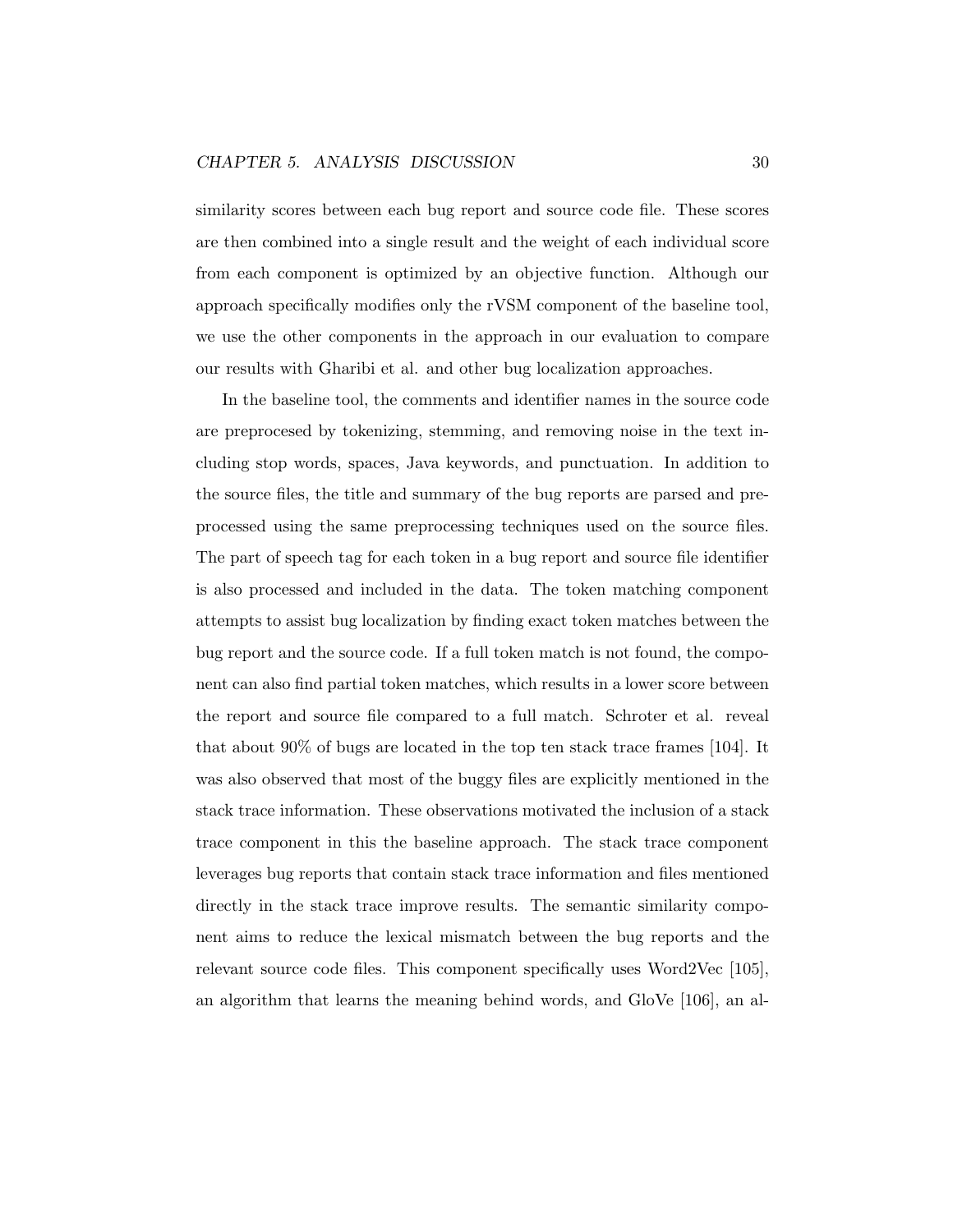gorithm that constructs word vectors. Using pretrained word vectors to build vectors of the bug reports and source files, the cosine similarity is calculated between each bug report and source code file representation. In the rVSM similarity component, each bug report and source code file are represented as a vector of term weights. The summary and descriptions from bug reports are used to represent bug reports, and source files are represented by select identifier names and comments. Each bug report and source file is then vectorized using TF-IDF to represent the bug reports and source files as vectors of term weights. The cosine similarity is calculated between each bug report and source file and weights are applied to the similarity scores to give larger files a higher score.

#### 5.2.2 Our Modified Approach

#### Preprocessing

Compared to the approach of Gharibi et al., our modified rVSM component does not preprocesses comments in the source code, only identifiers in the source code. The title and summary text from bug reports are used to represent each bug report. To extract the relevant identifier information in each source code file, we use a tool that uses srcML [107], a tool that creates an XML representation of a source file. After retrieving the identifiers, we collect the name and type of each identifier. Each identifier is then split into individual terms, which together represent the full identifier name. Spiral [108], an identifier name splitting tool, was used to help split identifiers by camel case, underscores, words, numbers, etc. Each identifier token is then stemmed using the same porter stemmer used in the baseline approach.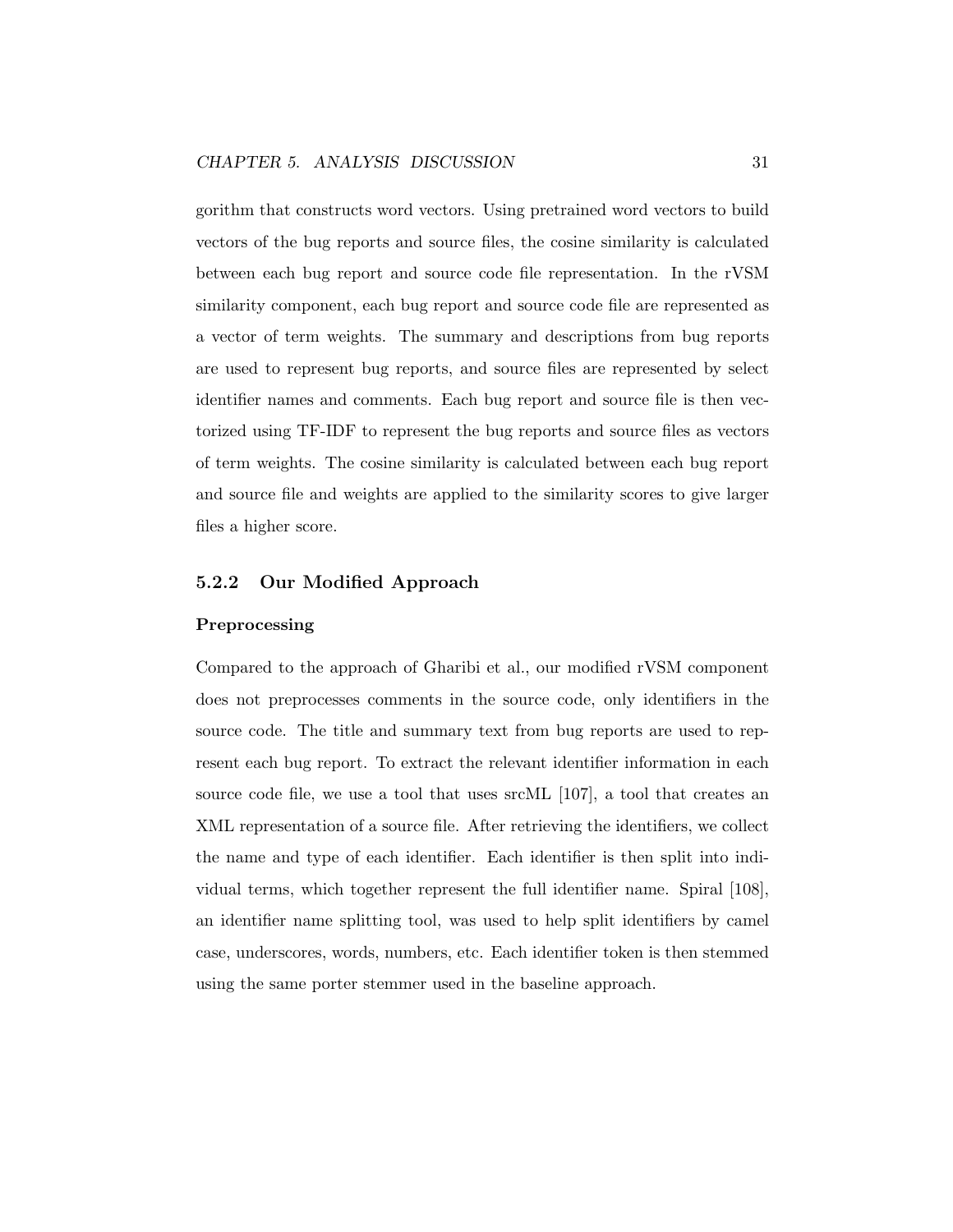#### Vectorization

Now that the bug report and the source code identifier strings are prepossessed, we vectorize each report and file using TF-IDF. Breaking down TF-IDF into its two respective parts, TF (Term Frequency) represents the number of times a term occurs in a particular file, while IDF (Inverse-Document Frequency) represents the frequency of a word across the set of files. The weights of the terms in these vectors represent the significance of a particular term in a particular file across the entire set of files.

TF-IDF is defined below in Equation 5.1:

$$
w_{i,j} = tf_{i,j} \times \log(\frac{N}{df_i})
$$
\n(5.1)

where:

 $tf_{i,j}$  = number of occurrences of term *i* in file *j* 

 $df_{i,j}$  = number of occurrences containing *i* 

 $N =$  total number of files

#### Obtaining Weights

Using the average of the frequency data collected with our helper tool for both observation projects, we can obtain the expected frequency of the occurrence of a particular identifier pattern. For example, if a matched word is found to be in the second index position of an identifier and the matched word is a noun, we can retrieve the average occurrence frequency of this particular pattern. These frequencies are significant because they help increase or decrease the weight of a matched word observed in a bug report based on our previously collected frequency data. For each bug report, our approach iterates through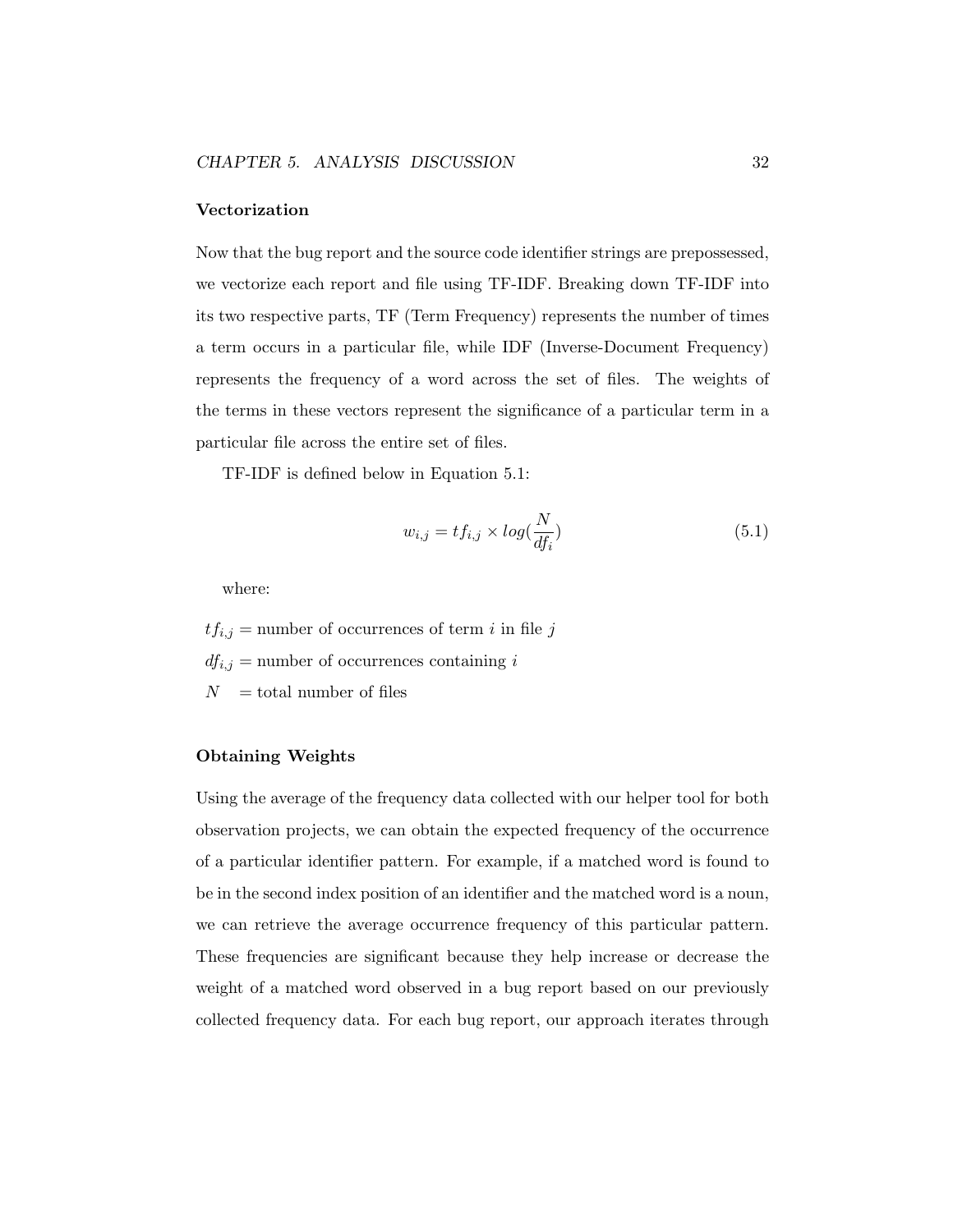each source file. The goal is to build a map of matched words between each bug report and all source code files and weights representing the normalized sum of frequencies collected based on each identifier pattern observed containing that matched word.

After building this set of term weights for each bug report, we modify the original TF-IDF vectorization of each bug report. This modification alters the significance of matched words in a bug report based on the frequency of that particular pattern from our observation data. This is achieved by normalizing the weights and centering the weights around a value of 1, so if there are no observations of matched words or if the frequency of a particular pattern is 0, our modification will not change the original TF-IDF term weights. Our modification weights for each term in a bug report align with each original TF-IDF term weight, so we iterate through each bug report and multiply the modification vectors with the original TF-IDF vectors, resulting in the final bug report term weights.

These vectors are then normalized by the Euclidean norm defined in Equation 5.2:

$$
V_{norm} = \frac{\vec{V}}{\sqrt{w_1^2 + w_2^2 + \dots + w_v^2}}
$$
(5.2)

where:

 $V = a$  vector of term weights

 $w = \text{term weight}$  in vector V

#### Similarity

To determine the similarity between each bug report and each source file, we calculate the cosine similarity between each pair of vectors.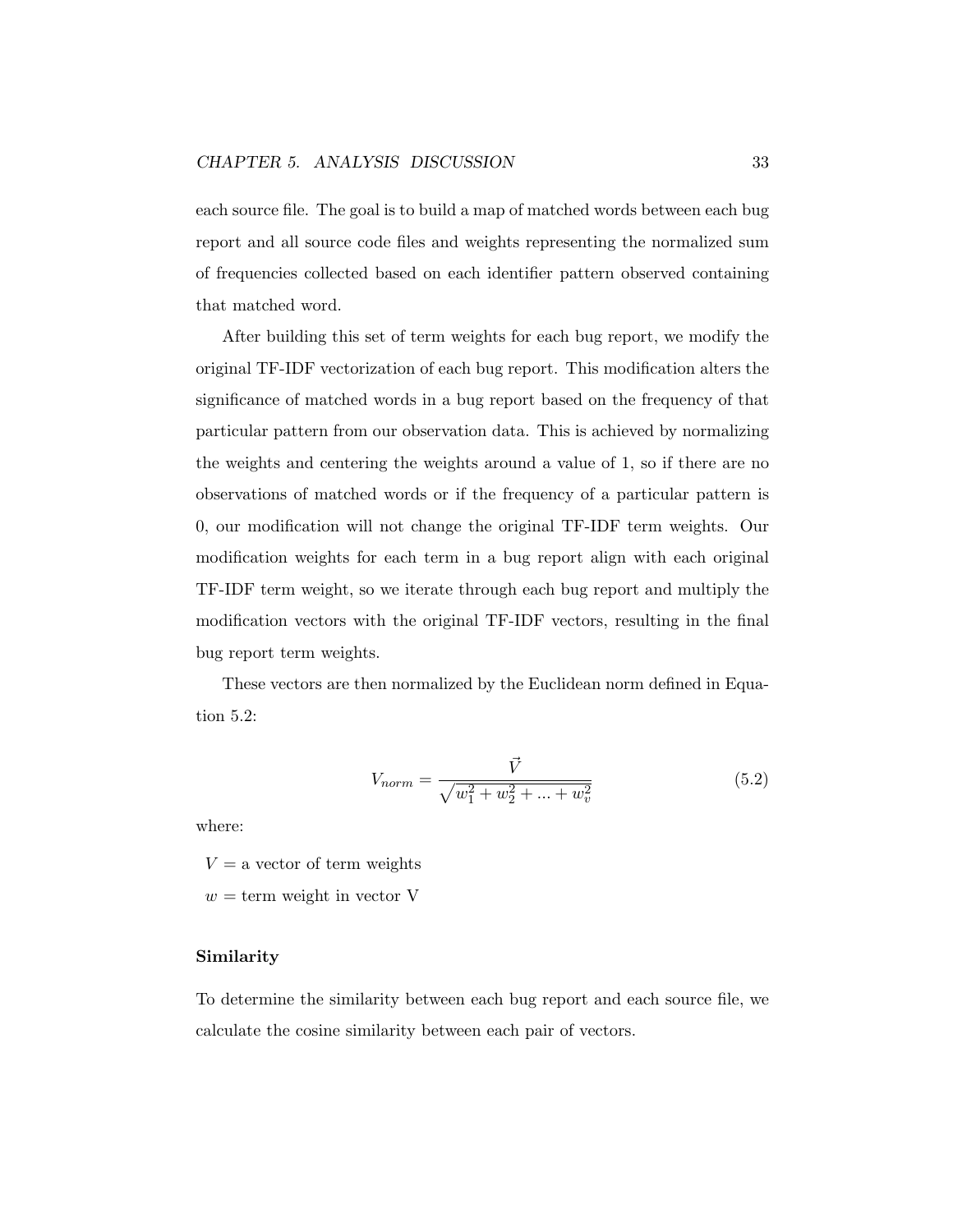Cosine similarity is defined below in Equation 5.3:

$$
cos(r, c) = \frac{\vec{V_r} \cdot \vec{V_c}}{|\vec{V_r}| \times |\vec{V_s}|}
$$
\n(5.3)

where:

- $r = \text{bug report}$
- $c =$ source code file

 $\vec{V_r}$  = vector representation of r

 $\vec{V_c}$  = vector representation of c

Similar to the baseline approach, we apply additional weight to larger files since it has been observed larger files are more likely to contain the bug. To determine the additional weight to apply to each source file, we use Equations 5.4 and 5.5 below:

Equation 5.4 represents the normalization function for the source file scores for each bug report.

$$
nor(x) = \frac{x - x_{min}}{x_{max} - x_{min}}\tag{5.4}
$$

where:

 $x = set of original scores$ 

 $x_{min} = \text{minimum value in } x$ 

 $x_{max} =$  maximum value in x

Using this normalization function, we compute the weights to apply to each similarity score using Equation 5.5 below:

$$
L_{s,x} = \frac{1}{1 + e^{-\lambda \times nor(x)}}\tag{5.5}
$$

where: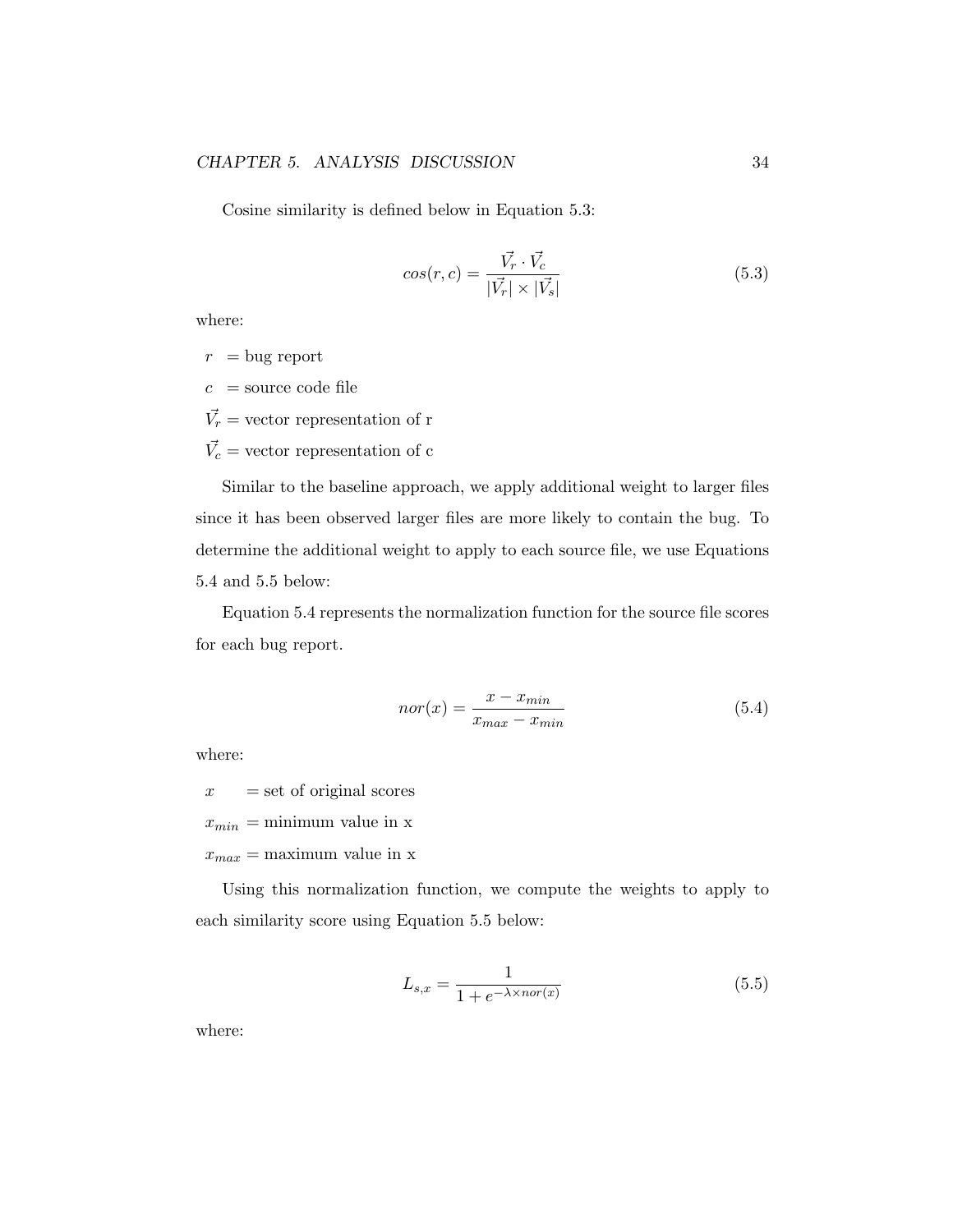$s =$ source file

$$
x =
$$
number of terms in s

 $L =$ length score of s

 $\lambda$  = weight to adjust the impact of L on the original similarities

Using Equations 5.3 and 5.5, we calculate the final similarity score between each bug report and source file defined in Equation 5.7 below:

$$
Score = cos(r, c) \times L_{s,x} \tag{5.6}
$$

#### 5.2.3 Evaluation and Comparison To Existing Approaches

Our approach was evaluated using three open-source projects: AspectJ, SWT, and ZXing. An overview of these projects can be found in Table 5.5.

| Project          | <b>Study Period</b> | Number of Number of |              |  |
|------------------|---------------------|---------------------|--------------|--|
|                  |                     | Fixed Bugs          | Source Files |  |
| $\text{AspectJ}$ | Jul 2002 - May 2010 | 286                 | 6485         |  |
| <b>SWT</b>       | Oct 2004 - Apr 2010 | 98                  | 484          |  |
| 2Xing            | Mar 2010 - Sep 2010 | 20                  | 391          |  |

Table 5.5: Overview of Evaluation Datasets

Top@N, Mean Average Precision (MAP), and Mean Reciprocal Rank (MRR) will be used as our evaluation metrics to determine the overall effectiveness of the proposed approach and compare different variables within the approach to other bug localization tools.

The following is a brief overview of the representation and purpose of each metric: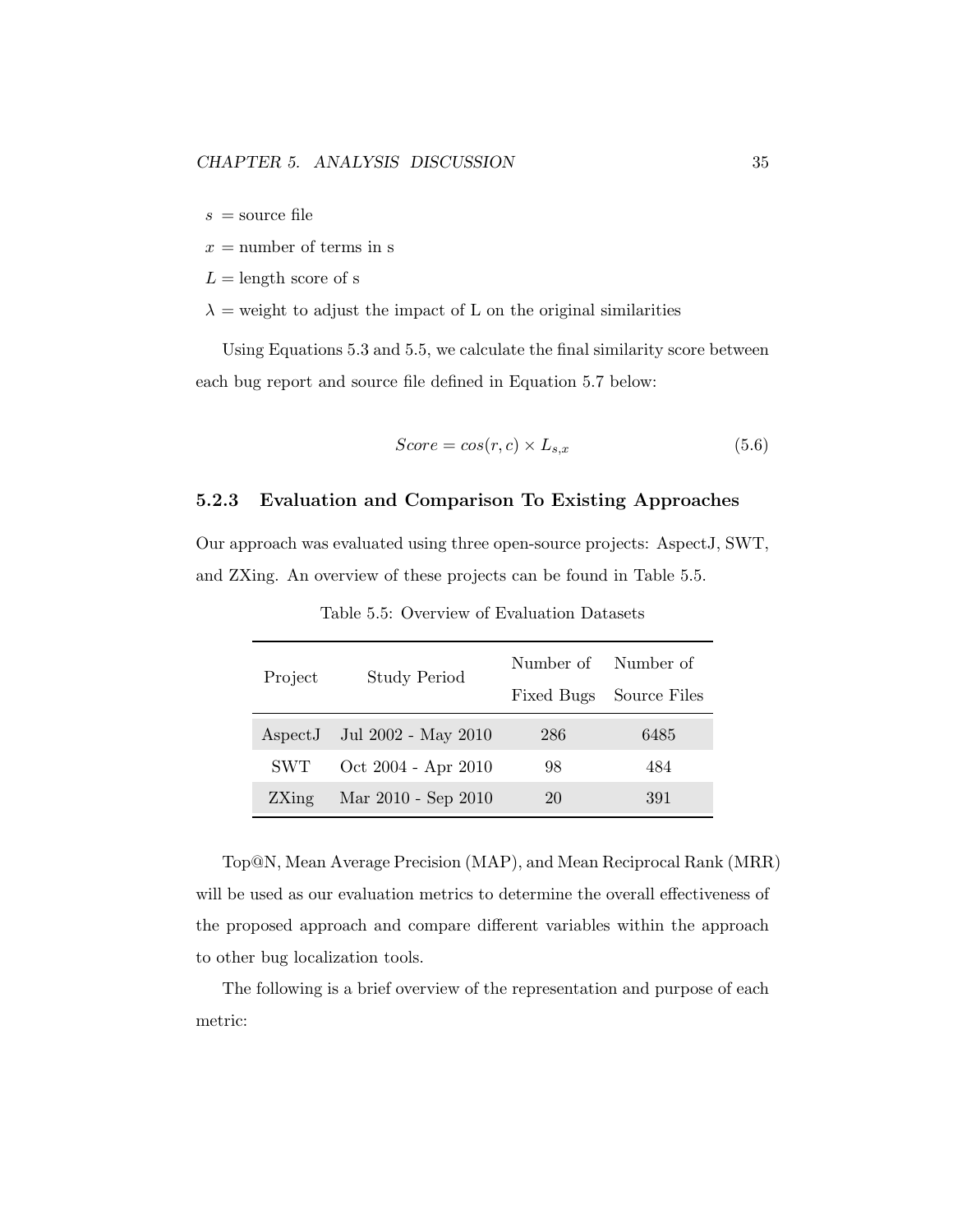- Top@N measures the accuracy of at least one source file containing a bug appearing in the results for the top N results, where N is 1, 5, and 10 for this proposed research
- MAP is a standard metric used in IR techniques as it considers both the accuracy and ranking result. This metric is the average performance of locating all relevant files.
- MRR is another standard metric used in IR techniques and it measures the relation between bug reports and predicted source files by finding the position of first bug correctly located in the predictions. As MRR increases, bug localization performance is improving.

Before showing the overall results of our approach, which uses a combination of each component mentioned previously, the table below compares the similarity evaluation results of our rVSM component modified by identifier naming structures and the rVSM component proposed by Gharibi et al.

| Project    | Approach       | Top@1        | Top@5         | Top@10        | MRR  | MAP  |
|------------|----------------|--------------|---------------|---------------|------|------|
| AspectJ    | Our approach   | 88 (30.7%)   | 148 (51.7%)   | $179(62.6\%)$ | 0.41 | 0.23 |
|            | Gharibi et al. | $90(31.5\%)$ | $150(52.4\%)$ | $179(62.6\%)$ | 0.42 | 0.23 |
| <b>SWT</b> | Our approach   | $39(39.8\%)$ | $80(81.6\%)$  | 85 (86.7%)    | 0.57 | 0.50 |
|            | Gharibi et al. | 42 (42.9%)   | 79 (71.4%)    | 85 (86.7%)    | 0.59 | 0.51 |
| ZXing      | Our approach   | $9(45.0\%)$  | 11 $(70.0\%)$ | $12(60.0\%)$  | 0.51 | 0.44 |
|            | Gharibi et al. | $7(35.0\%)$  | 14 $(70.0\%)$ | $15(75.0\%)$  | 0.49 | 0.42 |

Table 5.6: Comparison of the Modified and Baseline rVSM Component

Table 5.6 reveals that our approach achieved better results with smaller projects. Considering the evaluation results from ZXing and SWT, which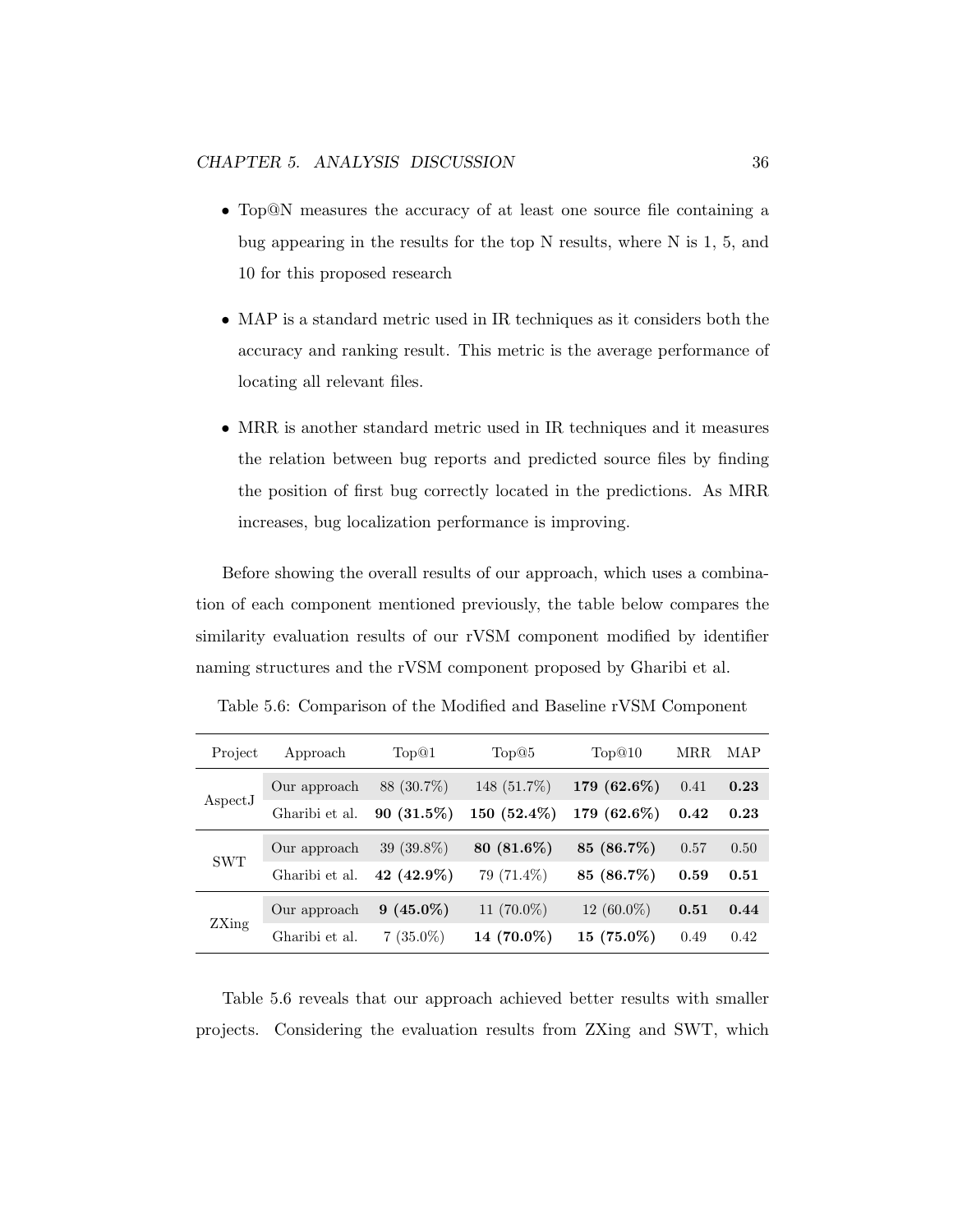have 391 and 484 source files, our modified VSM approach was able to achieve better performance in the Top@1 for ZXing and Top@5 for SWT compared to Gharibi et al. Additionally, we were able to achieve better MRR and MAP for ZXing with 0.51 and 0.44, respectively. Compared to the baseline rVSM component, where ZXing achieved a 0.49 MRR and a 0.42 MAP. Compared to these two projects, AspectJ is significantly larger in size with 6485 files, about 15 times the size of the two smaller projects. When observing the difference in size, it appears that our performance decreased as the size of the project increased. Our evaluation results for AspectJ compared to the other results reveal that there is a reduction in performance. Since we had a smaller sample of data, some identifier patterns for a particular index never appeared, so they were ignored in our weighing approach. If we gather our frequency data on a larger project to use in our approach, the frequency of these patterns could be greater than 0 and now alter the significance of that pattern occurrence in a source file.

The overall results of our approach are compared with the results of other bug localization tools in Table 5.7: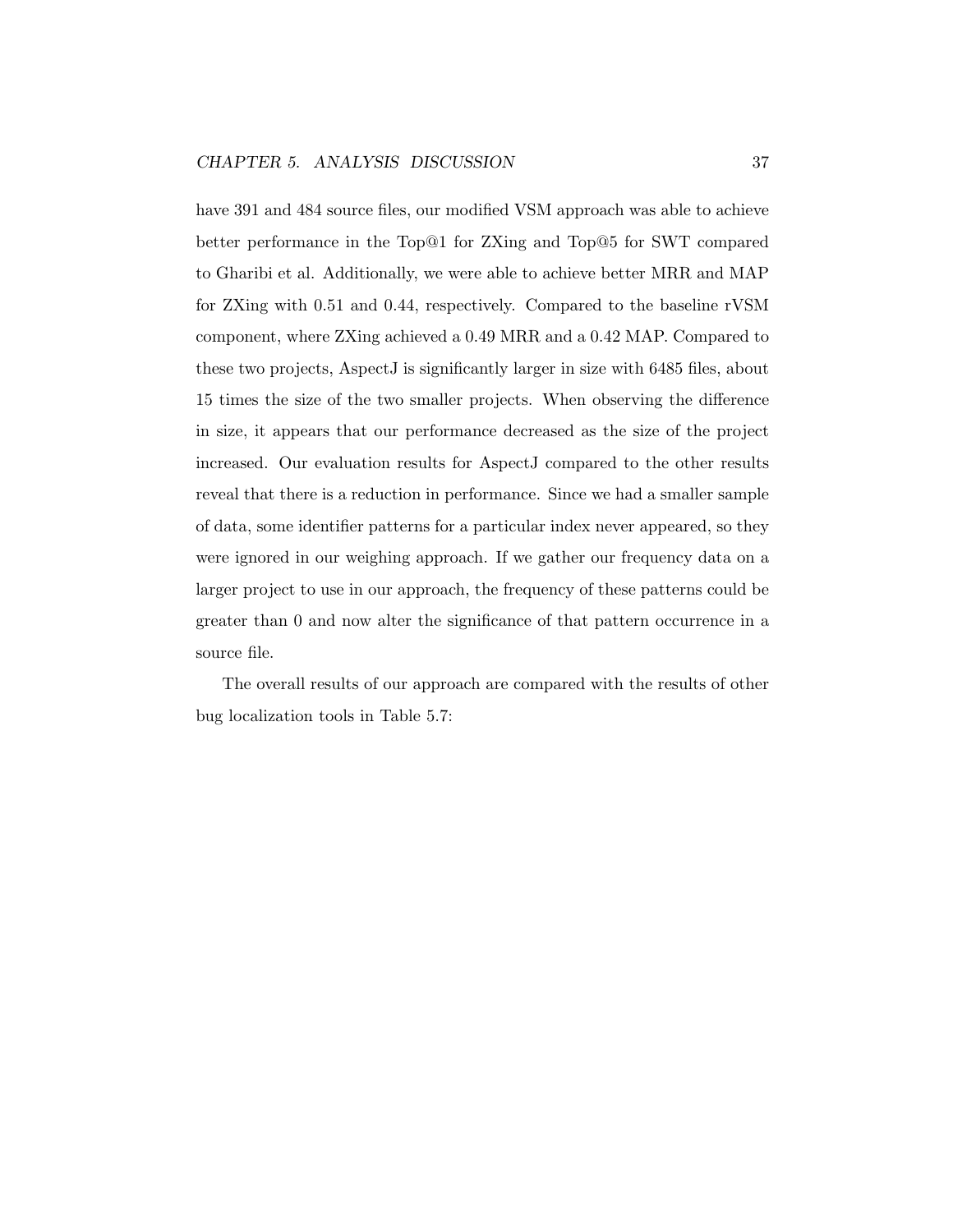| Project    | Approach                  | Top <sup>@1</sup> | Top@5         | Top@10        | <b>MRR</b> | <b>MAP</b> |
|------------|---------------------------|-------------------|---------------|---------------|------------|------------|
| AspectJ    | Our approach              | 133 (46.5%)       | 192 (67.1%)   | 212 (74.1%)   | 0.56       | 0.32       |
|            | Gharibi et al.            | 133 (46.5%)       | 192 (67.1%)   | 212 (74.1%)   | $\bf 0.56$ | 0.32       |
|            | AmaLgam                   | 127 (44.4%)       | 187 (65.4%)   | 209 (73.1%)   | $0.54\,$   | 0.33       |
|            | Rahman et al.             | N/A               | N/A           | N/A           | N/A        | N/A        |
|            | $\operatorname{BRTracer}$ | 113 (39.5%)       | 173 (60.5%)   | 197 (68.9%)   | 0.49       | $0.29\,$   |
|            | BLUiR                     | 97 (33.9%)        | 150 (52.4%)   | 176 (61.5%)   | $0.43\,$   | 0.25       |
|            | BugLocator                | 88 (30.8%)        | 146 (51.0%)   | 170 (59.4%)   | 0.41       | 0.22       |
| <b>SWT</b> | Our approach              | 67 $(68.4\%)$     | 84 (85.7%)    | 88 (89.8%)    | 0.76       | 0.64       |
|            | Gharibi et al.            | 67 $(68.4\%)$     | 84 (85.7%)    | 88 (89.8%)    | 0.76       | 0.65       |
|            | AmaLgam                   | 61 $(62.2\%)$     | 80 (81.6%)    | 88 (89.8%)    | 0.71       | 0.62       |
|            | Rahman et al.             | 47 (48.0%)        | $70(71.4\%)$  | 81 (82.7%)    | 0.60       | 0.54       |
|            | <b>BRTracer</b>           | 46 (46.9%)        | 78 (79.6%)    | 87 (88.8%)    | 0.59       | 0.53       |
|            | <b>BLUiR</b>              | 55 $(56.1\%)$     | 75 (76.5%)    | 86 (87.8%)    | 0.66       | 0.58       |
|            | BugLocator                | 39 (39.8%)        | 66 (67.3%)    | $80(81.6\%)$  | 0.53       | 0.45       |
| ZXing      | Our approach              | 13 $(65.0\%)$     | 14 (70.0%)    | 16 $(80.0\%)$ | 0.68       | 0.53       |
|            | Gharibi et al.            | 12 $(60.0\%)$     | $15(75.0\%)$  | 16 $(80.0\%)$ | 0.67       | 0.56       |
|            | AmaLgam                   | $8(40.0\%)$       | 13 $(65.0\%)$ | 14 (70.0%)    | 0.51       | 0.41       |
|            | Rahman et al.             | $9(45.0\%)$       | 14 (70.0%)    | $15(75.0\%)$  | 0.55       | 0.50       |
|            | <b>BRTracer</b>           | $10(50.0\%)$      | 13 $(65.0\%)$ | $15(75.0\%)$  | 0.61       | 0.49       |
|            | <b>BLUiR</b>              | $8(40.0\%)$       | 13 $(65.0\%)$ | 14 (70.0%)    | 0.49       | 0.39       |
|            | BugLocator                | $8(40.0\%)$       | 12 (60.0%)    | 14 (70.0%)    | $0.50\,$   | 0.44       |

Table 5.7: Comparison of Overall Performance

In addition to class and file names, Gharibi et al. use source code comments to help resolve the lexical mismatch between the bug reports and source code files. In our approach, we wanted to explicitly focus on leveraging the naming structure of identifiers, so all comments in the files were ignored. Overall, based on the evaluation data, our approach was able to still perform compar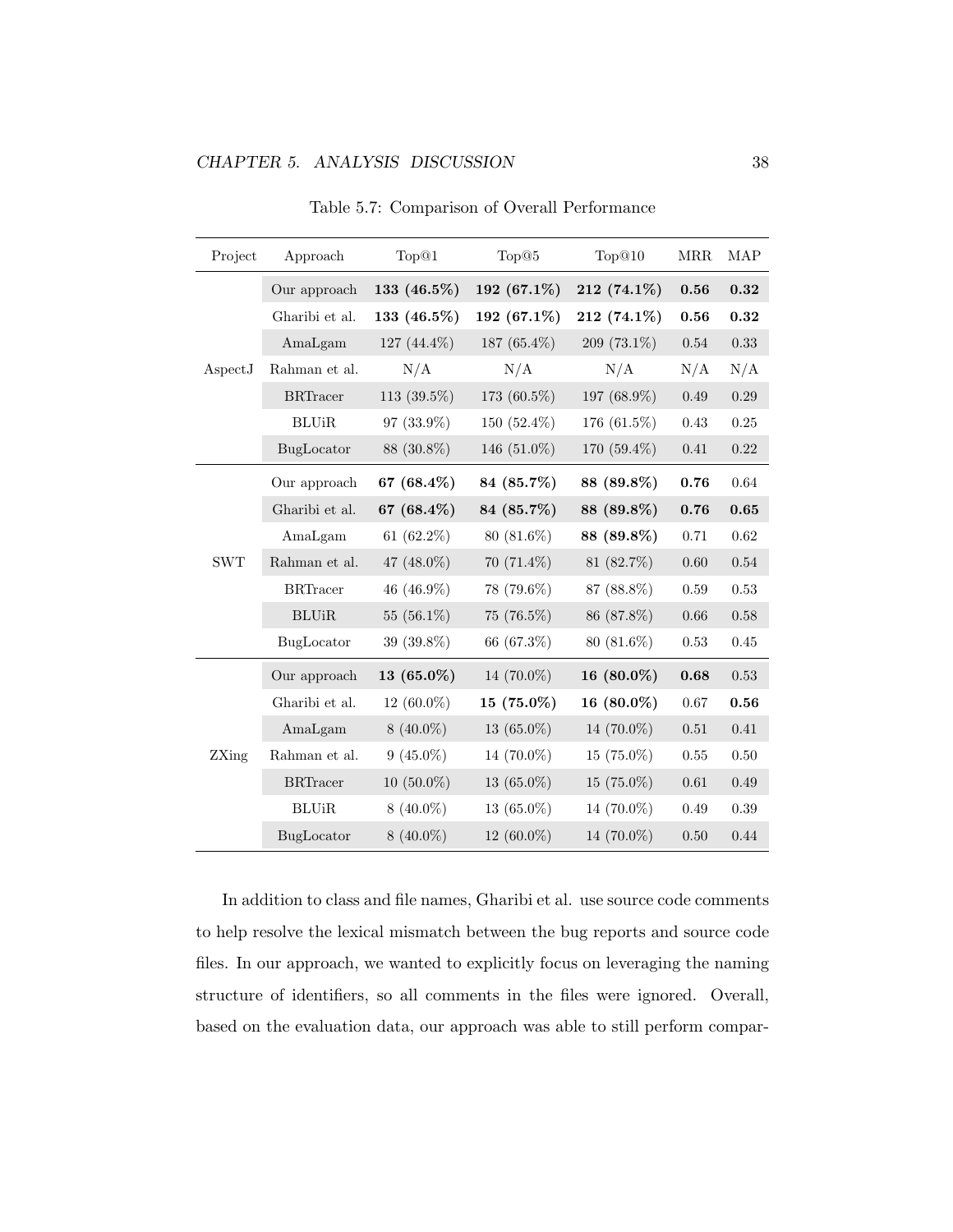atively to the results of Gharibi et al. and better than AmaLgam, Rahman et al., BRTracer, BLUiR, and BugLocator

ElasticSearch and RxJava, the projects used for our observations, had 1624 and 1977 files, respectively. These projects are about 4 times the size of ZXing and SWT. There is a chance that our improvements are limited by our lack of diversity in the number of files for the projects we observed. We ensured that the projects varied in terms of number of bug reports (5863 for ElasticSearch and 264 for RxJava), but the number of files for a particular project should be considered for future work to improve results. Additional observations must be made in larger projects to capture the full breadth of identifier patterns in the source code.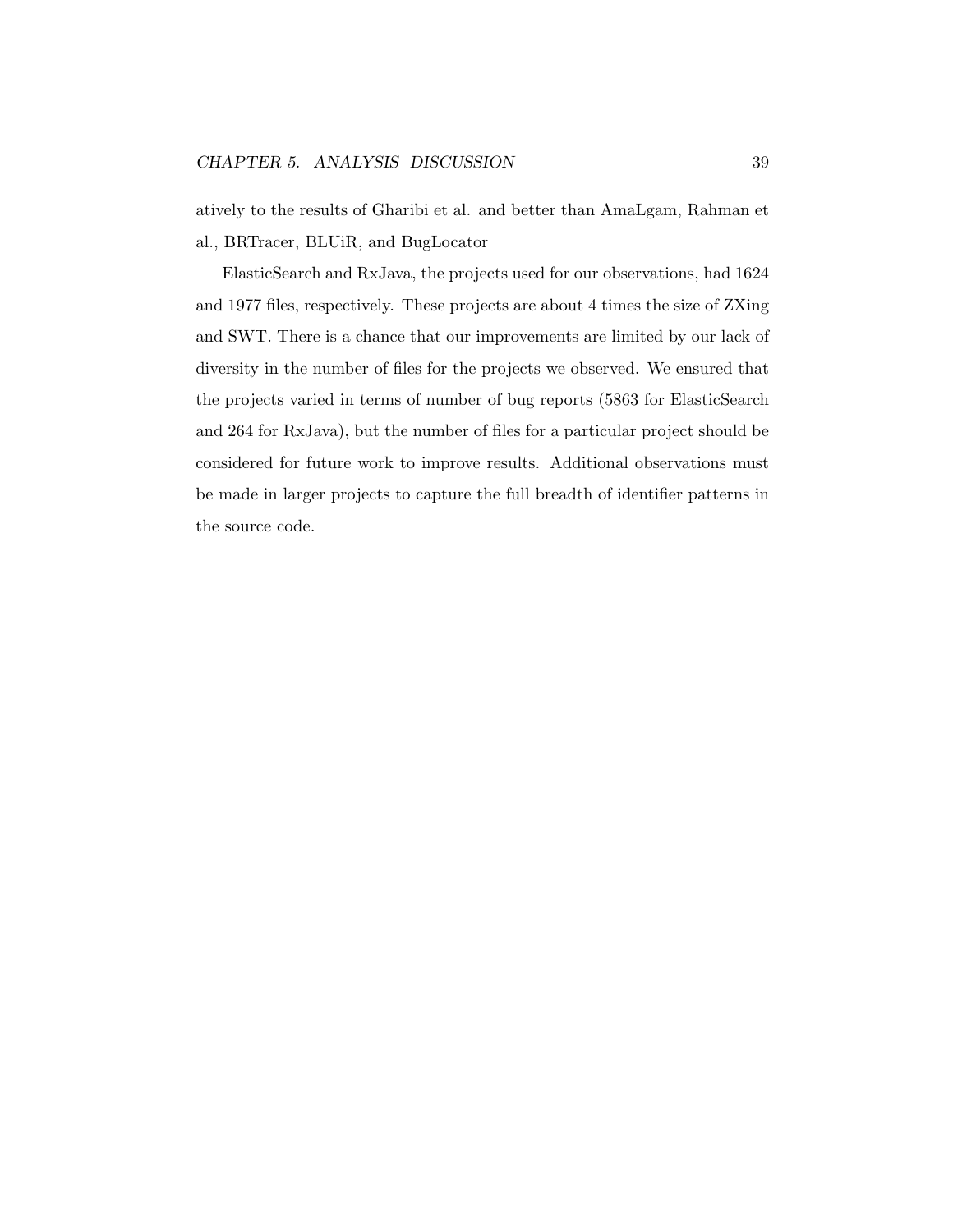## Chapter 6

# Threats to Validity

This chapter presents threats that may impact the generalizability and applicability of our observations to other software systems. These threats are broken down into internal, external, and construct validity. Internal validity refers to experimental errors, external validity refers to the generalizability of our results, and construct validity refers to the correctness of the metrics used in the experimental evaluation.

### 6.1 Internal Validity

A threat to internal validity is the relatively small number of bug reports observed in the empirical analysis. The small sample size limited the number of observations we were able to construct and it is also significant to consider there is a 10% chance the observations from our empirical study are not repeatable and may contain a bias.

To reduce internal validity, we evaluated and compared our approach with other approaches using the same dataset as several previous approaches [1]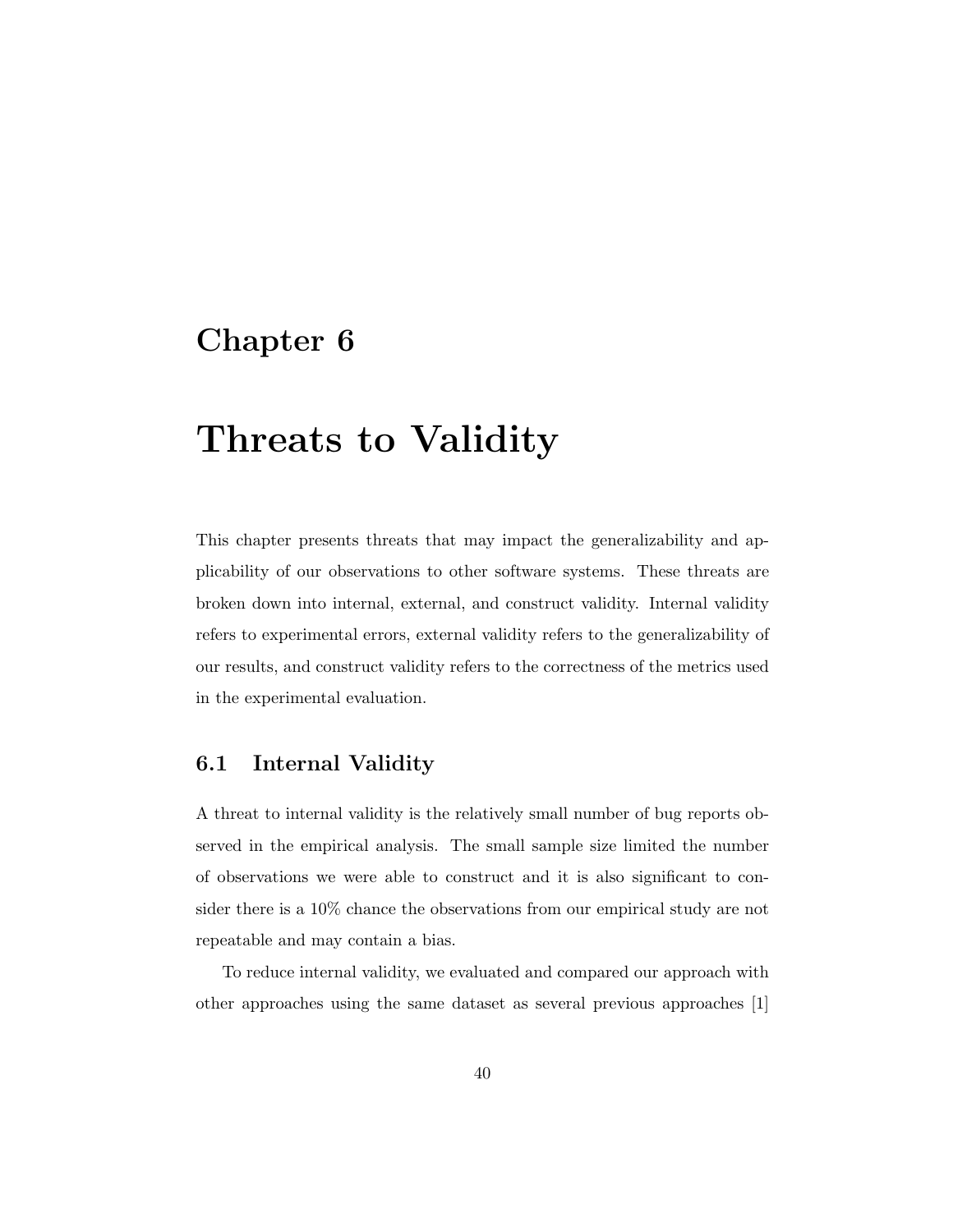[102] [98] [100] [9]. Additionally, the same evaluation metrics were used for these comparisons. We also derived our observations and tested our tool on two projects that were not used for evaluation. This was done to eliminate bias in our technique and increase the generalizability of our approach, since we are not overfitting any particular project. It is possible the two projects we used for our observations and testing do not accurately represent the nature of the other three projects used in our evaluation. Since our weighting technique relied heavily on the weights generated using these two projects, it is likely our approach could be improved by collecting observation data on a larger sample of projects.

### 6.2 External Validity

Since our approach is highly dependent on the proper naming of identifiers, identifiers that do not follow a standard writing style pose a threat to the success of our approach. To help mitigate this threat, we used three open source projects of varying sizes that were developed independently [1]. Another external threat to consider is the programming language of choice analyzed for this research. For this work, all of the observed source code is written in Java. The identifier naming structure observations will likely not completely generalize to projects written in other languages. However, future work could expand on the observations mentioned previously to apply this approach to other languages.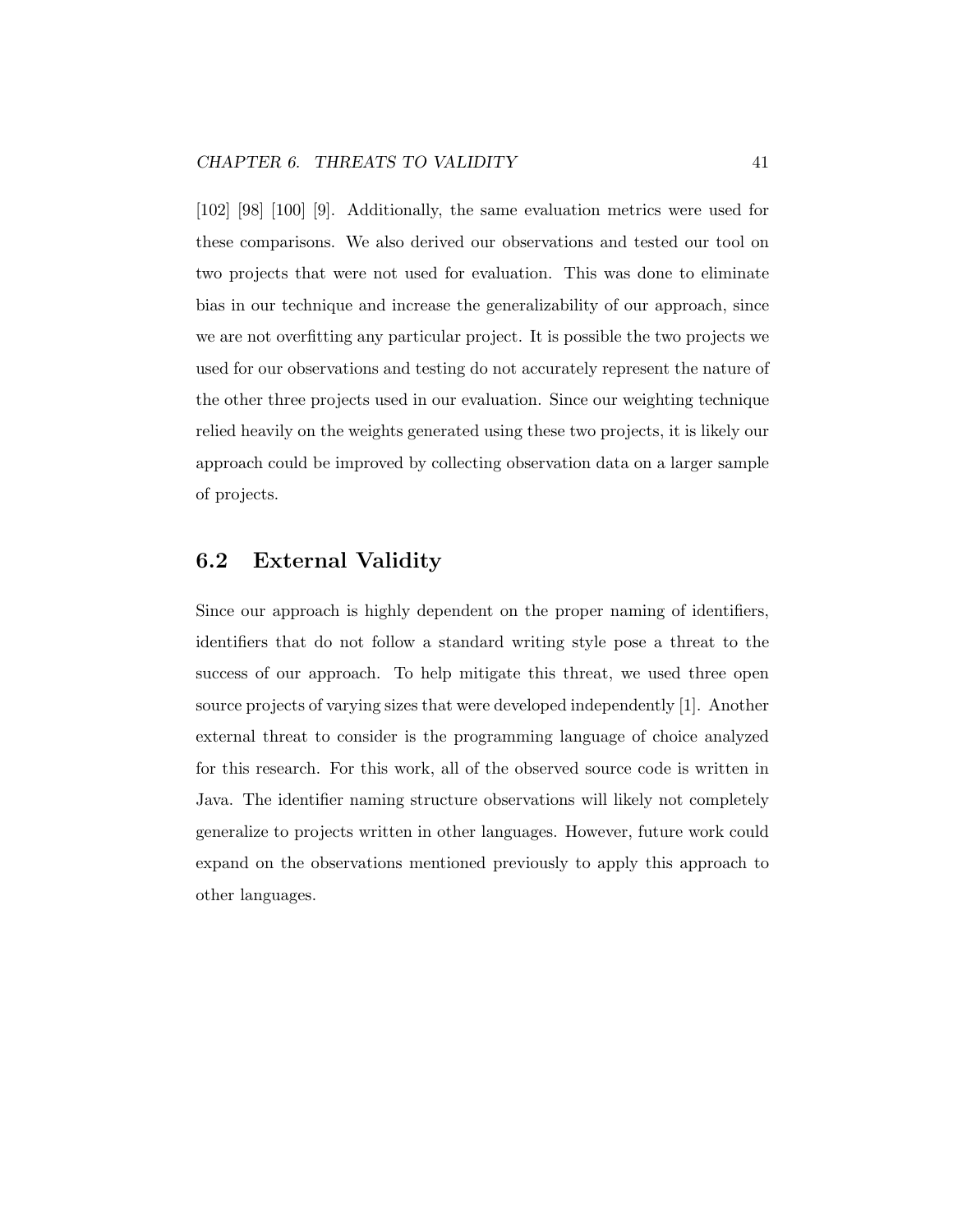### 6.3 Construct Validity

We mitigated threats to construct validity using Top@N, MRR, and MAP to evaluate our approach. These are standard metrics that are used to demonstrate improvement with our approach compared to other previous approaches.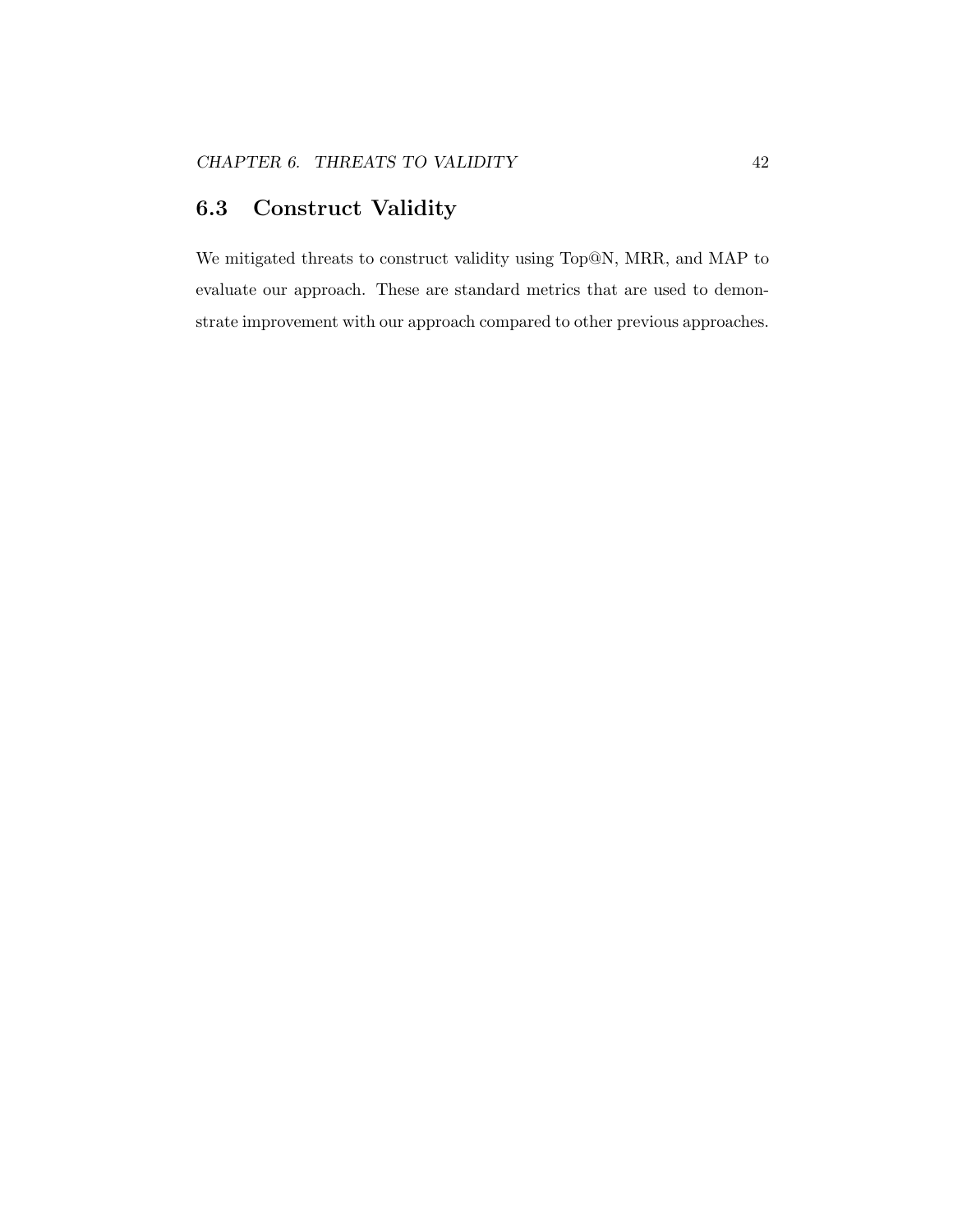## Chapter 7

# Conclusion & Future Work

Locating bugs in source code is a time consuming and costly task for developers. Automated bug localization approaches help to find buggy files by ranking relevant files associated with each bug report to reduce the number of files developers must manually sort through.

The objective of this work was to improve bug localization using observed patterns and concrete data from matched words in bug reports and their relevant source code identifier names. To achieve this, we have performed an empirical study on two open-source projects to derive the features we want to capture and build towards a collection of consistent patterns between words found in a bug report and in source code identifiers. Using the features observed in the empirical study, a tool was created to gather relevant concrete data for each determined feature. Using the concrete data, observations were made consistent with various data from both RxJava and ElasticSearch. Our approach shows improvement in bug localization in particular cases and shows that there are consistent patterns in identifier naming structure which can be leveraged to improve bug localization.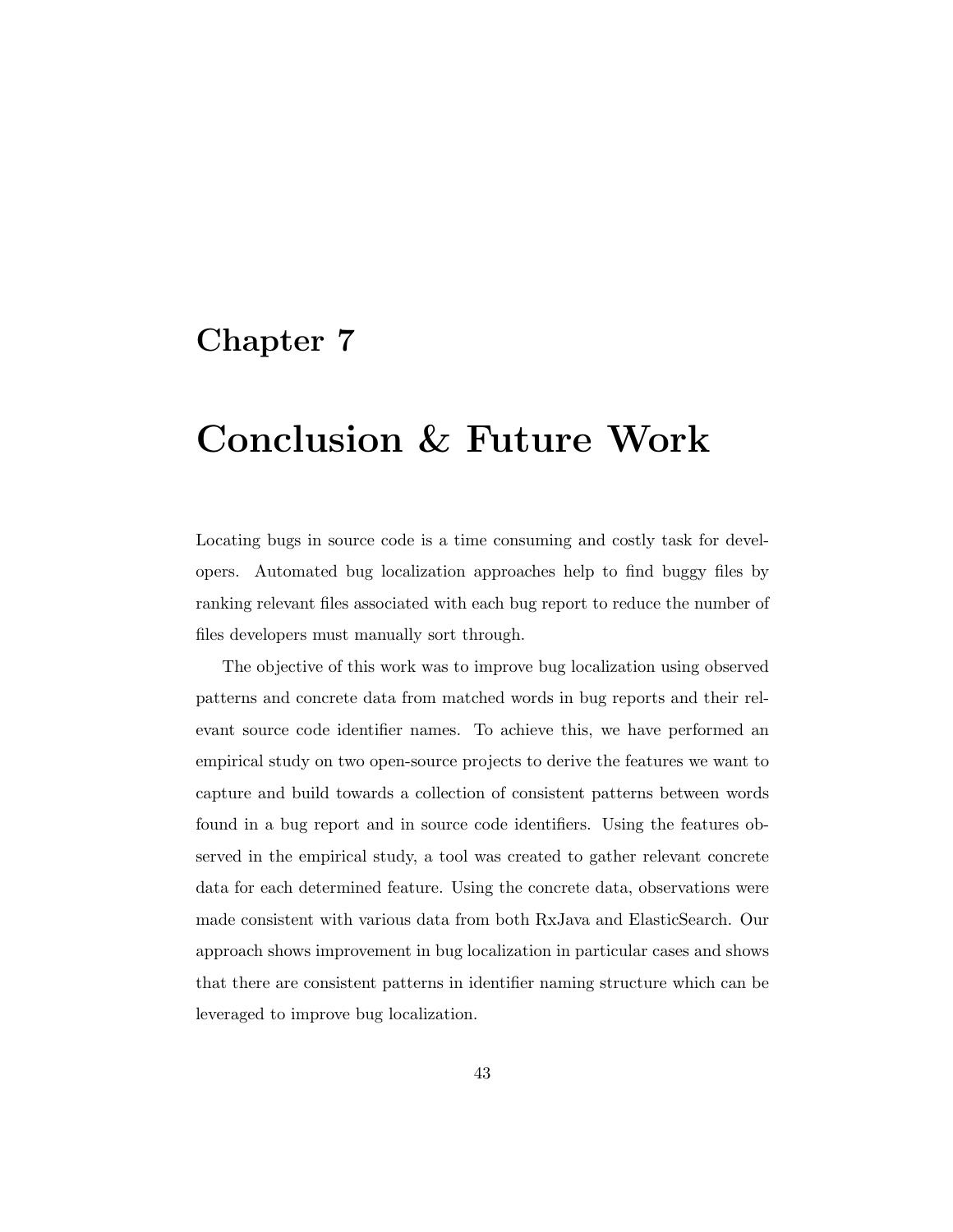This research can be improved by incorporating a genetic algorithm to fine-tune hyperparameters to optimize the weights applied to the occurrence of a matched word to improve results. Furthermore, by observing a larger sample, additional patterns can be collected to further improve the results of the approach.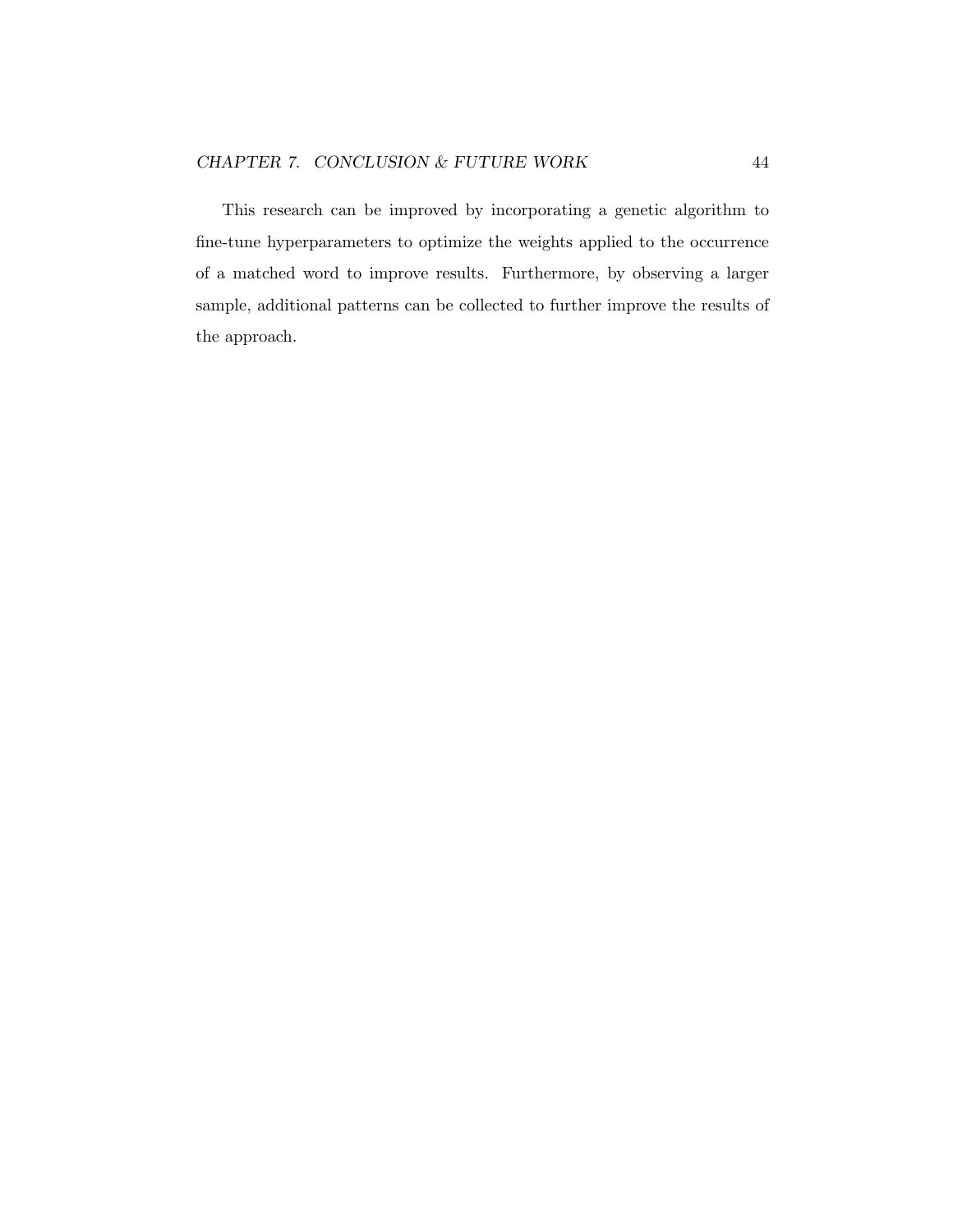# Bibliography

- [1] Reza Gharibi, Amir Hossein Rasekh, Mohammad Hadi Sadreddini, and Seyed Mostafa Fakhrahmad. Leveraging textual properties of bug reports to localize relevant source files. Information Processing Management, pages 1058–1076, 2018.
- [2] Faiza Khan, Summrina Kanwal, Sultan Alamri, and Bushra Mumtaz. Hyper-parameter optimization of classifiers, using an artificial immune network and its application to software bug prediction. IEEE Access, pages 20954–20964, 2020.
- [3] Weiqin Zou, Xin Xia, Weiqiang Zhang, Zhenyu Chen, and David Lo. An empirical study of bug fixing rate. 2015 IEEE 39th Annual Computer Software and Applications Conference, 2:254–263, 2015.
- [4] Marcelo Garnier, Isabella Ferreira, and Alessandro Garcia. On the influence of program constructs on bug localization effectiveness. Journal of Software Engineering Research and Development, page 6, 2017.
- [5] Tien-Duy B. Le, Ferdian Thung, and David Lo. Predicting effectiveness of ir-based bug localization techniques. In 2014 IEEE 25th International Symposium on Software Reliability Engineering, pages 335–345, 2014.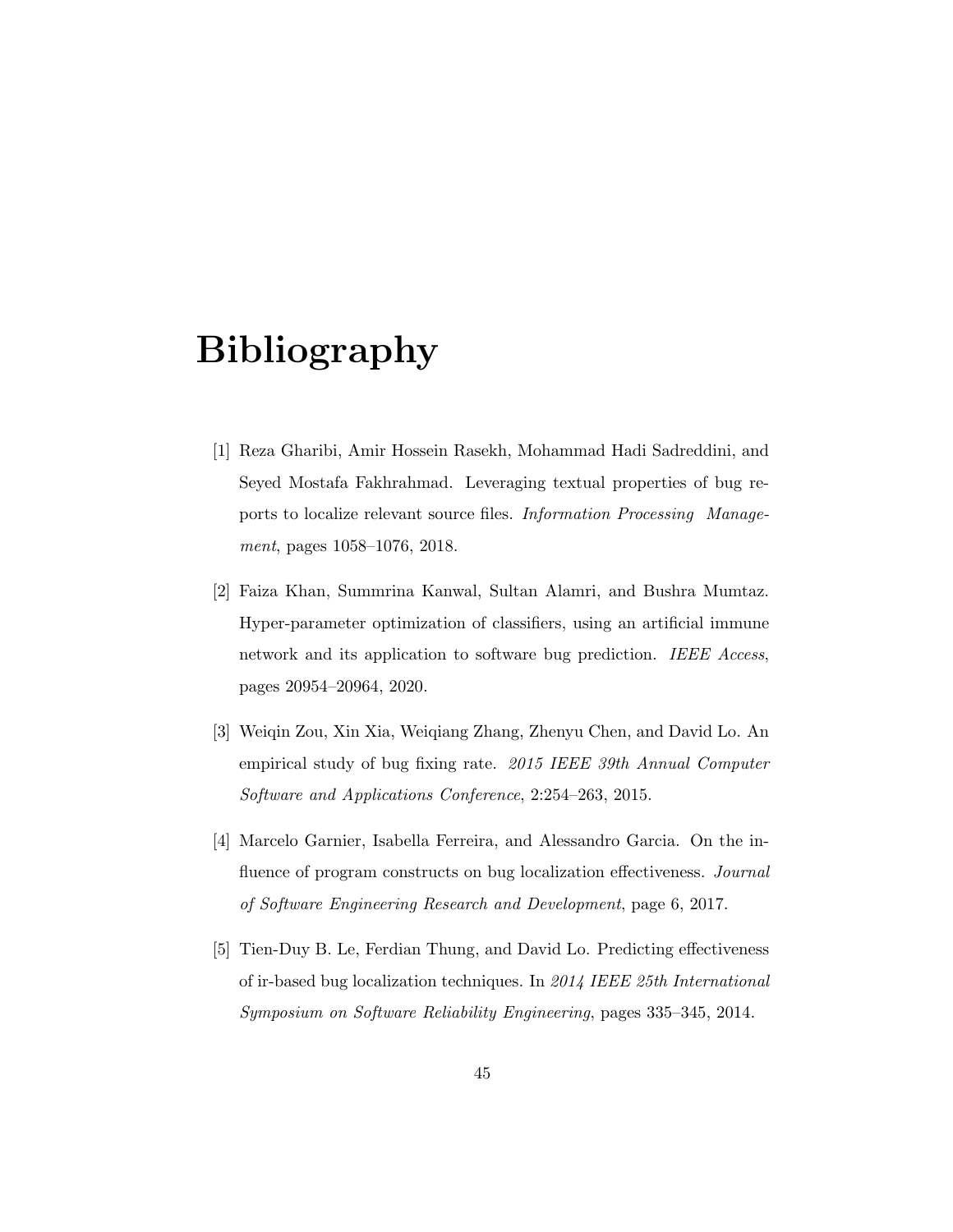- [6] Simon Butler. Mining java class identifier naming conventions. 2012 34th International Conference on Software Engineering (ICSE), pages 1641–1643, 2012.
- [7] J.-R. Falleri, M. Huchard, M. Lafourcade, C. Nebut, V. Prince, and M. Dao. Automatic extraction of a wordnet-like identifier network from software. pages 4–13, 2010.
- [8] Jan Nonnen, Daniel Speicher, and Paul Imhoff. Locating the meaning of terms in source code research on "term introduction". 2011 18th Working Conference on Reverse Engineering, pages 99–108, 2011.
- [9] Jian Zhou, Hongyu Zhang, and David Lo. Where should the bugs be fixed? more accurate information retrieval-based bug localization based on bug reports. 2012 34th International Conference on Software Engineering (ICSE), pages 14–24, 2012.
- [10] Christian D Newman, Michael J Decker, Reem Alsuhaibani, Anthony Peruma, Mohamed Mkaouer, Satyajit Mohapatra, Tejal Vishoi, Marcos Zampieri, Timothy Sheldon, and Emily Hill. An ensemble approach for annotating source code identifiers with part-of-speech tags. IEEE Transactions on Software Engineering, 2021.
- [11] Yaroslav Golubev, Zarina Kurbatova, Eman Abdullah AlOmar, Timofey Bryksin, and Mohamed Wiem Mkaouer. One thousand and one stories: a large-scale survey of software refactoring. In Proceedings of the 29th ACM Joint Meeting on European Software Engineering Conference and Symposium on the Foundations of Software Engineering, pages 1303– 1313, 2021.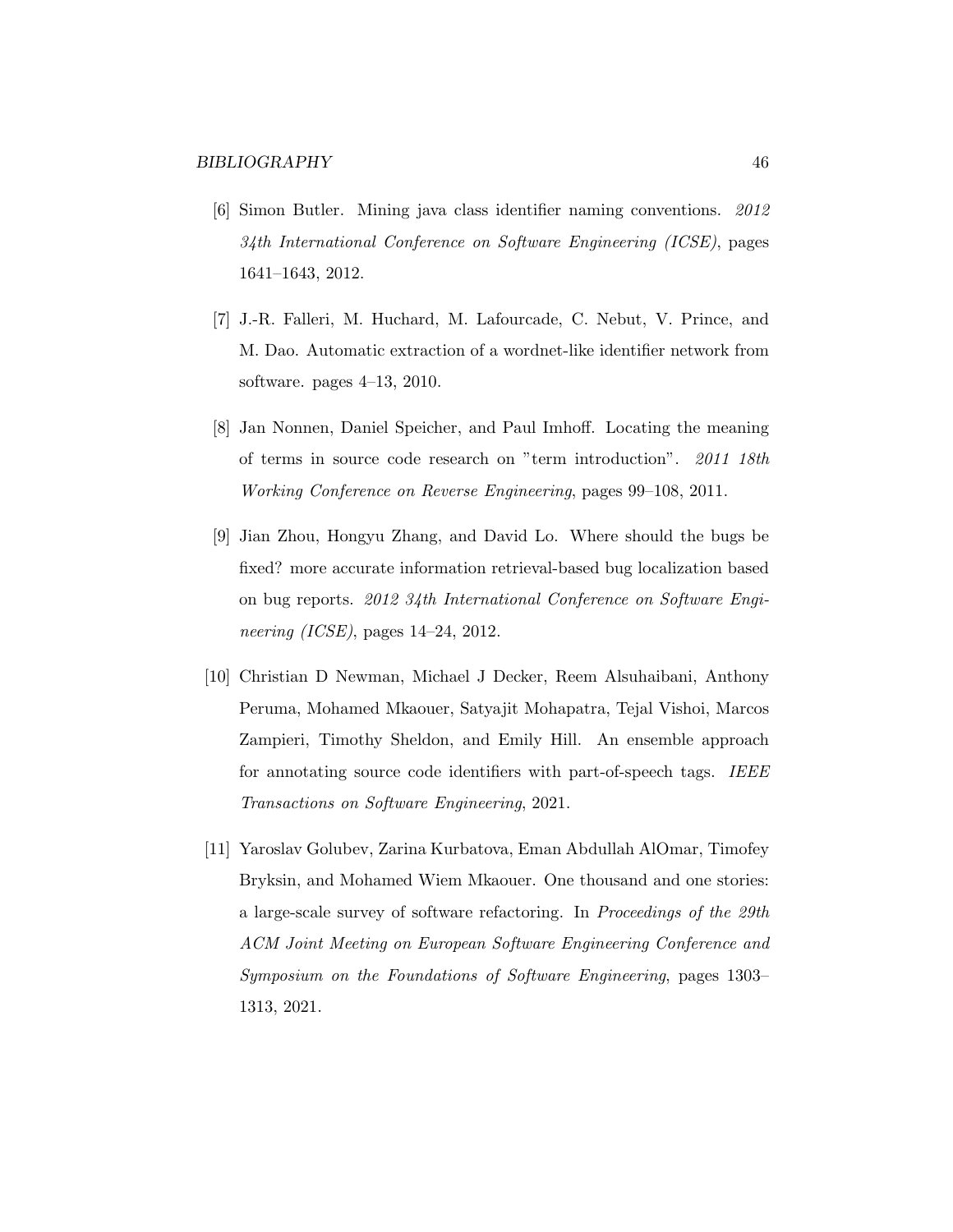- [12] Eman Abdullah AlOmar, Anthony Peruma, Mohamed Wiem Mkaouer, Christian D Newman, and Ali Ouni. Behind the scenes: On the relationship between developer experience and refactoring. Journal of Software: Evolution and Process, page e2395, 2021.
- [13] Eman Abdullah AlOmar, Mohamed Wiem Mkaouer, Christian Newman, and Ali Ouni. On preserving the behavior in software refactoring: A systematic mapping study. Information and Software Technology, 140:106675, 2021.
- [14] Eman Abdullah AlOmar, Ben Christians, Mihal Busho, Ahmed Hamad AlKhalid, Ali Ouni, Christian Newman, and Mohamed Wiem Mkaouer. Satdbailiff-mining and tracking self-admitted technical debt. Science of Computer Programming, 213:102693, 2022.
- [15] Anthony Peruma, Steven Simmons, Eman Abdullah AlOmar, Christian D Newman, Mohamed Wiem Mkaouer, and Ali Ouni. How do i refactor this? an empirical study on refactoring trends and topics in stack overflow. Empirical Software Engineering, 27(1):1–43, 2022.
- [16] Eman Abdullah AlOmar, Jiaqian Liu, Kenneth Addo, Mohamed Wiem Mkaouer, Christian Newman, Ali Ouni, and Zhe Yu. On the documentation of refactoring types. Automated Software Engineering, 29(1):1–40, 2022.
- [17] Eman Abdullah Alomar, Tianjia Wang, Vaibhavi Raut, Mohamed Wiem Mkaouer, Christian Newman, and Ali Ouni. Refactoring for reuse: an empirical study. Innovations in Systems and Software Engineering, pages 1–31, 2022.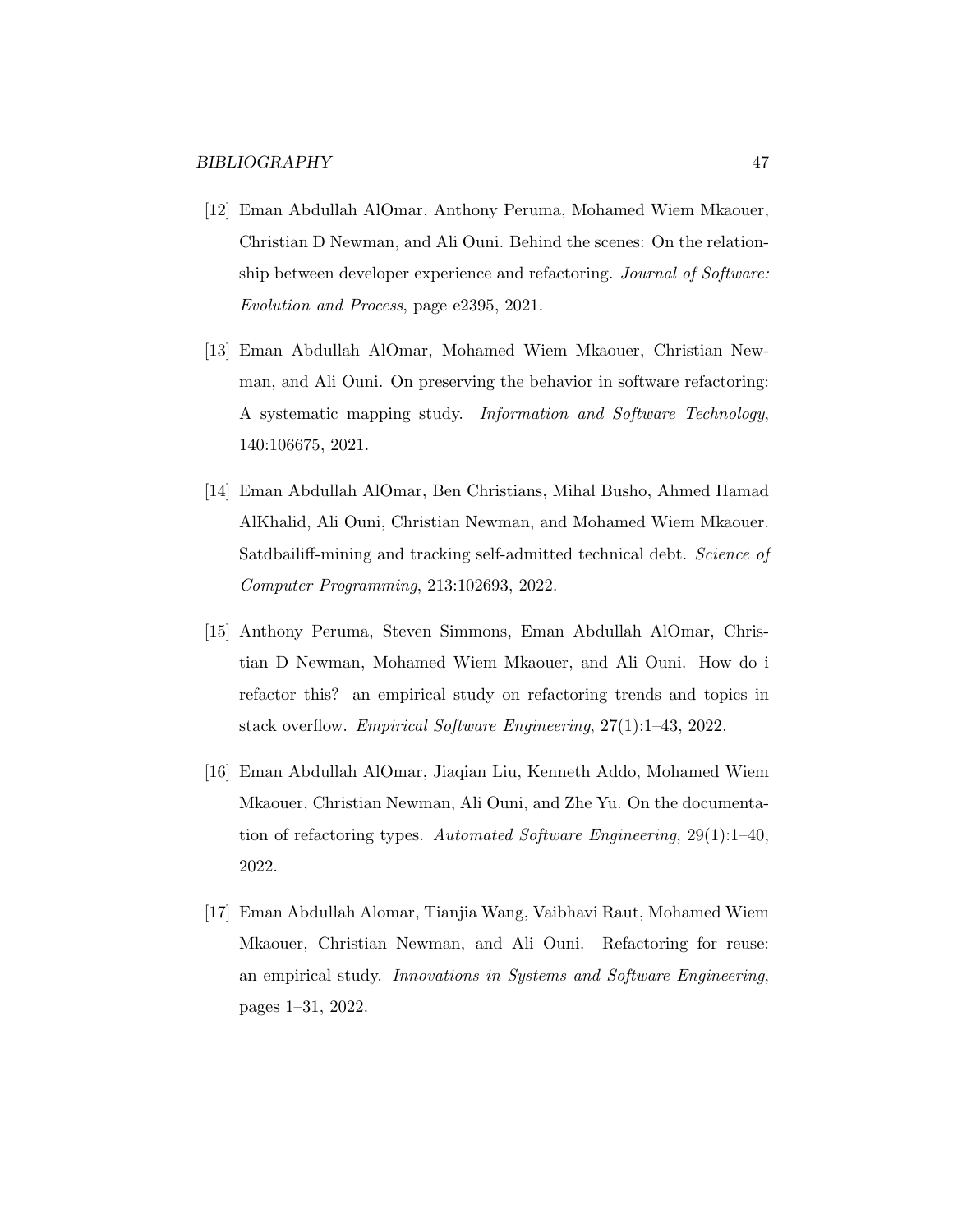- [18] Anthony Peruma, Emily Hu, Jiajun Chen, Eman Abdullah AlOmar, Mohamed Wiem Mkaouer, and Christian D Newman. Using grammar patterns to interpret test method name evolution. In 2021 IEEE/ACM 29th International Conference on Program Comprehension (ICPC), pages 335–346. IEEE, 2021.
- [19] Eman Abdullah AlOmar, Mohamed Wiem Mkaouer, and Ali Ouni. Mining and managing big data refactoring for design improvement: Are we there yet? Knowledge Management in the Development of Data-Intensive Systems, pages 127–140, 2021.
- [20] Wajdi Aljedaani, Anthony Peruma, Ahmed Aljohani, Mazen Alotaibi, Mohamed Wiem Mkaouer, Ali Ouni, Christian D Newman, Abdullatif Ghallab, and Stephanie Ludi. Test smell detection tools: A systematic mapping study. Evaluation and Assessment in Software Engineering, pages 170–180, 2021.
- [21] Hussein Alrubaye, Mohamed Wiem Mkaouer, and Ali Ouni. On the use of information retrieval to automate the detection of third-party java library migration at the method level. In 2019 IEEE/ACM 27th International Conference on Program Comprehension (ICPC), pages 347–357. IEEE, 2019.
- [22] Hussein Alrubaye, Mohamed Wiem Mkaouer, Igor Khokhlov, Leon Reznik, Ali Ouni, and Jason Mcgoff. Learning to recommend third-party library migration opportunities at the api level. Applied Soft Computing, 90:106140, 2020.
- [23] Hussein Alrubaye, Stephanie Ludi, and Mohamed Wiem Mkaouer. Comparison of block-based and hybrid-based environments in trans-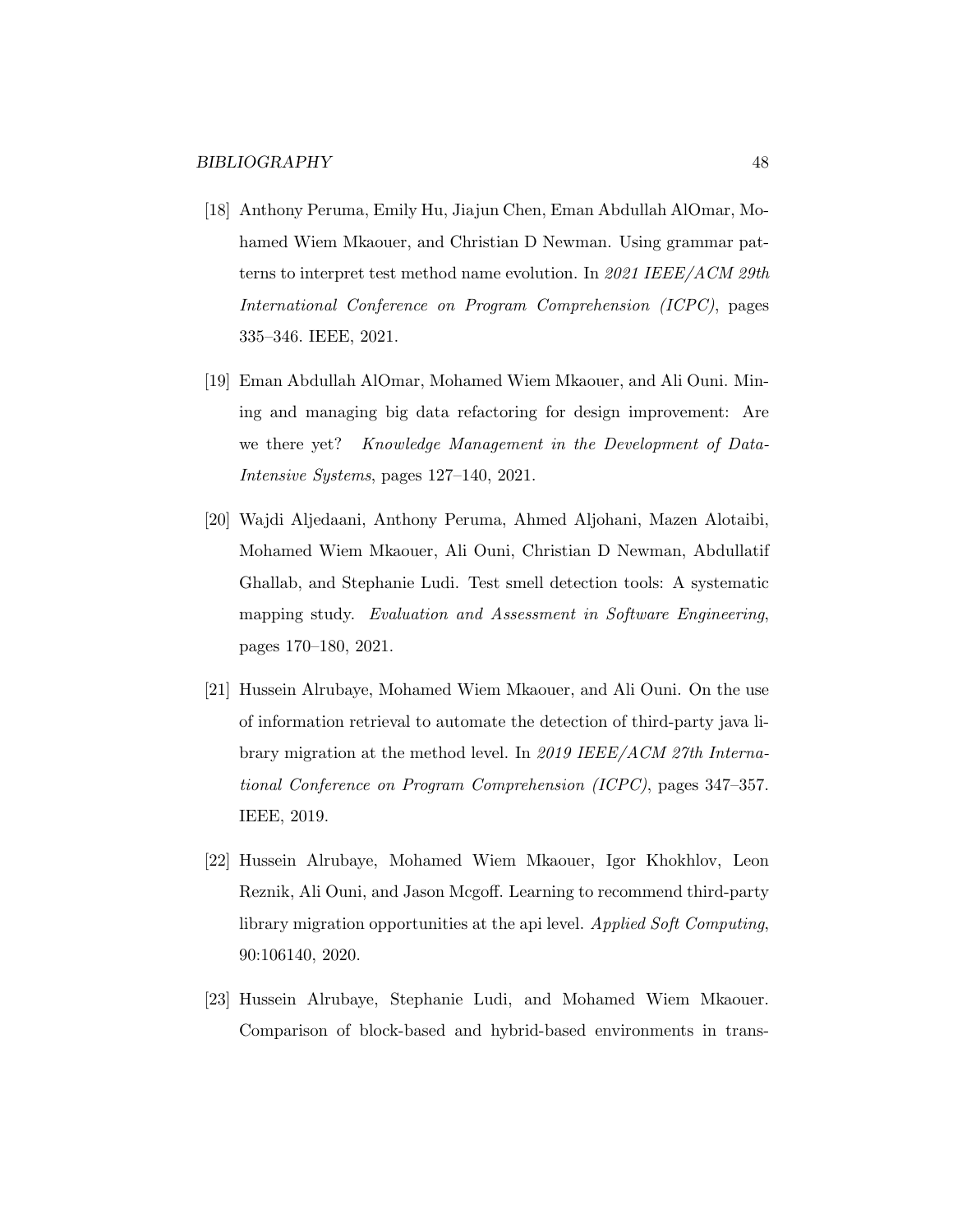ferring programming skills to text-based environments. arXiv preprint arXiv:1906.03060, 2019.

- [24] Anthony Peruma, Mohamed Wiem Mkaouer, Michael John Decker, and Christian Donald Newman. Contextualizing rename decisions using refactorings and commit messages. In 2019 19th International Working Conference on Source Code Analysis and Manipulation (SCAM), pages 74–85. IEEE, 2019.
- [25] Christian D Newman, Mohamed Wiem Mkaouer, Michael L Collard, and Jonathan I Maletic. A study on developer perception of transformation languages for refactoring. In Proceedings of the 2nd International Workshop on Refactoring, pages 34–41, 2018.
- [26] Hussein Alrubaye and Mohamed Wiem Mkaouer. Automating the detection of third-party java library migration at the function level. In CASCON, pages 60–71, 2018.
- [27] Hussein Alrubaye, Mohamed Wiem Mkaouer, and Anthony Peruma. Variability in library evolution: An exploratory study on open-source java libraries. In Software Engineering for Variability Intensive Systems, pages 295–320. Auerbach Publications, 2019.
- [28] Montassar Ben Messaoud, Ilyes Jenhani, Nermine Ben Jemaa, and Mohamed Wiem Mkaouer. A multi-label active learning approach for mobile app user review classification. In International Conference on Knowledge Science, Engineering and Management, pages 805–816. Springer, 2019.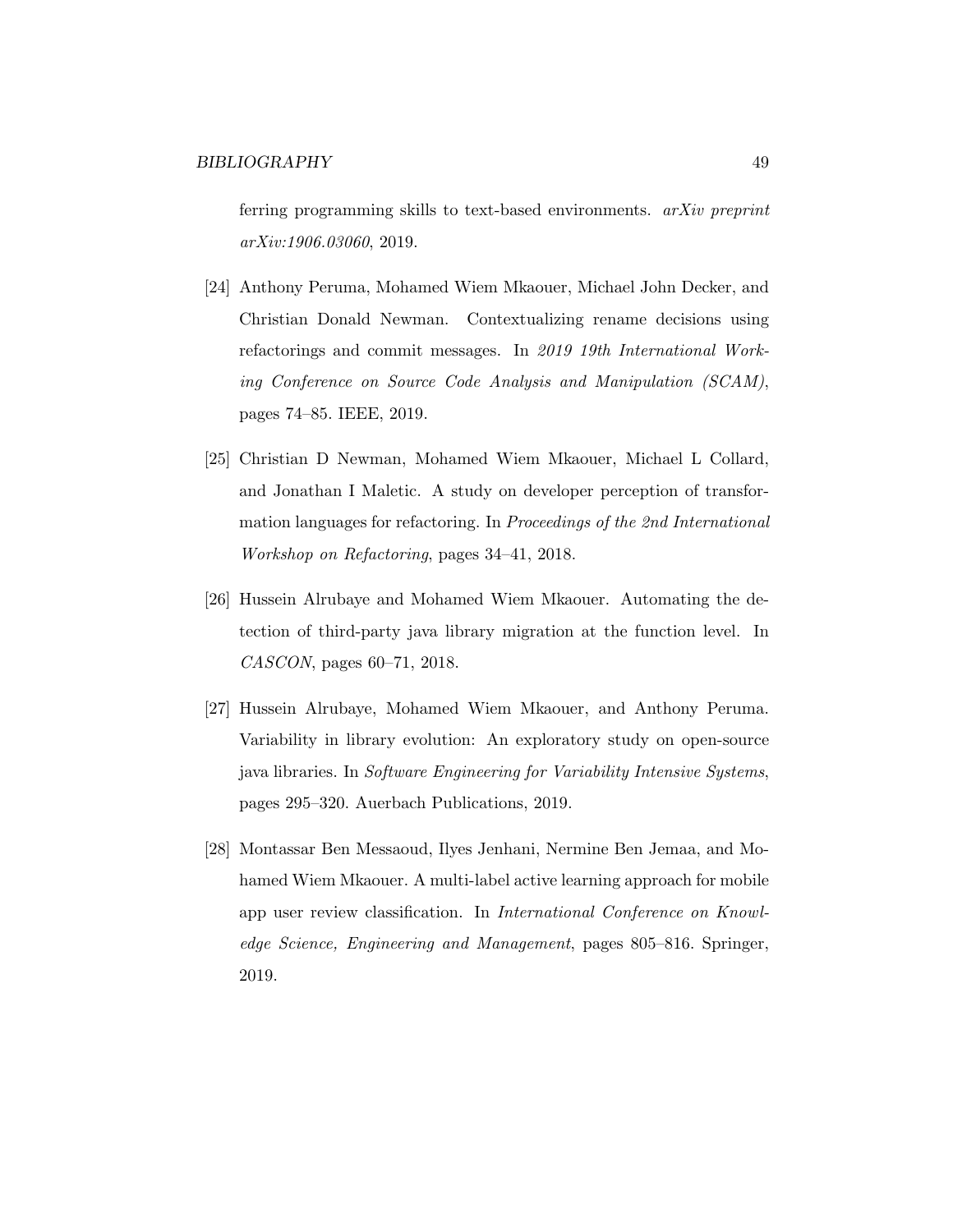- [29] Hussein Alrubaye, Mohamed Wiem Mkaouer, and Ali Ouni. Migrationminer: An automated detection tool of third-party java library migration at the method level. In 2019 IEEE international conference on software maintenance and evolution (ICSME), pages 414–417. IEEE, 2019.
- [30] Deema Alshoaibi, Kevin Hannigan, Hiten Gupta, and Mohamed Wiem Mkaouer. Price: Detection of performance regression introducing code changes using static and dynamic metrics. In International Symposium on Search Based Software Engineering, pages 75–88. Springer, 2019.
- [31] Eman Abdullah AlOmar, Mohamed Wiem Mkaouer, Ali Ouni, and Marouane Kessentini. On the impact of refactoring on the relationship between quality attributes and design metrics. In 2019 ACM/IEEE International Symposium on Empirical Software Engineering and Measurement (ESEM), pages 1–11. IEEE, 2019.
- [32] Licelot Marmolejos, Eman Abdullah AlOmar, Mohamed Wiem Mkaouer, Christian Newman, and Ali Ouni. On the use of textual feature extraction techniques to support the automated detection of refactoring documentation. Innovations in Systems and Software Engineering, pages 1–17, 2021.
- [33] Eman AlOmar, Mohamed Wiem Mkaouer, and Ali Ouni. Can refactoring be self-affirmed? an exploratory study on how developers document their refactoring activities in commit messages. In 2019 IEEE/ACM 3rd International Workshop on Refactoring (IWoR), pages 51–58. IEEE, 2019.
- [34] Alex Bogart, Eman Abdullah AlOmar, Mohamed Wiem Mkaouer, and Ali Ouni. Increasing the trust in refactoring through visualization. In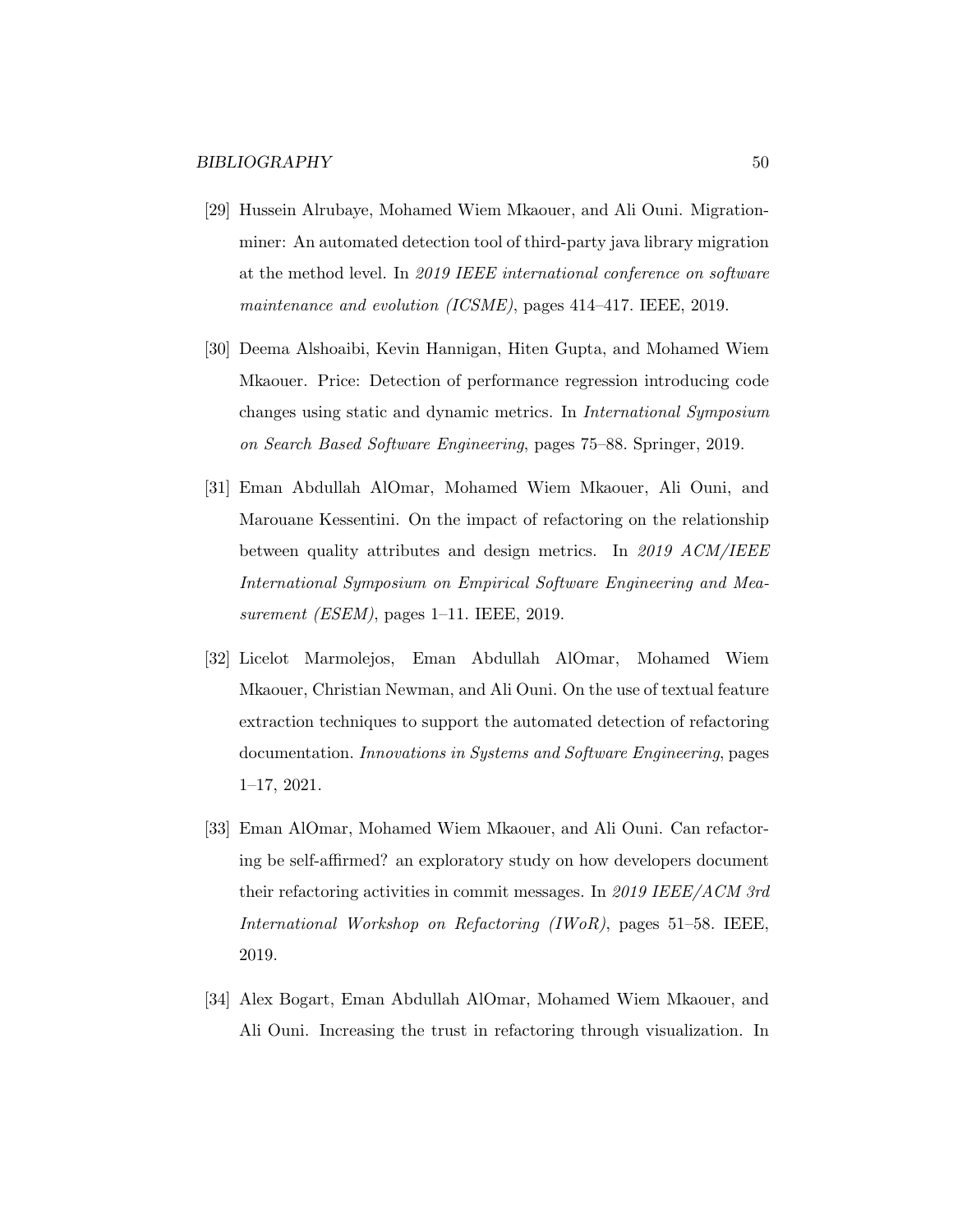2020 IEEE/ACM 4th International Workshop on Refactoring (IWoR), 2020.

- [35] Eman Abdullah AlOmar, Anthony Peruma, Mohamed Wiem Mkaouer, Christian Newman, Ali Ouni, and Marouane Kessentini. How we refactor and how we document it? on the use of supervised machine learning algorithms to classify refactoring documentation. Expert Systems with Applications, 167:114176, 2021.
- [36] Eman Abdullah AlOmar, Hussein AlRubaye, Mohamed Wiem Mkaouer, Ali Ouni, and Marouane Kessentini. Refactoring practices in the context of modern code review: An industrial case study at xerox. In 2021 IEEE/ACM 43rd International Conference on Software Engineering: Software Engineering in Practice (ICSE-SEIP), pages 348–357. IEEE, 2021.
- [37] Eman Abdullah AlOmar, Anthony Peruma, Christian D Newman, Mohamed Wiem Mkaouer, and Ali Ouni. On the relationship between developer experience and refactoring: An exploratory study and preliminary results. In Proceedings of the IEEE/ACM 42nd International Conference on Software Engineering Workshops, pages 342–349, 2020.
- [38] Eman Abdullah AlOmar, Philip T Rodriguez, Jordan Bowman, Tianjia Wang, Benjamin Adepoju, Kevin Lopez, Christian Newman, Ali Ouni, and Mohamed Wiem Mkaouer. How do developers refactor code to improve code reusability? In International Conference on Software and Software Reuse, pages 261–276. Springer, 2020.
- [39] Eman Abdullah AlOmar, Tianjia Wang, Raut Vaibhavi, Mohamed Wiem Mkaouer, Christian Newman, and Ali Ouni. Refactoring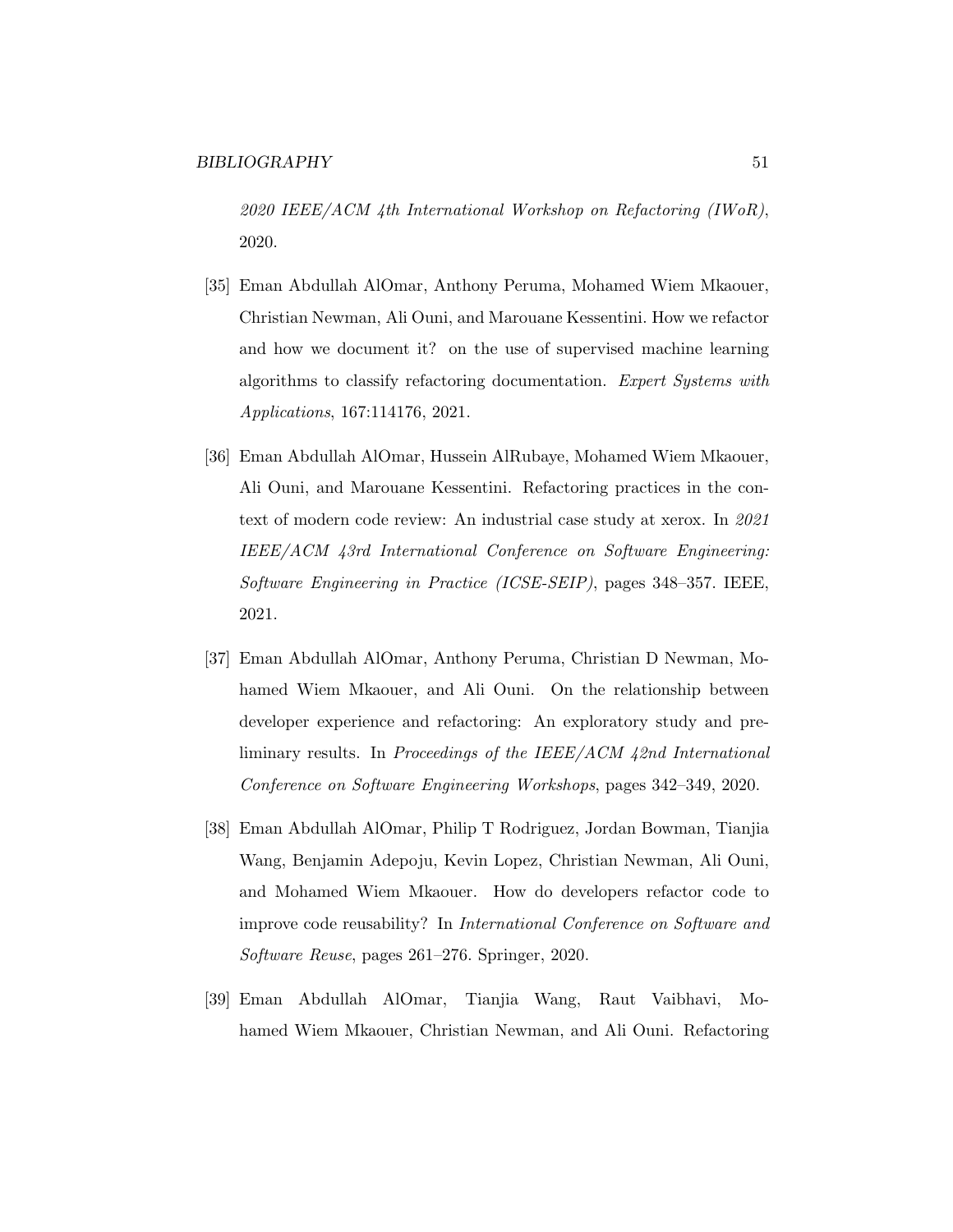for reuse: An empirical study. Innovations in Systems and Software Engineering, pages 1–31, 2021.

- [40] Anthony Peruma, Khalid Almalki, Christian D. Newman, Mohamed Wiem Mkaouer, Ali Ouni, and Fabio Palomba. Tsdetect: An open source test smells detection tool. In Proceedings of the 28th ACM Joint Meeting on European Software Engineering Conference and Symposium on the Foundations of Software Engineering, ESEC/FSE 2020, New York, NY, USA, 2020. Association for Computing Machinery.
- [41] Anthony Peruma, Christian D. Newman, Mohamed Wiem Mkaouer, Ali Ouni, and Fabio Palomba. An exploratory study on the refactoring of unit test files in android applications. In Proceedings of the IEEE/ACM 42nd International Conference on Software Engineering Workshops, IC-SEW'20, page 350–357, New York, NY, USA, 2020. Association for Computing Machinery.
- [42] Anthony Peruma, Khalid Almalki, Christian D. Newman, Mohamed Wiem Mkaouer, Ali Ouni, and Fabio Palomba. On the distribution of test smells in open source android applications: An exploratory study. In Proceedings of the 29th Annual International Conference on Computer Science and Software Engineering, CASCON '19, page 193–202, USA, 2019. IBM Corp.
- [43] Sirine Gharbi, Mohamed Wiem Mkaouer, Ilyes Jenhani, and Montassar Ben Messaoud. On the classification of software change messages using multi-label active learning. In Proceedings of the 34th ACM/SI-GAPP Symposium on Applied Computing, pages 1760–1767, 2019.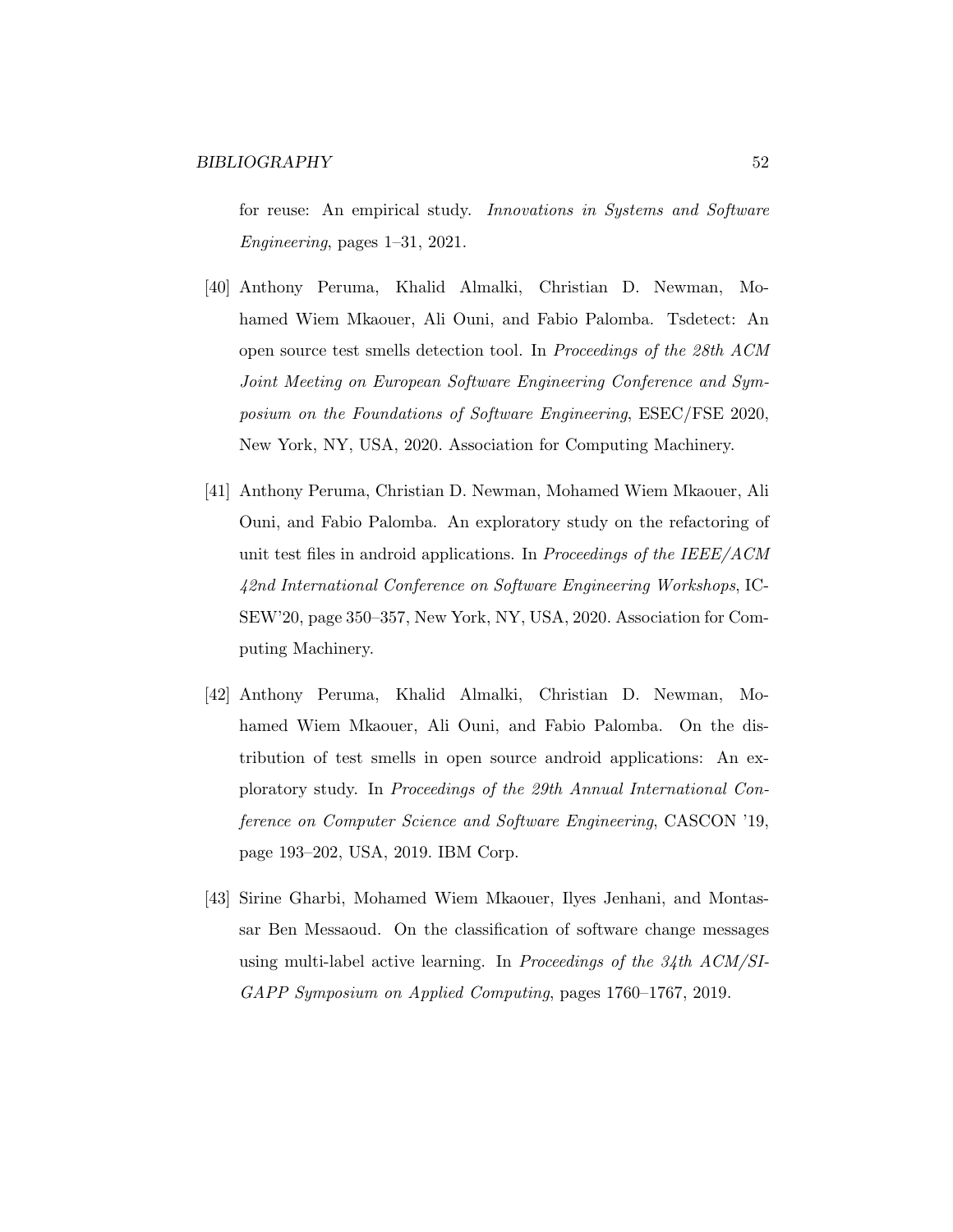- [44] Wiem Mkaouer, Marouane Kessentini, Adnan Shaout, Patrice Koligheu, Slim Bechikh, Kalyanmoy Deb, and Ali Ouni. Many-objective software remodularization using nsga-iii. ACM Transactions on Software Engineering and Methodology (TOSEM), 24(3):1–45, 2015.
- [45] Mohamed Wiem Mkaouer, Marouane Kessentini, Slim Bechikh, Kalyanmoy Deb, and Mel O Cinnéide. Recommendation system for software refactoring using innovization and interactive dynamic optimization. In Proceedings of the 29th ACM/IEEE international conference on Automated software engineering, pages 331–336, 2014.
- [46] Mohamed Wiem Mkaouer, Marouane Kessentini, Slim Bechikh, Kalyanmoy Deb, and Mel O Cinnéide. High dimensional search-based software engineering: finding tradeoffs among 15 objectives for automating software refactoring using nsga-iii. In *Proceedings of the 2014 Annual Con*ference on Genetic and Evolutionary Computation, pages 1263–1270, 2014.
- [47] Mohamed Wiem Mkaouer, Marouane Kessentini, Slim Bechikh, Mel  $\acute{o}$  Cinnéide, and Kalyanmoy Deb. On the use of many quality attributes for software refactoring: a many-objective search-based software engineering approach. Empirical Software Engineering, 21(6):2503–2545, 2016.
- [48] Mohamed Wiem Mkaouer, Marouane Kessentini, Mel Ó Cinnéide, Shinpei Hayashi, and Kalyanmoy Deb. A robust multi-objective approach to balance severity and importance of refactoring opportunities. Empirical Software Engineering, 22(2):894–927, 2017.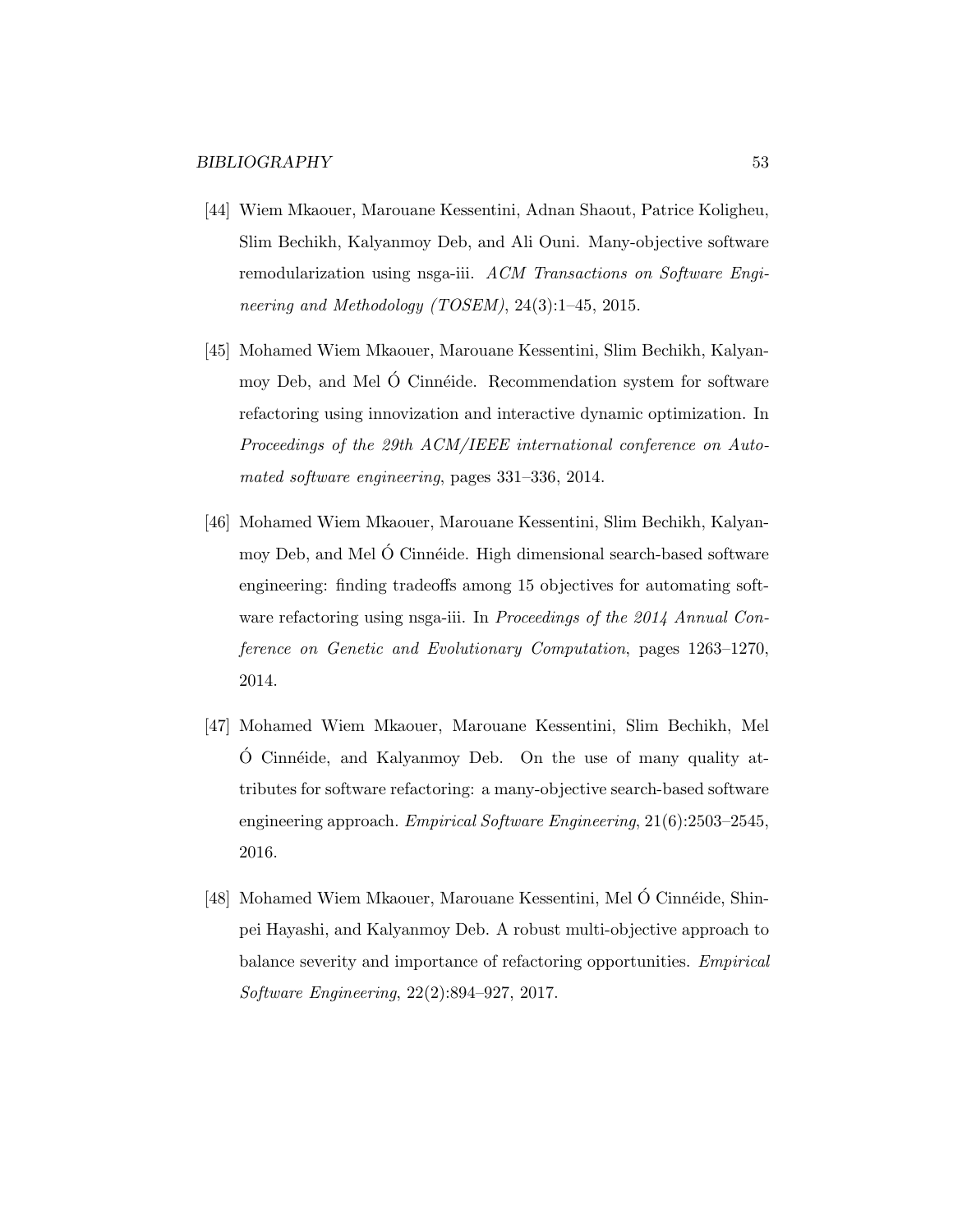- [49] Rafi Almhana, Wiem Mkaouer, Marouane Kessentini, and Ali Ouni. Recommending relevant classes for bug reports using multi-objective search. In 2016 31st IEEE/ACM International Conference on Automated Software Engineering (ASE), pages 286–295. IEEE, 2016.
- [50] Anthony Peruma, Khalid Almalki, Christian D Newman, Mohamed Wiem Mkaouer, Ali Ouni, and Fabio Palomba. On the distribution of test smells in open source android applications: An exploratory study. In Proceedings of the 29th Annual International Conference on Computer Science and Software Engineering, pages 193–202, 2019.
- [51] Islem Saidani, Ali Ouni, and Mohamed Wiem Mkaouer. Improving the prediction of continuous integration build failures using deep learning. Automated Software Engineering, 29(1):1–61, 2022.
- [52] Wajdi Aljedaani, Mona Aljedaani, Eman Abdullah AlOmar, Mohamed Wiem Mkaouer, Stephanie Ludi, and Yousef Bani Khalaf. I cannot see you—the perspectives of deaf students to online learning during covid-19 pandemic: Saudi arabia case study. Education Sciences, 11(11):712, 2021.
- [53] Islem Saidani, Ali Ouni, and Wiem Mkaouer. Detecting skipped commits in continuous integration using multi-objective evolutionary search. IEEE Transactions on Software Engineering, 2021.
- [54] Marwa Daaji, Ali Ouni, Mohamed Mohsen Gammoudi, Salah Bouktif, and Mohamed Wiem Mkaouer. Multi-criteria web services selection: Balancing the quality of design and quality of service. ACM Transactions on Internet Technology (TOIT), 22(1):1–31, 2021.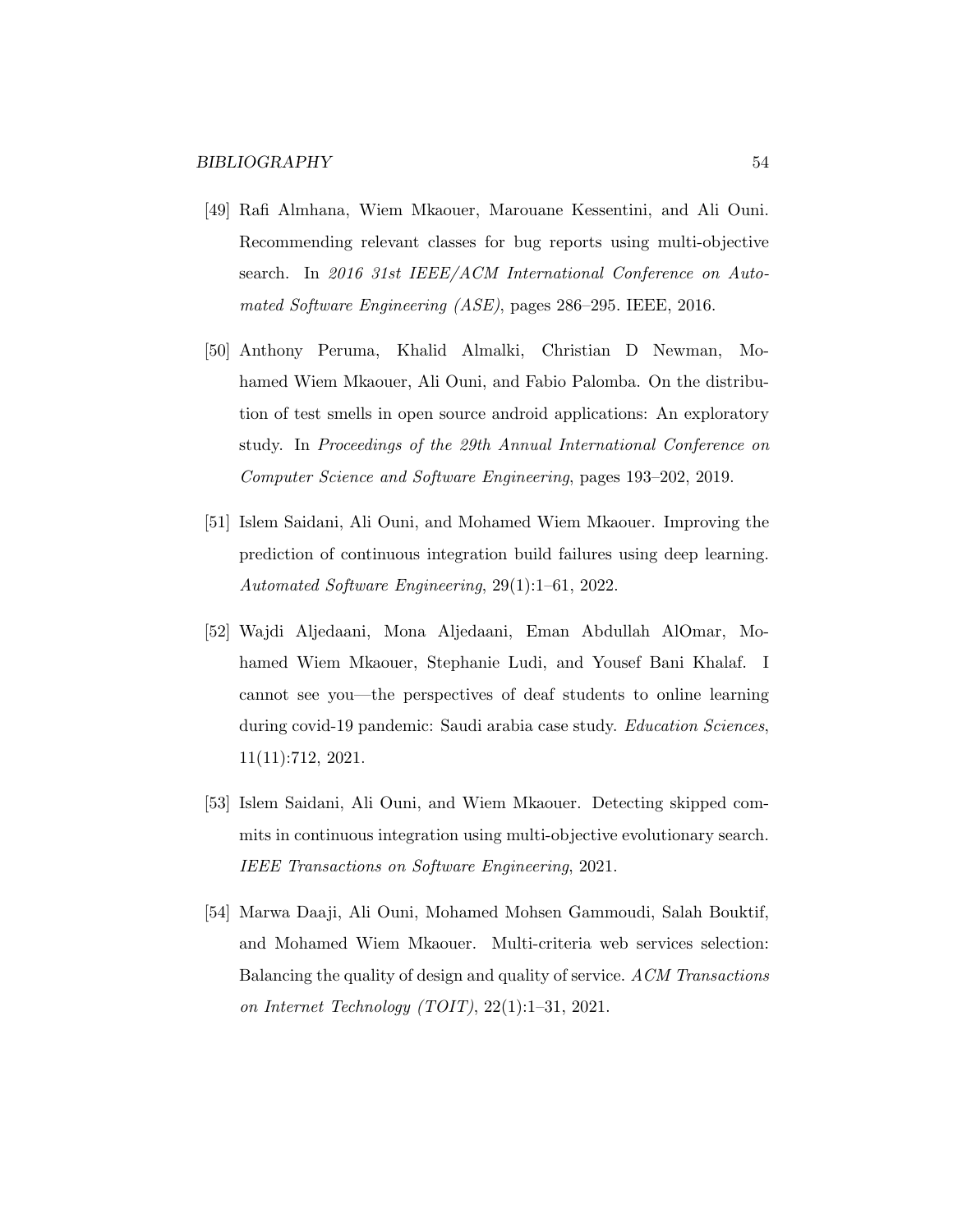- [55] Nuri Almarimi, Ali Ouni, Moataz Chouchen, and Mohamed Wiem Mkaouer. csdetector: an open source tool for community smells detection. In Proceedings of the 29th ACM Joint Meeting on European Software Engineering Conference and Symposium on the Foundations of Software Engineering, pages 1560–1564, 2021.
- [56] Islem Saidani, Ali Ouni, Moataz Chouchen, and Mohamed Wiem Mkaouer. Bf-detector: an automated tool for ci build failure detection. In Proceedings of the 29th ACM Joint Meeting on European Software Engineering Conference and Symposium on the Foundations of Software Engineering, pages 1530–1534, 2021.
- [57] Oumayma Hamdi, Ali Ouni, Mel O Cinnéide, and Mohamed Wiem Mkaouer. A longitudinal study of the impact of refactoring in android applications. Information and Software Technology, 140:106699, 2021.
- [58] Oumayma Hamdi, Ali Ouni, Eman Abdullah AlOmar, Mel Ó Cinnéide, and Mohamed Wiem Mkaouer. An empirical study on the impact of refactoring on quality metrics in android applications. In 2021 IEEE/ACM 8th International Conference on Mobile Software Engineering and Systems (MobileSoft), pages 28–39. IEEE, 2021.
- [59] Islem Saidani, Ali Ouni, Mohamed Wiem Mkaouer, and Fabio Palomba. On the impact of continuous integration on refactoring practice: An exploratory study on travistorrent. Information and Software Technology, 138:106618, 2021.
- [60] Lobna Ghadhab, Ilyes Jenhani, Mohamed Wiem Mkaouer, and Montassar Ben Messaoud. Augmenting commit classification by using fine-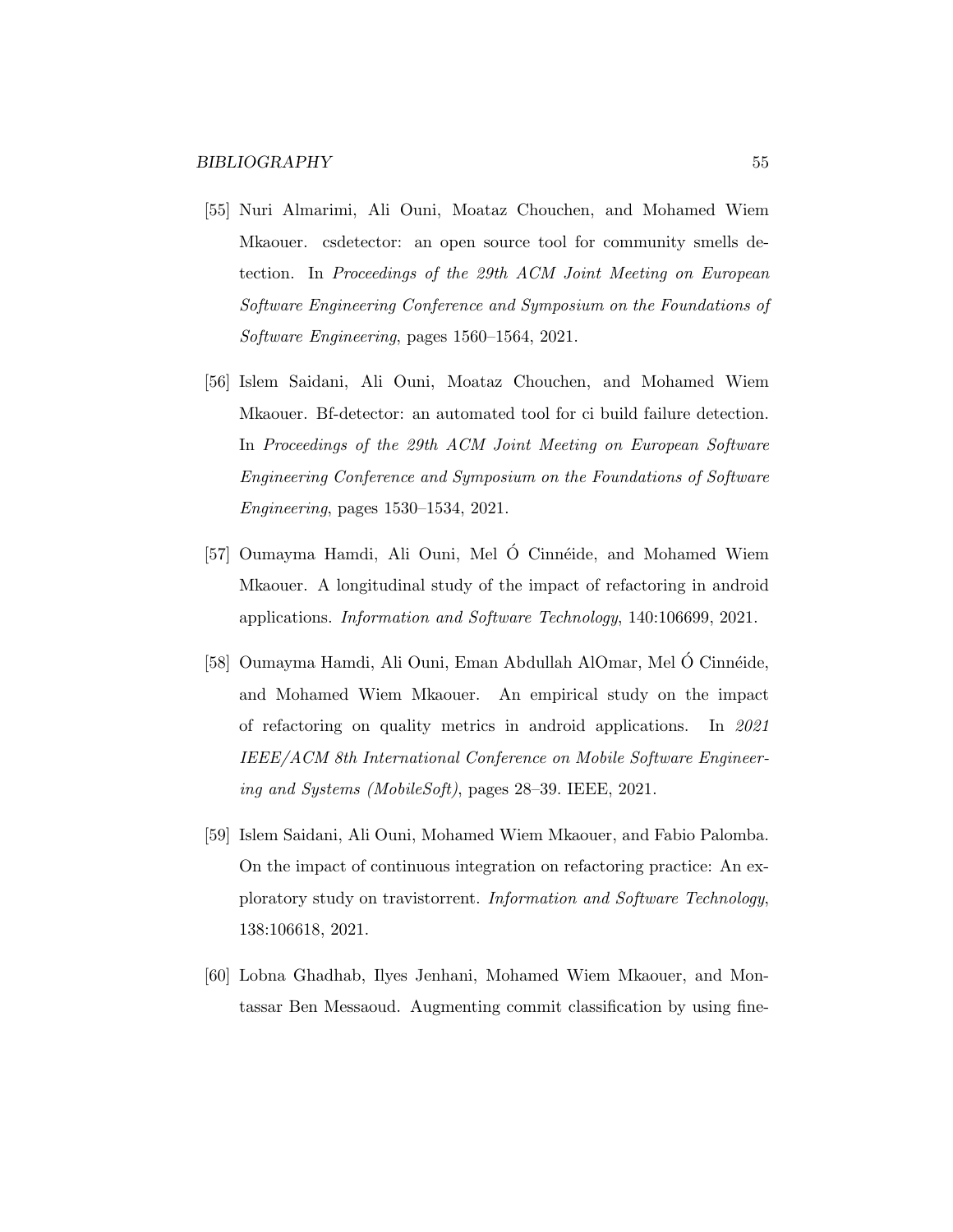grained source code changes and a pre-trained deep neural language model. Information and Software Technology, 135:106566, 2021.

- [61] Fan Fang, John Wu, Yanyan Li, Xin Ye, Wajdi Aljedaani, and Mohamed Wiem Mkaouer. On the classification of bug reports to improve bug localization. Soft Computing, 25(11):7307–7323, 2021.
- [62] Makram Soui, Mabrouka Chouchane, Narjes Bessghaier, Mohamed Wiem Mkaouer, and Marouane Kessentini. On the impact of aesthetic defects on the maintainability of mobile graphical user interfaces: An empirical study. Information Systems Frontiers, pages 1–18, 2021.
- [63] Eman Abdullah AlOmar, Hussein AlRubaye, Mohamed Wiem Mkaouer, Ali Ouni, and Marouane Kessentini. Refactoring practices in the context of modern code review: An industrial case study at xerox. In 2021 IEEE/ACM 43rd International Conference on Software Engineering: Software Engineering in Practice (ICSE-SEIP), pages 348–357. IEEE, 2021.
- [64] Moataz Chouchen, Ali Ouni, Raula Gaikovina Kula, Dong Wang, Patanamon Thongtanunam, Mohamed Wiem Mkaouer, and Kenichi Matsumoto. Anti-patterns in modern code review: Symptoms and prevalence. In 2021 IEEE International Conference on Software Analysis, Evolution and Reengineering (SANER), pages 531–535. IEEE, 2021.
- [65] Xin Ye, Yongjie Zheng, Wajdi Aljedaani, and Mohamed Wiem Mkaouer. Recommending pull request reviewers based on code changes. Soft Computing, 25(7):5619–5632, 2021.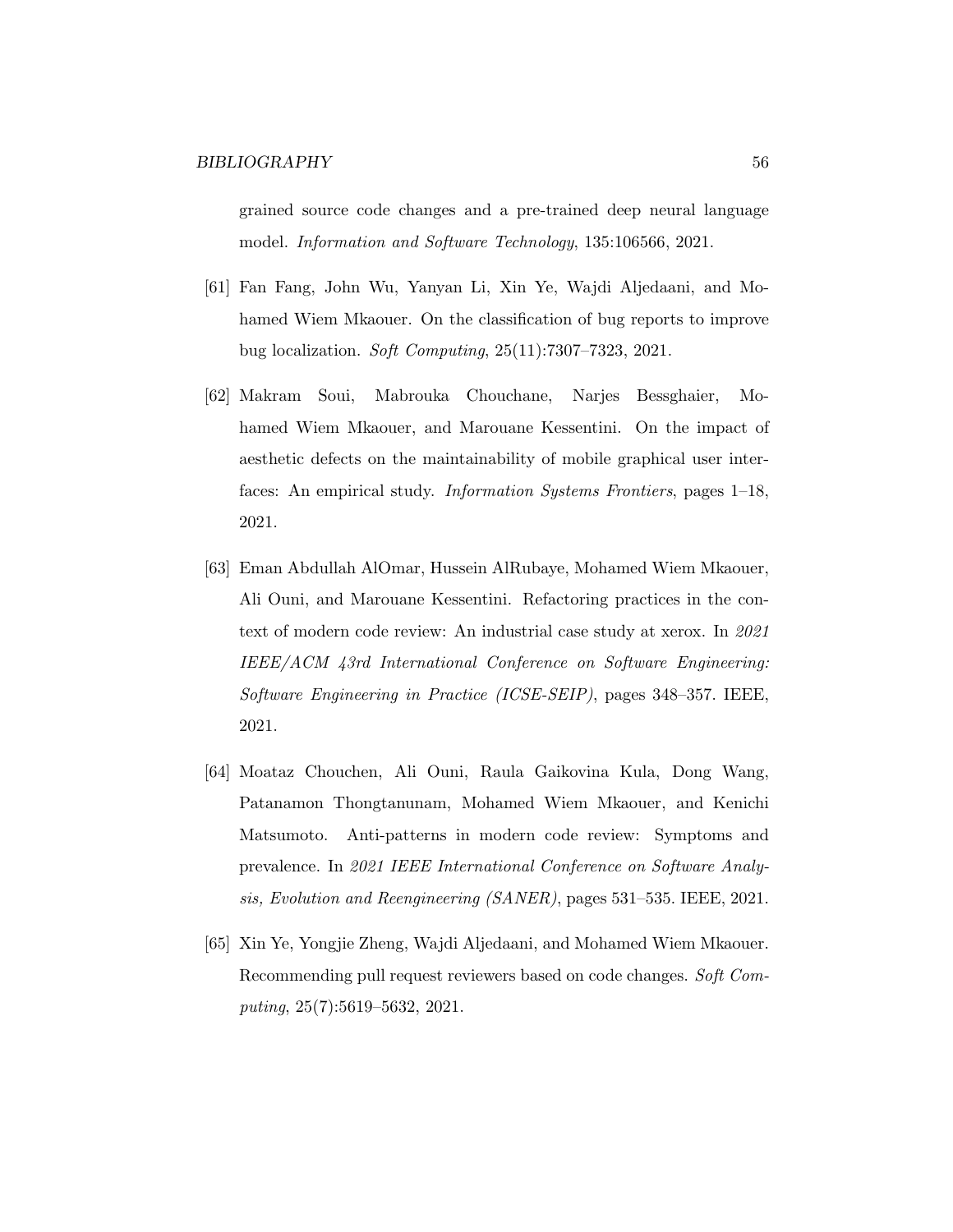- [66] Hussein Alrubaye, Deema Alshoaibi, Eman Alomar, Mohamed Wiem Mkaouer, and Ali Ouni. How does library migration impact software quality and comprehension? an empirical study. In International Conference on Software and Software Reuse, pages 245–260. Springer, 2020.
- [67] Moataz Chouchen, Ali Ouni, Mohamed Wiem Mkaouer, Raula Gaikovina Kula, and Katsuro Inoue. Whoreview: A multi-objective searchbased approach for code reviewers recommendation in modern code review. Applied Soft Computing, 100:106908, 2021.
- [68] Moataz Chouchen, Ali Ouni, and Mohamed Wiem Mkaouer. Androlib: Third-party software library recommendation for android applications. In International Conference on Software and Software Reuse, pages 208– 225. Springer, 2020.
- [69] Nuri Almarimi, Ali Ouni, Moataz Chouchen, Islem Saidani, and Mohamed Wiem Mkaouer. On the detection of community smells using genetic programming-based ensemble classifier chain. In Proceedings of the 15th International Conference on Global Software Engineering, pages 43–54, 2020.
- [70] Eman Abdullah AlOmar, Mohamed Wiem Mkaouer, and Ali Ouni. Toward the automatic classification of self-affirmed refactoring. *Journal of* Systems and Software, 171:110821, 2021.
- [71] Islem Saidani, Ali Ouni, and Mohamed Wiem Mkaouer. Web service api anti-patterns detection as a multi-label learning problem. In International Conference on Web Services, pages 114–132. Springer, 2020.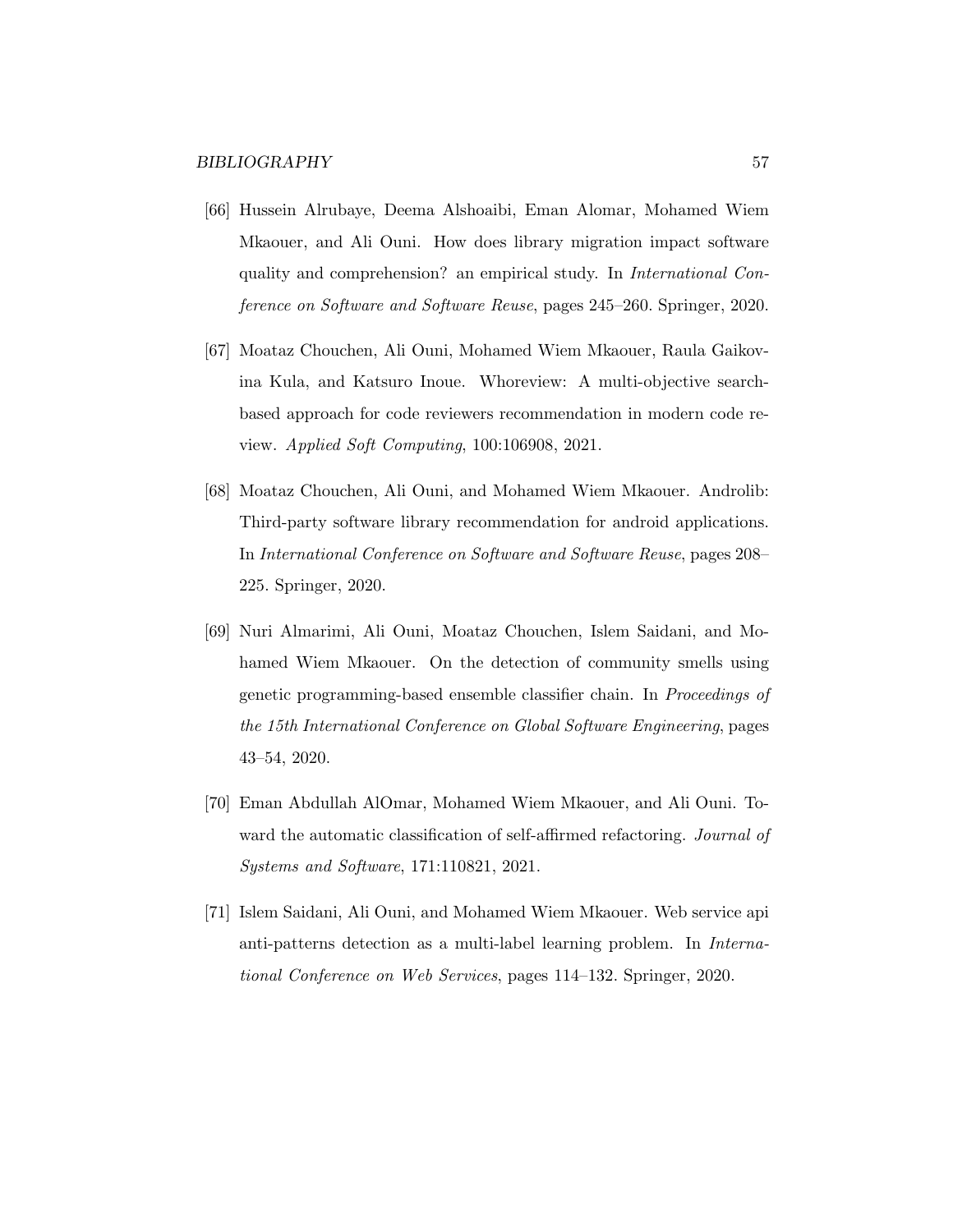- [72] Bader Alkhazi, Andrew DiStasi, Wajdi Aljedaani, Hussein Alrubaye, Xin Ye, and Mohamed Wiem Mkaouer. Learning to rank developers for bug report assignment. Applied Soft Computing, 95:106667, 2020.
- [73] Motaz Chouchen, Ali Ouni, Mohamed Wiem Mkaouer, Raula Gaikovina Kula, and Katsuro Inoue. Recommending peer reviewers in modern code review: a multi-objective search-based approach. In *Proceedings of the* 2020 Genetic and Evolutionary Computation Conference Companion, pages 307–308, 2020.
- [74] Islem Saidani, Ali Ouni, Moataz Chouchen, and Mohamed Wiem Mkaouer. Predicting continuous integration build failures using evolutionary search. Information and Software Technology, 128:106392, 2020.
- [75] Anthony Peruma, Khalid Almalki, Christian D Newman, Mohamed Wiem Mkaouer, Ali Ouni, and Fabio Palomba. tsdetect: an open source test smells detection tool. In Proceedings of the 28th ACM Joint Meeting on European Software Engineering Conference and Symposium on the Foundations of Software Engineering, pages 1650–1654, 2020.
- [76] Islem Saidani, Ali Ouni, Moataz Chouchen, and Mohamed Wiem Mkaouer. On the prediction of continuous integration build failures using search-based software engineering. In Proceedings of the 2020 Genetic and Evolutionary Computation Conference Companion, pages 313–314, 2020.
- [77] Nuri Almarimi, Ali Ouni, and Mohamed Wiem Mkaouer. Learning to detect community smells in open source software projects. Knowledge-Based Systems, 204:106201, 2020.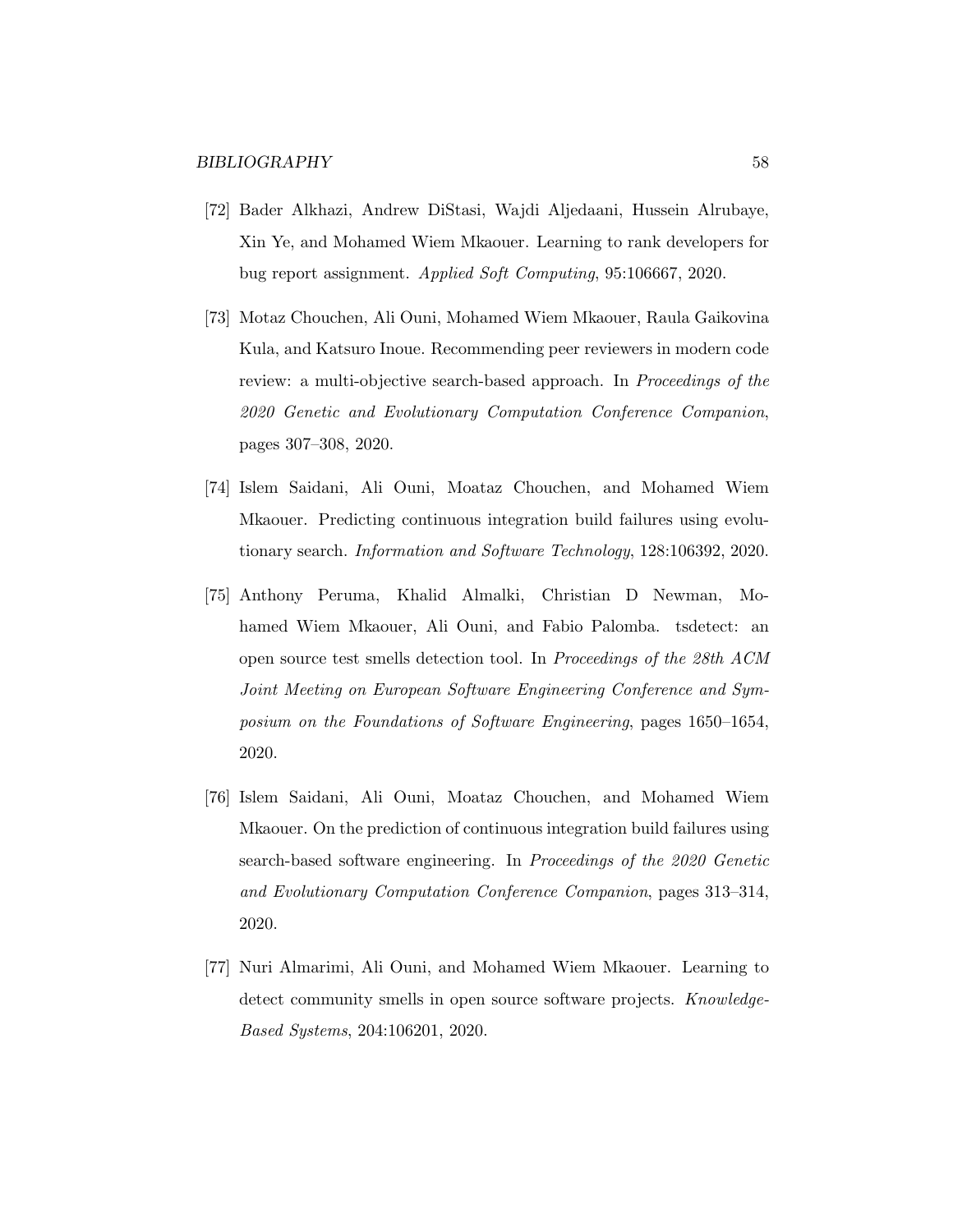- [78] Islem Saidani, Ali Ouni, Mohamed Wiem Mkaouer, and Aymen Saied. Towards automated microservices extraction using muti-objective evolutionary search. In International Conference on Service-Oriented Computing, pages 58–63. Springer, Cham, 2019.
- [79] Nuri Almarimi, Ali Ouni, Salah Bouktif, Mohamed Wiem Mkaouer, Raula Gaikovina Kula, and Mohamed Aymen Saied. Web service api recommendation for automated mashup creation using multi-objective evolutionary search. Applied Soft Computing, 85:105830, 2019.
- [80] Makram Soui, Mabrouka Chouchane, Mohamed Wiem Mkaouer, Marouane Kessentini, and Khaled Ghedira. Assessing the quality of mobile graphical user interfaces using multi-objective optimization. Soft Computing, 24(10):7685–7714, 2020.
- [81] Nasir Safdari, Hussein Alrubaye, Wajdi Aljedaani, Bladimir Baez Baez, Andrew DiStasi, and Mohamed Wiem Mkaouer. Learning to rank faulty source files for dependent bug reports. In Big Data: Learning, Analytics, and Applications, volume 10989, page 109890B. International Society for Optics and Photonics, 2019.
- [82] Vahid Alizadeh, Marouane Kessentini, Mohamed Wiem Mkaouer, Mel Ocinneide, Ali Ouni, and Yuanfang Cai. An interactive and dynamic search-based approach to software refactoring recommendations. IEEE Transactions on Software Engineering, 46(9):932–961, 2018.
- [83] Anthony Peruma, Mohamed Wiem Mkaouer, Michael J Decker, and Christian D Newman. An empirical investigation of how and why developers rename identifiers. In Proceedings of the 2nd International Workshop on Refactoring, pages 26–33. ACM, 2018.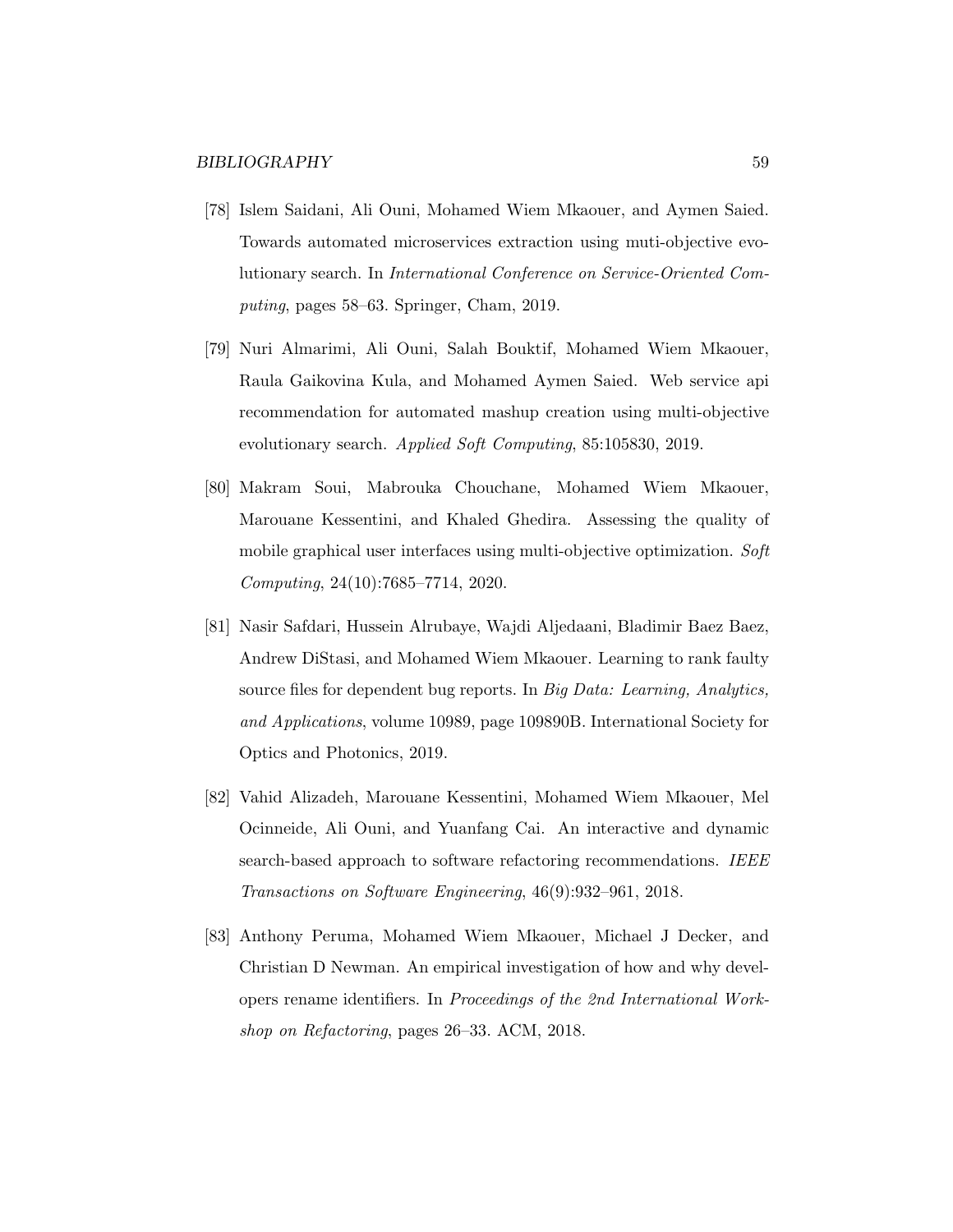- [84] Makram Soui, Mabrouka Chouchane, Ines Gasmi, and Mohamed Wiem Mkaouer. Plain: Plugin for predicting the usability of mobile user interface. In VISIGRAPP (1: GRAPP), pages 127–136, 2017.
- [85] Ian Shoenberger, Mohamed Wiem Mkaouer, and Marouane Kessentini. On the use of smelly examples to detect code smells in javascript. In European Conference on the Applications of Evolutionary Computation, pages 20–34. Springer, Cham, 2017.
- [86] Mohamed Wiem Mkaouer. Interactive code smells detection: An initial investigation. In International Symposium on Search Based Software Engineering, pages 281–287. Springer, Cham, 2016.
- [87] Mohamed Wiem Mkaouer, Marouane Kessentini, Slim Bechikh, and Mel  $\overline{O}$  Cinnéide. A robust multi-objective approach for software refactoring under uncertainty. In International Symposium on Search Based Software Engineering, pages 168–183. Springer, Cham, 2014.
- [88] Mohamed Wiem Mkaouer and Marouane Kessentini. Model transformation using multiobjective optimization. In Advances in Computers, volume 92, pages 161–202. Elsevier, 2014.
- [89] Mohamed W Mkaouer, Marouane Kessentini, Slim Bechikh, and Daniel R Tauritz. Preference-based multi-objective software modelling. In 2013 1st International Workshop on Combining Modelling and Search-Based Software Engineering (CMSBSE), pages 61–66. IEEE, 2013.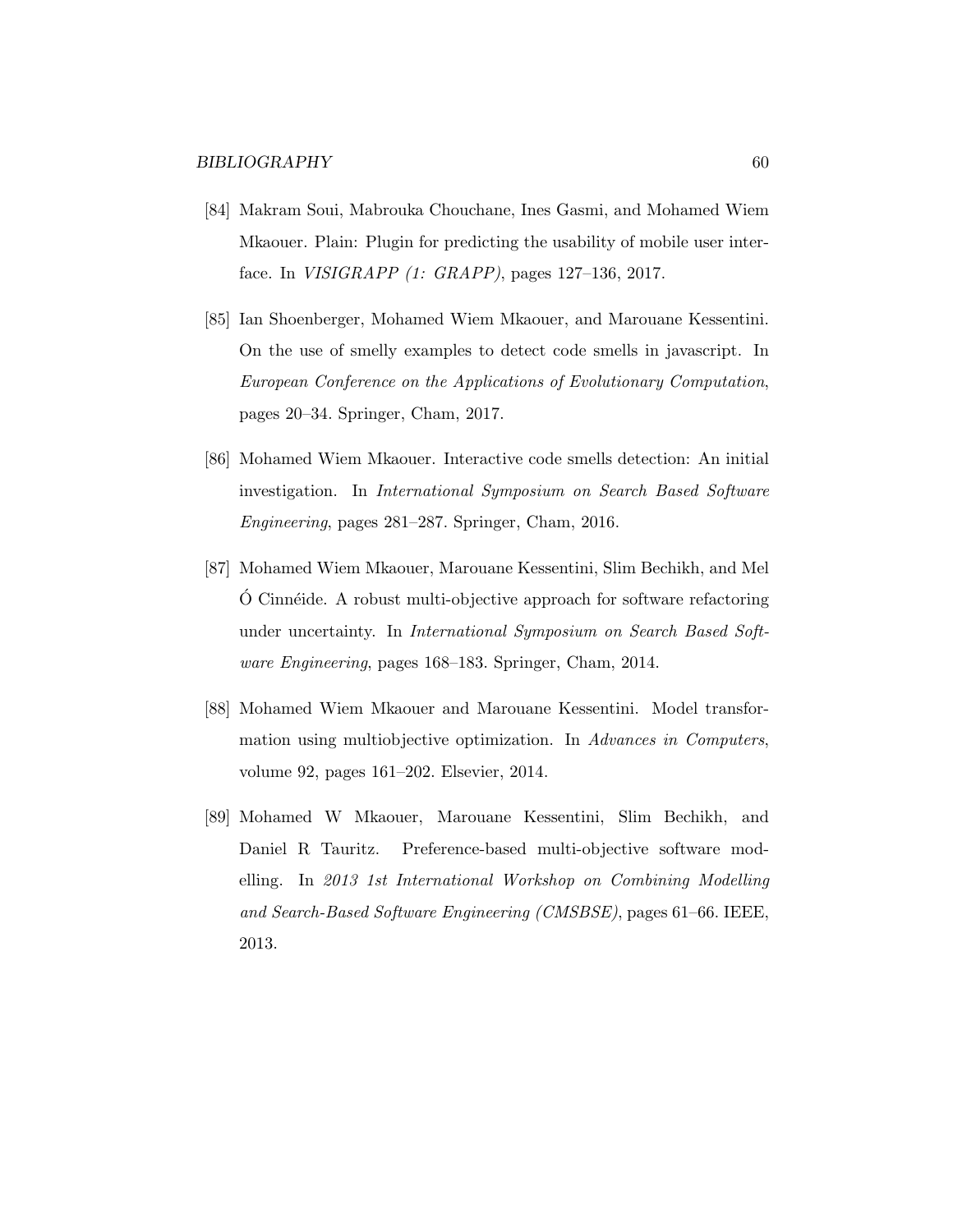- [90] T. Lu I. Chen, C. Yang and H. Jaygarl. Implicit social network model for predicting and tracking the location of faults. IEEE International Computer Software and Applications Conference, pages 136–143, 2008.
- [91] N. A. Kraft S. K. Lukins and L. H. Etzkorn. Source code retrieval for bug localization using latent dirichlet allocation. Working Conference on Reverse Engineering, pages 155–164, 2008.
- [92] H. Zhang J. Zhou and D. Lo. Where should the bugs be fixed? more accurate information retrieval-based bug localization based on bug reports. International Conference on Software Engineering, pages 14–24, 2012.
- [93] Y. Wang et al. Bug localization via supervised topic modeling. IEEE International Conference on Data Mining, pages 607–616, 2018.
- [94] Laura Moreno, John Joseph Treadway, Andrian Marcus, and Wuwei Shen. On the use of stack traces to improve text retrieval-based bug localization. 2014 IEEE International Conference on Software Maintenance and Evolution, pages 151–160, 2014.
- [95] Xin Ye, Hui Shen, Xiao Ma, Razvan Bunescu, and Chang Liu. From word embeddings to document similarities for improved information retrieval in software engineering. In Proceedings of the 38th international conference on software engineering, pages 404–415, 2016.
- [96] Shubham et al. Sangle. Drast a deep learning and ast based approach for bug localization. International Conference on Software Engineering, 2020.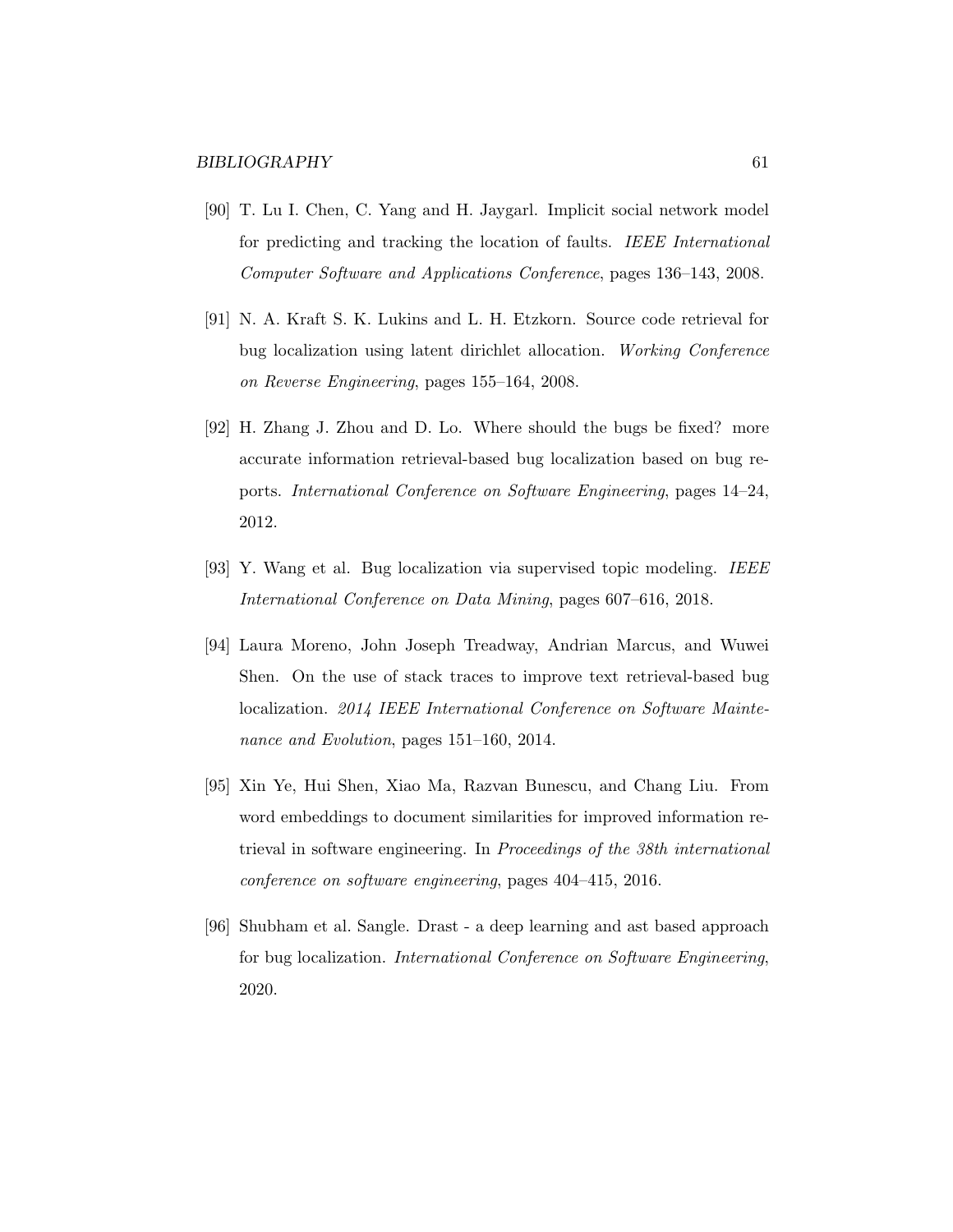- [97] Jinglei Zhang, Rui Xie, Wei Ye, Yuhan Zhang, and Shikun Zhang. Exploiting code knowledge graph for bug localization via bi-directional attention. In Proceedings of the 28th International Conference on Program Comprehension, pages 219–229, 2020.
- [98] S. Khurshid R. K. Saha, M. Lease and D. E. Perry. Improving bug localization using structured information retrieval. International Conference on Automated Software Engineering, pages 345–355, 2013.
- [99] Anh Tuan Nguyen, Tung Thanh Nguyen, Jafar Al-Kofahi, Hung Viet Nguyen, and Tien N Nguyen. A topic-based approach for narrowing the search space of buggy files from a bug report. In 2011 26th IEEE/ACM International Conference on Automated Software Engineering  $(ASE 2011)$ , pages 263–272. IEEE, 2011.
- [100] Chu-Pan Wong, Yingfei Xiong, Hongyu Zhang, Dan Hao, Lu Zhang, and Hong Mei. Boosting bug-report-oriented fault localization with segmentation and stack-trace analysis. 2014 IEEE International Conference on Software Maintenance and Evolution, pages 181–190, 2014.
- [101] Bunyamin Sisman and Avinash C. Kak. Incorporating version histories in information retrieval based bug localization. 2012 9th IEEE Working Conference on Mining Software Repositories (MSR), pages 50–59, 2012.
- [102] Shanto Rahman, Kishan Kumar Ganguly, and Kazi Sakib. An improved bug localization using structured information retrieval and version history. 2015 18th International Conference on Computer and Information Technology (ICCIT), pages 190–195, 2015.